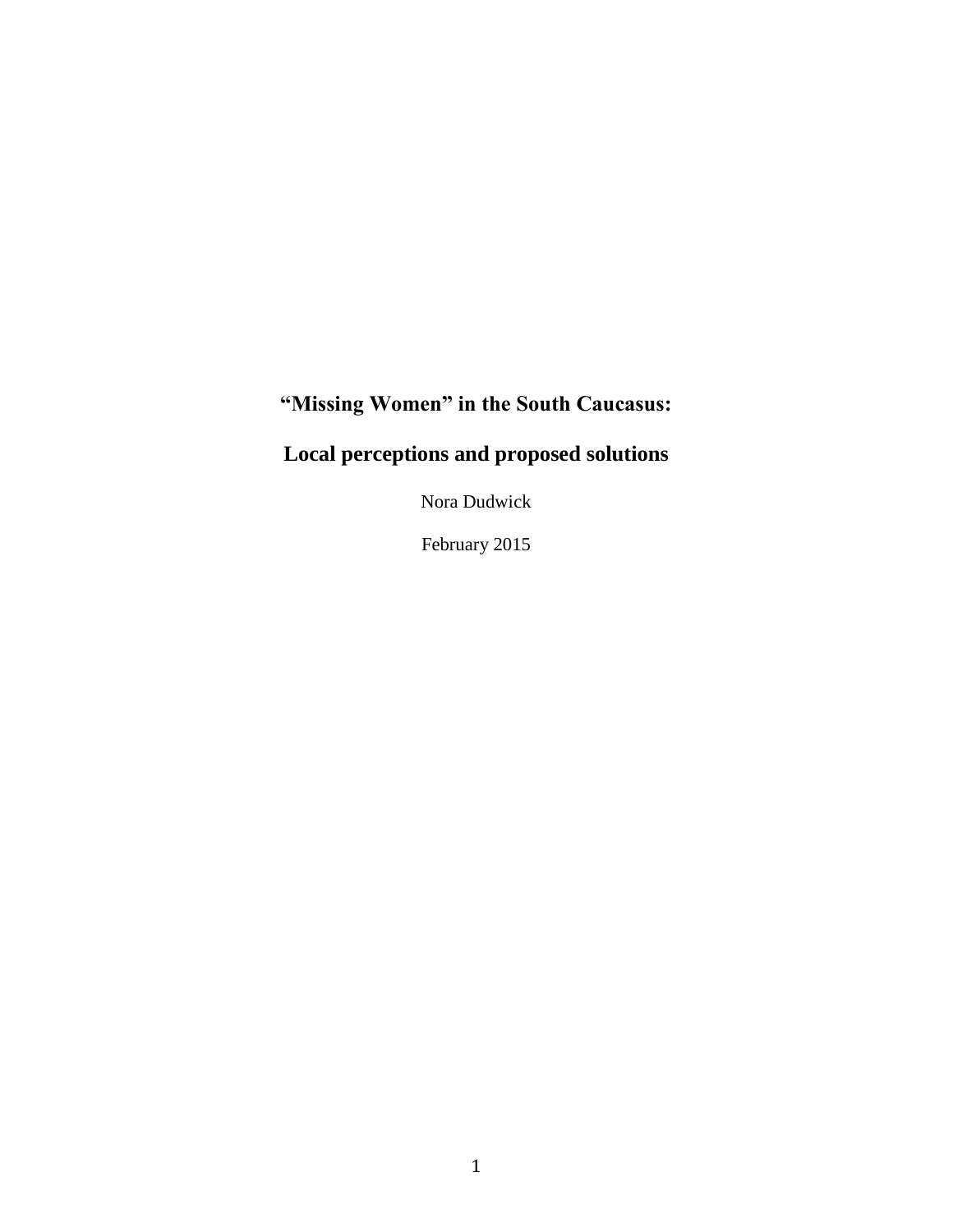# **ACKNOWLEDGEMENTS**

This paper was prepared by Nora Dudwick (World Bank Consultant), with support from Giorgia Demarchi (Extended Term Consultant), as part of a World Bank work program on Missing Girls in the South Caucasus, financed by the Umbrella Facility for Gender Equality (UFGE). This work program was led by Maria E. Davalos (Senior Economist, Task Team Leader), in cooperation with Nistha Sinha (Senior Economist), under the supervision of Carolina Sanchez Paramo (Program Manager). The team received important guidance from Henry Kerali (Country Director, South Caucasus), Laura Bailey (Country Manager, Armenia), Larisa Leshchenko (Country Manager, Azerbaijan), and the entire Country Management Unit. The Gender Focal Points - Gohar Gyulumyan (Armenia), Saida Bagirli (Azerbaijan) and Nino Kutateladze (Georgia) - provided additional valuable support. The qualitative survey conducted in Georgia benefited from cooperation with and co-financing by the UNFPA Country Office in Tbilisi, under the leadership of Lela Bakradze.

The field research took place between February and April 2014, and was based on the methodology developed by Nora Dudwick, with substantive inputs by the World Bank team. Three local teams conducted the qualitative field work, and provided useful insights into the local context of each country. In Armenia, the research was led by the Caucasus Research Resource Center (CRRC), under the leadership of Anna Sarkisyan and Heghine Manasyan, and was conducted by a team of researchers from the Sociology Department of Yerevan State University, under the supervision of Yulianna Melkumyan. In Azerbaijan, a team of researchers from the International Center for Social Research (ICSR) conducted the fieldwork, under the leadership of Tair Faradov. In Georgia, the field work was conducted by GORBI, with Merab Pachulia and Badri Kutelia leading the team. Giorgia Demarchi managed the overall coordination and supervision of the field work.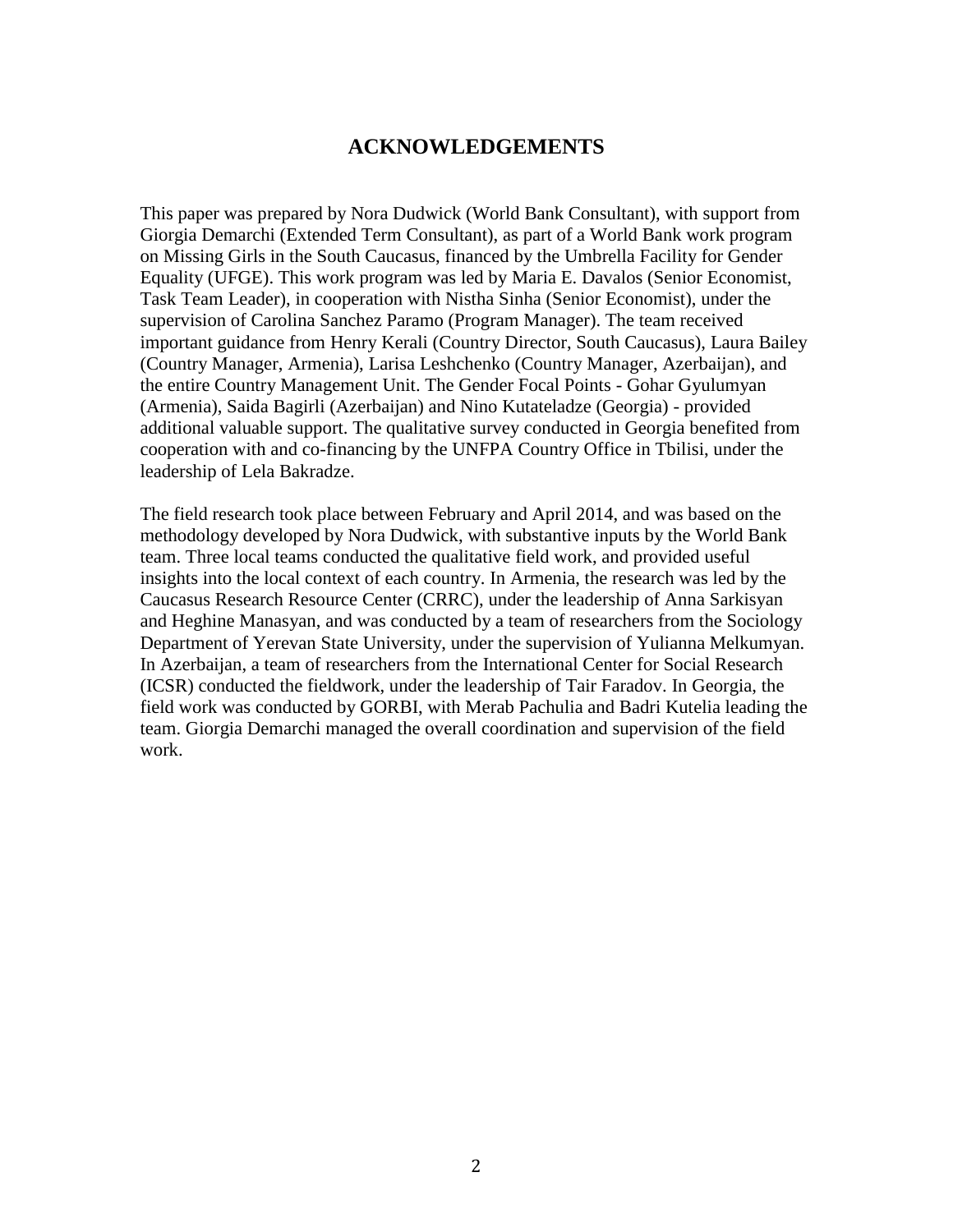# **1. INTRODUCTION**

The issue of "missing women" – women who would have been born or survived infancy if their birth or survival hadn't been deliberately interrupted -- has received global attention since the 1990s. Almost 4 million women under 60 years of age are missing each year throughout the world. Girl babies who were aborted comprise about 40 percent of this number. In China, the one-child policy combined with son preference has led to such a skewed gender balance that many men are unable to find wives, with concomitant rises in social tensions. The same effects are visible in parts of India.

Since the collapse of the Soviet Union, highly skewed sex ratios at birth have emerged in the South Caucasus. Sex ratios in Armenia (115.1), Azerbaijan (116.6) and Georgia (111) are now among the highest in the world.<sup>1</sup> While some of social consequences seen in China or India may not be significant in the small South Caucasus countries, low fertility rates and ongoing selection for boys may affect future marriage patterns and fertility. There are additional reasons that sex selection should concern the citizens of these countries and their governments. First, it symptomizes and reinforces significant gender inequities. Second, the very practice of sex selection puts pressure on women to bear more children than they wish to, or to terminate pregnancies against their will, thereby violating their fundamental right to make reproductive choices free from coercion.

The purpose of this report is to summarize qualitative research on (i) the factors that encourage sex selection in Armenia, Azerbaijan and Georgia, (ii) whether and how these might be changing; (iii) public awareness of and attitudes regarding skewed sex ratios; and to propose potential policy responses.

## *Methodology*

 $\overline{a}$ 

The study is based on qualitative research carried out in 2014, in four communities (including the capital cities) in Armenia, Azerbaijan, and Georgia. Six individual interviews and 6 focus group discussions averaging 8 participants were carried out in each community for a total of about 215 men and women in each country. Focus groups were held with separate groups of men and women, divided by age and marital status (young, never married, 18-25 years old; ever married, 26-45; and ever-married 60 and older), with efforts taken to include diversity in terms of education, profession and respondents' family size and composition. In each community, interviews were carried out with 5 experts (10 in the capital cities, for a total of about 25 expert interviews per country) with informal community leaders or local officials, representatives of NGOs working on gender issues, lawyers, health care providers (gynecologists, obstetricians and/or ultrasound specialists), education providers, religious leaders, sociologists and demographers.

 $1$  Data refer to 2005-2010 estimates by the United Nations, Department of Economic and Social Affairs, Population Division, *World Population Prospects: The 2012 Revision*, New York, 2013. Data derived from birth registries for ca2008-2012 show very similar figures: Armenia 114.8; Azerbaijan 116.5; Georgia 111.8.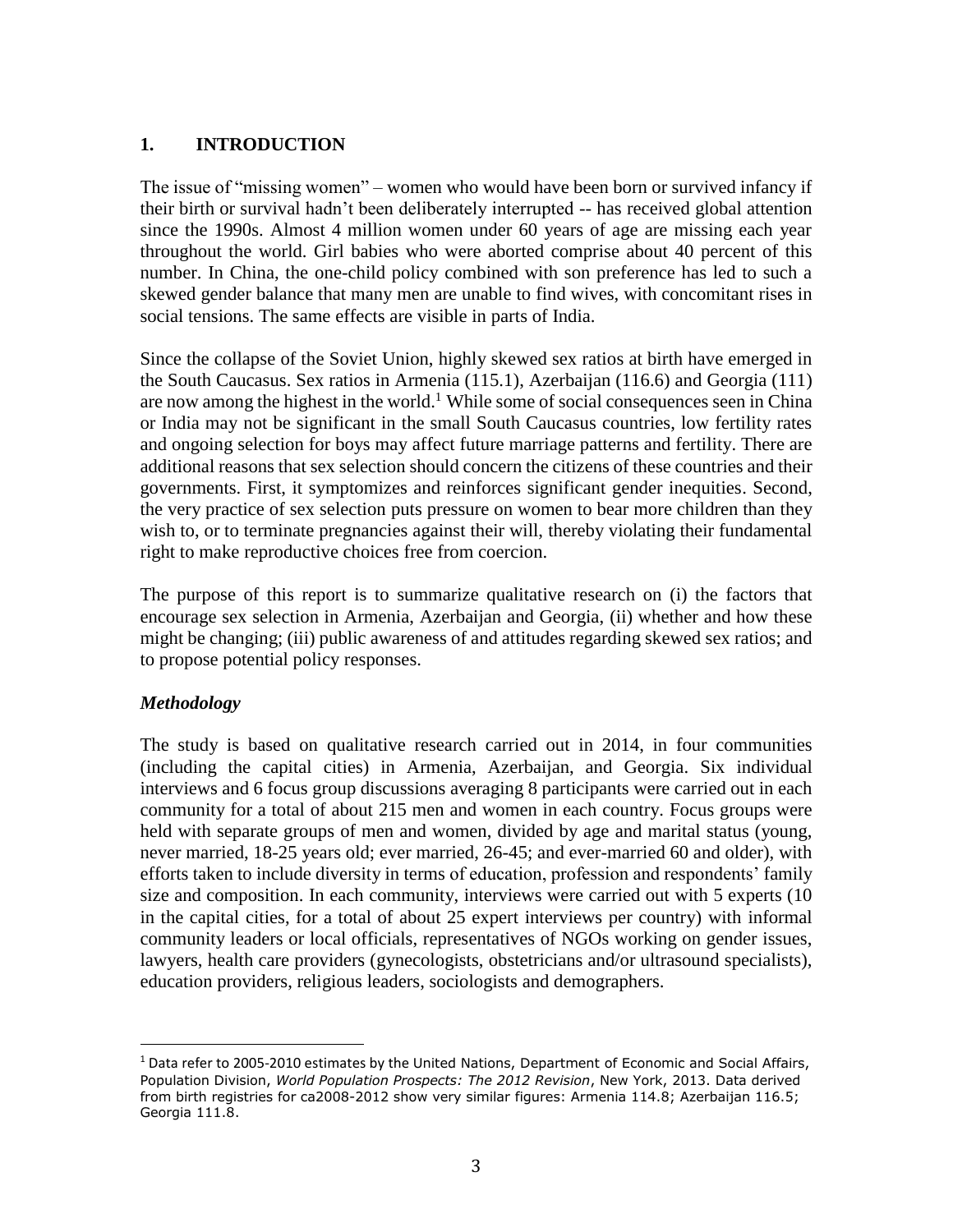Within each country, **research sites** were selected to include communities with different economic and social profiles, and variation in the sex ratio at birth (SRB), or for Azerbaijan, the sex ratio for ages 01-14 (see Annex 1 for a description of the communities). In **Armenia,** interviews were carried out in **Yerevan** (SRB of 1.13), the capital; **Gyumri,** the country's second largest city; a **village in Shirak province** (SRB 1.18), near Gyumri, and a village in **Aragatsotn province** (SRB of 1.23), characterized by above average sex ratios. In **Georgia,** interviews took place in Tbilisi (SRB of 1.07), in the **Khelvachauri district** of the Ajara Autonomous Republic (SRB of 1.11), in a village in the **Dusheti district** in the Mtskheta-Mtianeti region (SRB of 1.12), and in **Zugdidi**, a town in the Samegrelo-Zvemo Svaneti region (SRB of 1.10).<sup>2</sup> In Azerbaijan, research was conducted in **Baku** (sex ratio 01-14, at 1.17); **Jeyranbatan,** a small town in Absheron district; **Magalamar,** a small town in Balakan district, (1.09), and a village in Agdam district  $(1.17).$ 

### *Organization of the paper*

This paper is organized as follows: **Section 2** examines the factors contributing to smaller families and unbalanced sex ratios in the South Caucasus. **Section 3** looks the reasons underlying son preference. **Section 4** looks at attitudes toward daughters. **Section 5** describes how intergenerational and gender relationships are starting to change; **Section 6** looks at how son preference affects fertility behavior. **Section 7** considers the factors that make women vulnerable to pressures to produce sons. **Section 8** discusses public awareness of and perceptions about unbalanced sex ratios. **Section 9** proposes some recommendations for addressing the factors that underlie unbalanced sex ratios.

### *A regional approach*

l

This study builds on quantitative and qualitative research that has already been carried out in Armenia and Azerbaijan (UNFPA Armenia; Guilmoto 2013; Yuksel-Kaptanoglu 2012 and Yuksel-Kaptanoglu etal 2013) and will contribute to a country study now underway Georgia. The report focuses on common trends across the South Caucasus region rather than differences among the countries. Indeed, the similarities among the three countries are far more striking than differences, which emerge rather in the contrast between capital cities and small towns, men and women, elderly and youth, and different categories of expert interviews. While the generalizations in this report are illustrated by specific examples and comments from respondents in different communities, readers of this report can assume that **the findings and conclusions are applicable across all three countries, unless otherwise specified.** 

<sup>&</sup>lt;sup>2</sup> Data was derived from Geostat's publication "Women and Men in Georgia 2013,", and refers to sex ratios at birth in 2012. Note that there are concerns regarding the reliability of vital statistics in Georgia.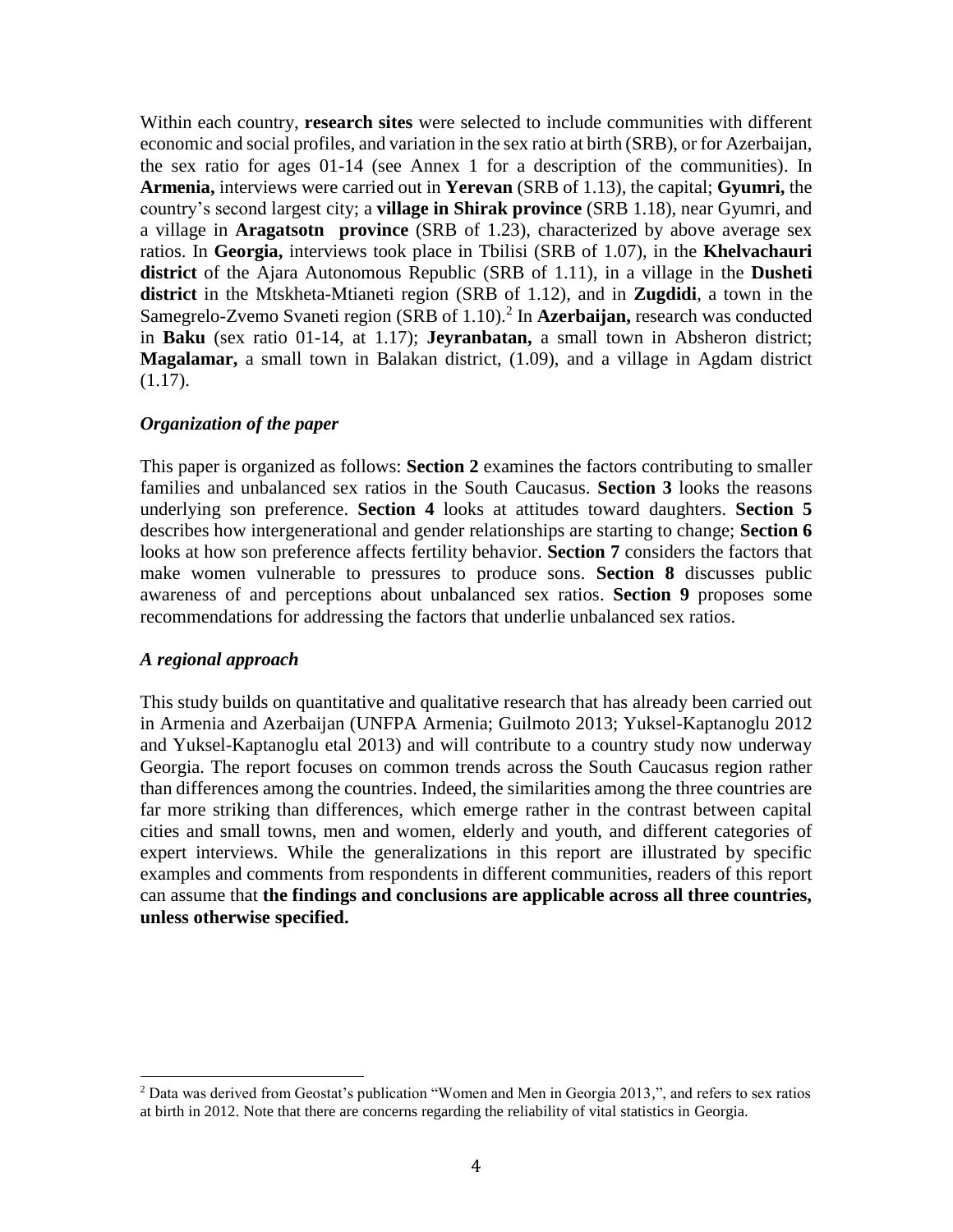### **2. THE POST SOVIET TREND: SMALLER FAMILIES, MORE SONS**

#### *Soviet collapse and economic hardship*

 $\overline{a}$ 

Many governments, particularly in South and East Asia, have been addressing skewed sex ratios at birth for decades. The emergence of this phenomenon in the South Caucasus and several countries in Eastern Europe is less well understood, and ordinary people; even some experts question the accuracy of the statistics.<sup>3</sup>

**Nevertheless, there are many similarities between the South Caucasus and the countries in Asia where the issue has been researched**. In all these countries, skewed sex ratios are associated with patriarchal social structures, and expectations that sons will support parents in their old age, while daughters will leave their parents at marriage to invest their labor in their husband's family. This same pattern applies in Armenia, Azerbaijan and Georgia, where **societies have long been structured around extended families and joint economies, and families with more sons were better placed to defend their interests.** Strategically arranged marriages, in which brides moved into their husbands' households, allowed families to maintain or expand their wealth and status.

**Women were valued as wives and mothers, but less so as daughters, who were** essentially raised to marry and serve other families. The correlate of men's economic and political domination was their symbolic role as carrier of the family name or bloodline. In the South Caucasus, these social patterns and practices adapted to the new socioeconomic environment. Indeed, kinship relationships served as important resources people could draw upon to circumvent bureaucratic regulations and material shortages (see, for example, Matossian 1962, Heyat 2002 and Dragadze 1988; see also Devtech Systems 2004; UNDP-Azerbaijan 2007; Duban 2010).

Given the importance of having many children, particularly sons, people started families at a young age. Respondents in their sixties and seventies who had grown up under Soviet rule, explained that full (and mandatory) employment allowed couples to marry early and have large families with the confidence that they could afford to raise them. Elderly men in a Tbilisi focus group recalled, "Today, boys have to think twice before they get married. If they don't have a job and they are not established, they cannot get married. …When I got married I did not have anything. I got married right after I graduated from the Institute, and I had a job and a salary already. I did not have to think about what to do the next day, because my job was guaranteed… And now, things are back to where people have to think about how to provide for their families." Another man added, "I have a son, he is 30. He wants to work but can't find job. He graduated from the painting academy, but who wants to employ painters? He wants to get married, but he can't because to get married he needs to have his own income to maintain the family."

 $3$ According to the Azerbaijan Human Development Report, 2007, p. 50-51, it was unofficially noted in 2006 that newborn boys outnumbered newborn girls by a 3 to one ratio. Meslé et al. 2007, p. 73, were among the first researchers to analyze recent demographic data and point to the phenomenon in the South Caucasus – but not in any neighboring country.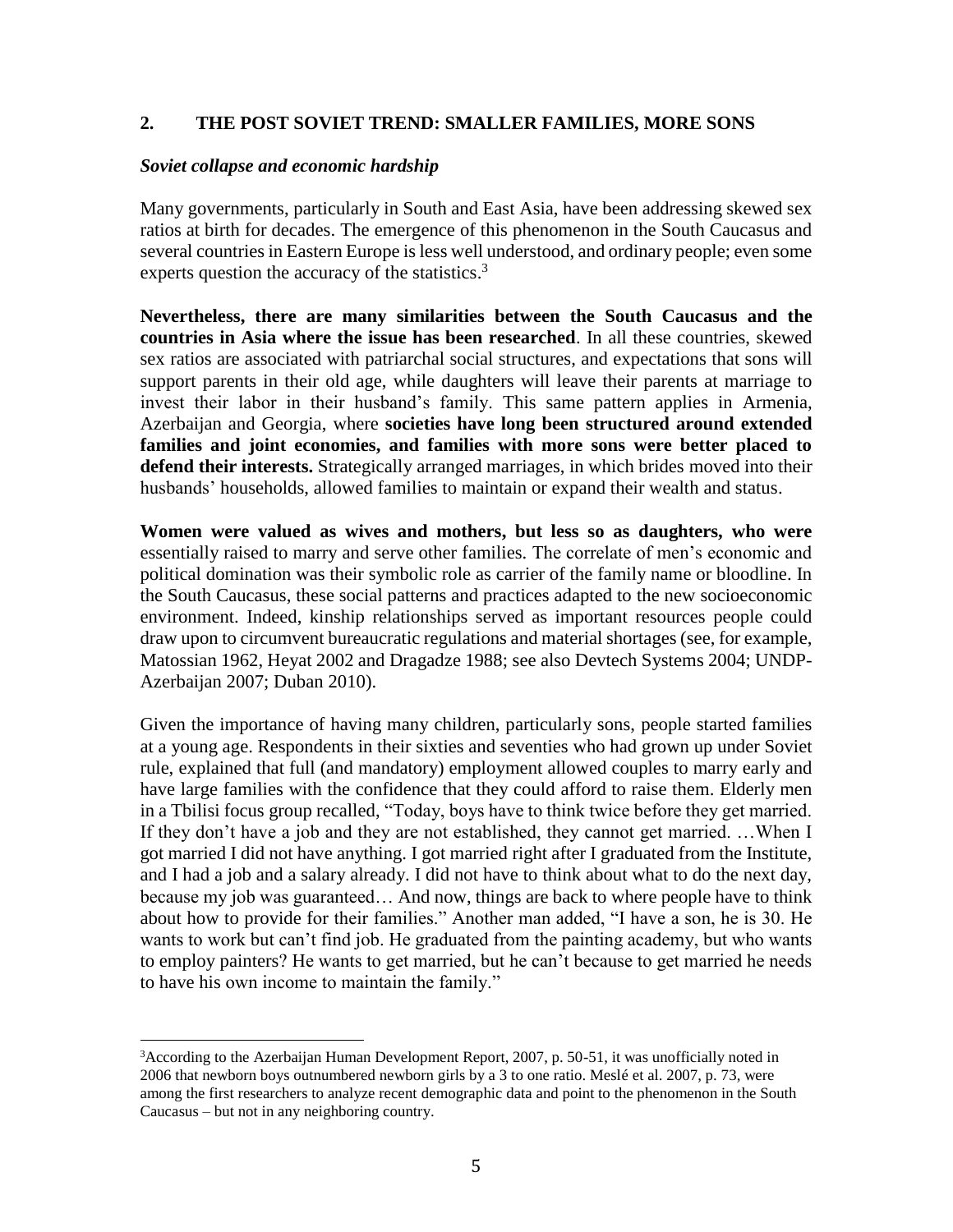Generous social support meant that one working adult could adequately support a family. An older woman in Aragatsotn province recalled, "Salaries were so low in past. I myself have been working and my salary was 60 rubles. But those 60 rubles were so much that I had been able to care for my needs. And now even 600,000 drams will not be enough because everything is expensive. A sack of flour that we need to give and take bread instead which will be eaten by our family within fifteen days - that costs 20,000 drams." Another woman described her family situation: "In the Soviet era, people were working. Only one employed man was in my home, and we were able to build a house and save money in a bank. I am not saying we were saving a lot of money, but we also had four children and were able to meet their needs, were able to send them to study. The Soviet Union collapsed, and everyone became homeless. It's like we just survive." An older woman in Yerevan explained, "If in the Soviet period we considered that money is not important, now we realized that we were wrong. Because back then the government was taking care of our social conditions; that's why nowadays there are no spiritual values -- one's brain is only busy with thinking about financial stuff."

Particularly in rural areas, large families were common, and women often continued to bear children until they produced a son. In some cases, this resulted in large families of many, or only, daughters. Indeed, the accounts of respondents are replete with references to large families of girls. "We were watching TV, the program was exactly about the selection of the child's sex, and my mum who has 3 daughters, said that she was categorically against sex selection. That's true, we are 4 children  $-3$  girls, and they had me with a hope of a son, but I disappointed them. But they told me many times that my father was so delighted and was behaving so proudly that everybody thought he had a son. My mother says that no difference must be put and if there is a wish to have a son, God will definitely give. My mother has 5 sisters and a brother, my father has 5 sisters and he is the only brother. Ours are all large families."

Although basic needs were met, older respondents considered that expectations were also lower, in contrast to those of today's youth. Urban families especially were accustomed to multiple generations living together in small apartments. An elderly man in Tbilisi observed, "Would you agree that the modern youth expects to have great success all at once, they are more demanding? I lived in a so-called "Italian neighborhood": there was a family with 7 members. They were all living in a 17 square meter space. This is impossible now. If you suggest it - and I mean my children as well - they would even be ashamed. They would tell you – 'are you crazy, Dad?! How can we live together?' So let them wait until they have something better… young people are more demanding, while we were more accepting."

### *Impoverishment and family formation*

The collapse of the Soviet state significantly affected family formation by throwing people out of work and removing the many supports that families could rely upon. The Soviet state had provided free, universal health care and education, other social benefits, and subsidized infrastructure services. New, post-Soviet governments were unable to maintain even basic services, forcing people to pay out of pocket or go without. By the end of the 1990s,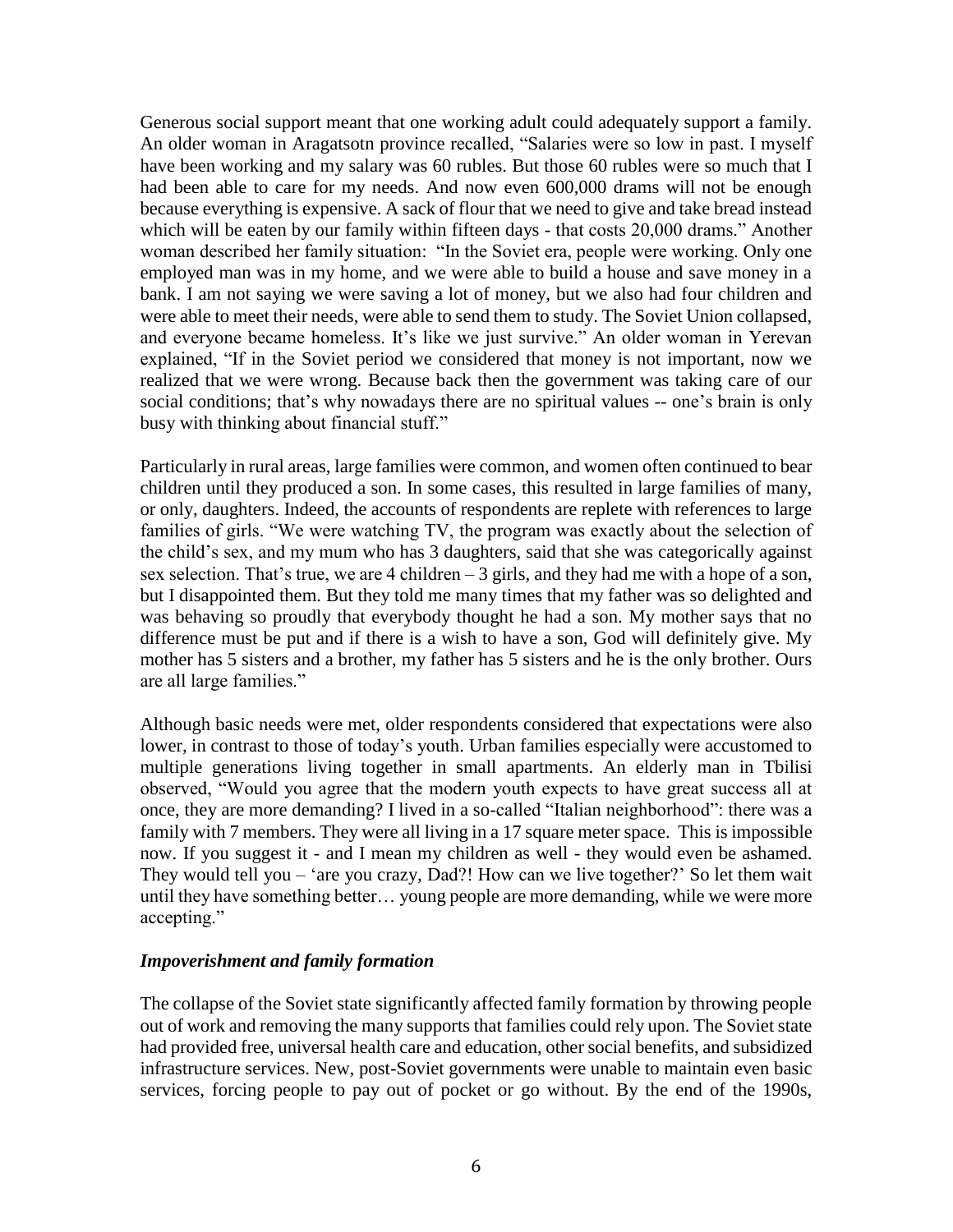Armenia and Georgia were among the poorest of the Soviet successor states (World Bank 2000, 2003). With state institutions barely functioning, kinship relationships became even more important for coping with these challenges (Dudwick etal, 2003).

The impact of economic collapse was further exacerbated in by armed conflicts Armenia, Azerbaijan and Georgia over contested territories. The conflicts resulted in thousands of deaths and internal and external population displacement. Most of these conflicts remain stalemated, and Azerbaijan and Georgia in particular still grapple with large IDP populations. (Tajikistan was the only other Soviet successor state to experience a similar level of violence).

Although these stalemated conflicts may not have directly affected individual family planning decisions, they have contributed to an environment where men's value is often expressed in terms of their ability to defend their country. An elderly woman in Baku explained that families "want several sons in the family so that if they lose one at war, another stays with them. This will be a big abyss in the future because the number of girls has decreased"

Most families responded to the economic crisis, however, by reducing the number of children they had. Although many respondents in this study considered three or four children – two boys and two girls - as an ideal number, having one or two children became the norm. Given widespread ignorance and/or resistance to contraceptives, most women resorted to abortions to regulate family size. Although abortion and contraceptives had been restricted in the Soviet Union as part of Stalin's post-war pro-natalist policy, Khrushchev's reforms had eased access to abortion. Since physicians discouraged use of hormonal contraceptives and IUDs and condoms and cervical caps were of poor quality and in short supply, abortion became the most common way of limiting fertility (Michael etal, 2013, p. 97). An older woman in Tbilisi explained, "I personally have had abortions, and not only once. Now I'm ashamed…. The number of abortions was high before because we did not have information about contraceptives. Husbands would probably even divorce their wives if they asked to use protection."

## *The impact of ultrasound technology*

With the collapse of the Soviet Union, restrictions on importing advanced medical technology were loosened and ultrasound technology, which had already been introduced into Soviet health institutions, rapidly expanded throughout the Soviet successor states. By the end of the 1990s, ready access to ultrasound and abortions allowed people to reduce the size of their families while taking steps to make sure they had at least one son.

**Would earlier access to ultrasound diagnosis would have resulted in the same kind of trends now manifest in the South Caucasus?** Some respondents thought son preference was less marked during the Soviet period, and increased mainly because of people's economic insecurity**.** An elderly man in Magalamar explained, **"**After the collapse of the Soviet Union, the number of people giving preference to male babies increased, because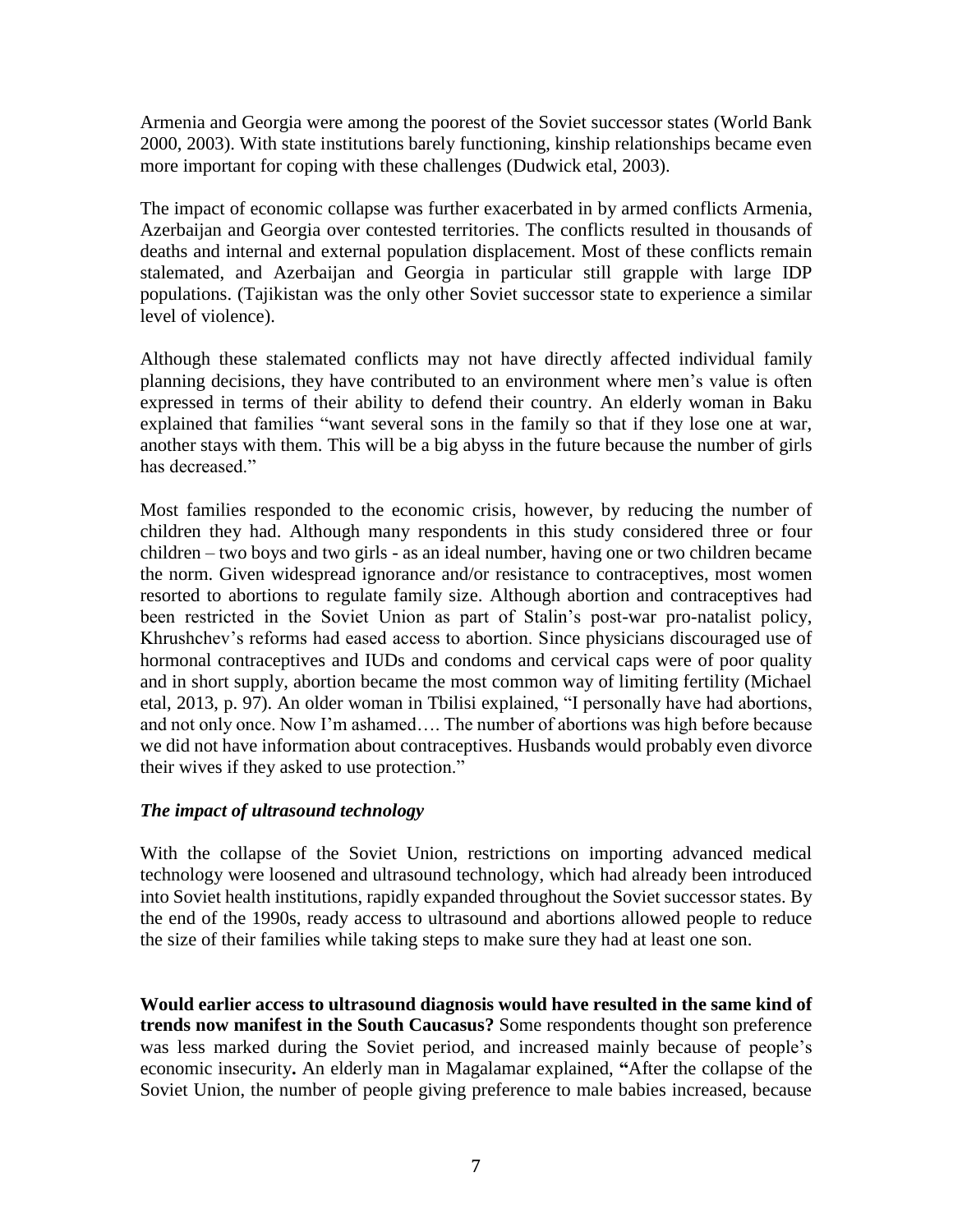parents are afraid of problems as the result of unemployment and poverty. They need sons to support them and protect from these negative things. Another focus group participant added, "Unemployment is another reason. People are afraid to have a daughter; you have to give her education, clothe and feed her. When father can not ensure all necessary things, he feels ashamed in front of his daughter." Older women in a Aragatsotn province focus group had a similar view: "In those years people did not attach that much importance to the sex of the child; nowadays that has changed." Men in a Baku focus group, argued that "In Soviet times, families wanted both boys and girls, but now they want limited number of children. They now have an ultrasound scanning and if it`s going to be a girl they terminate the pregnancy." According an elderly man in Magalamar, "If the government creates normal living conditions, takes care of the baby from economic point of view, pays benefits or provides assistance with food, people would not try to define the sex of the baby."

**Elderly respondents recall that people were more accepting of their children's sex.**  An elderly woman in Baku recalled, "My mother-in-law has five girls. When she was pregnant with her third child, she was told: "Why do you need a girl after two girls?" But she insisted she would not have an abortion." Another woman in the focus group added: "The wife of my brother-in-law has seven girls, and she had no abortion. All of them are married now." An older woman in Dusheti district said, "The situation was changed; before, you were content with what you got from the God. It did not matter it was a son or a daughter. If you had two or three girls, then the family tried to deliver a son as an ancestor of the family. Now they go and get an ultrasound. If it is a girl they have an abortion, and if it is a boy, they keep the child…. The desire of having a son existed before, but they had both girls and boys -- now they only need a boy."

**A preponderance of respondents, however, insists that son preference was always strong.** Older men in a Tbilisi focus group were unanimous that sons had always been preferred, and an elderly man in a Baku focus group concurred: "It was the same previously as well. Everybody wanted a baby boy; nobody said that I wish to have a baby girl. Nowadays due to the possibilities of new medicine and checkups, people use the opportunities and identify sex of the baby," A Tbilisi woman referred to son preference in her own family: "We were three children in the family, two girls and one boy. My brother, who was the middle son, was worshiped by my mom. Older people had this [habit of favoring the son] more." An elderly woman from Aragatsotn province, however, felt that no woman really wants many children; rather, their husbands force them. And as an elder woman from Zugdidi commented, if people in her day could have found out the sex of the child they were carrying, there would have been fewer girls and more boys born. Interviews across countries included reports from the Soviet period of men who had divorced, abandoned, or otherwise punished their wives for failing to deliver sons.

### **3. THE INSTRUMENTAL AND SYMBOLIC BASES OF SON PREFERENCE**

The ratio of boys to girls in the South Caucasus is now among the highest in the world. Ratios are particularly high for second and third children, as parents balance their desire for sons with their desire for small families (Das Gupta 2014). Consistent with these trends,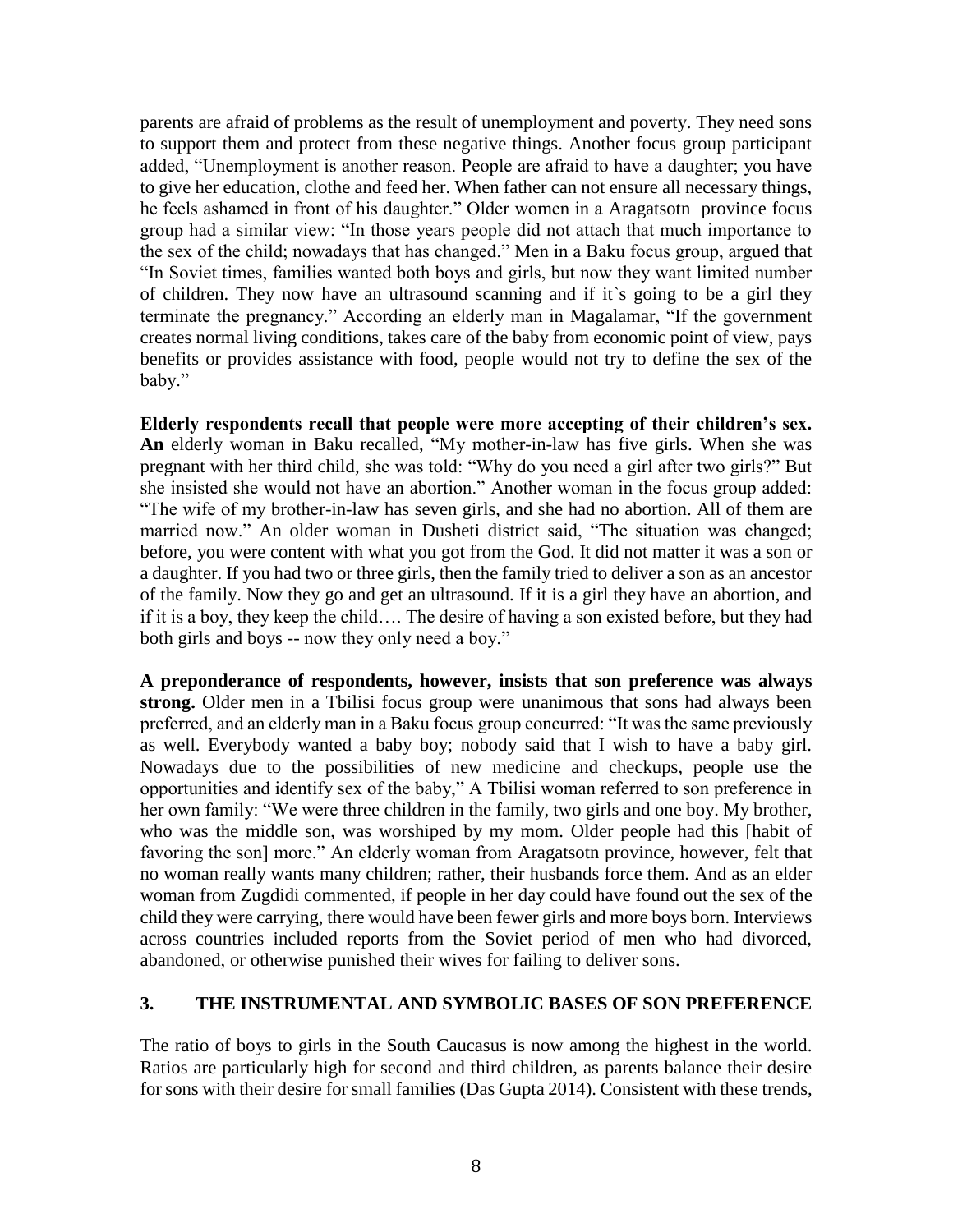most people interviewed for this study confirmed that having at least one son was very important to them (See Box 1 below for a breakdown of how men and women responded to this question). Men and women sometimes claimed that men "preferred boys" but often "loved their daughters more;" that sons "were supporters while daughters are more caring, and that "sons carry the coffin, but daughters grieve." Further probing usually revealed that at least for the men, having at least one son was "a must." As a woman in Zugdidi put it, "Those who say that they do not care about not having sons -- deep in in their hearts they wish to have one. Just -- they pretend to be cool about it and don't say it."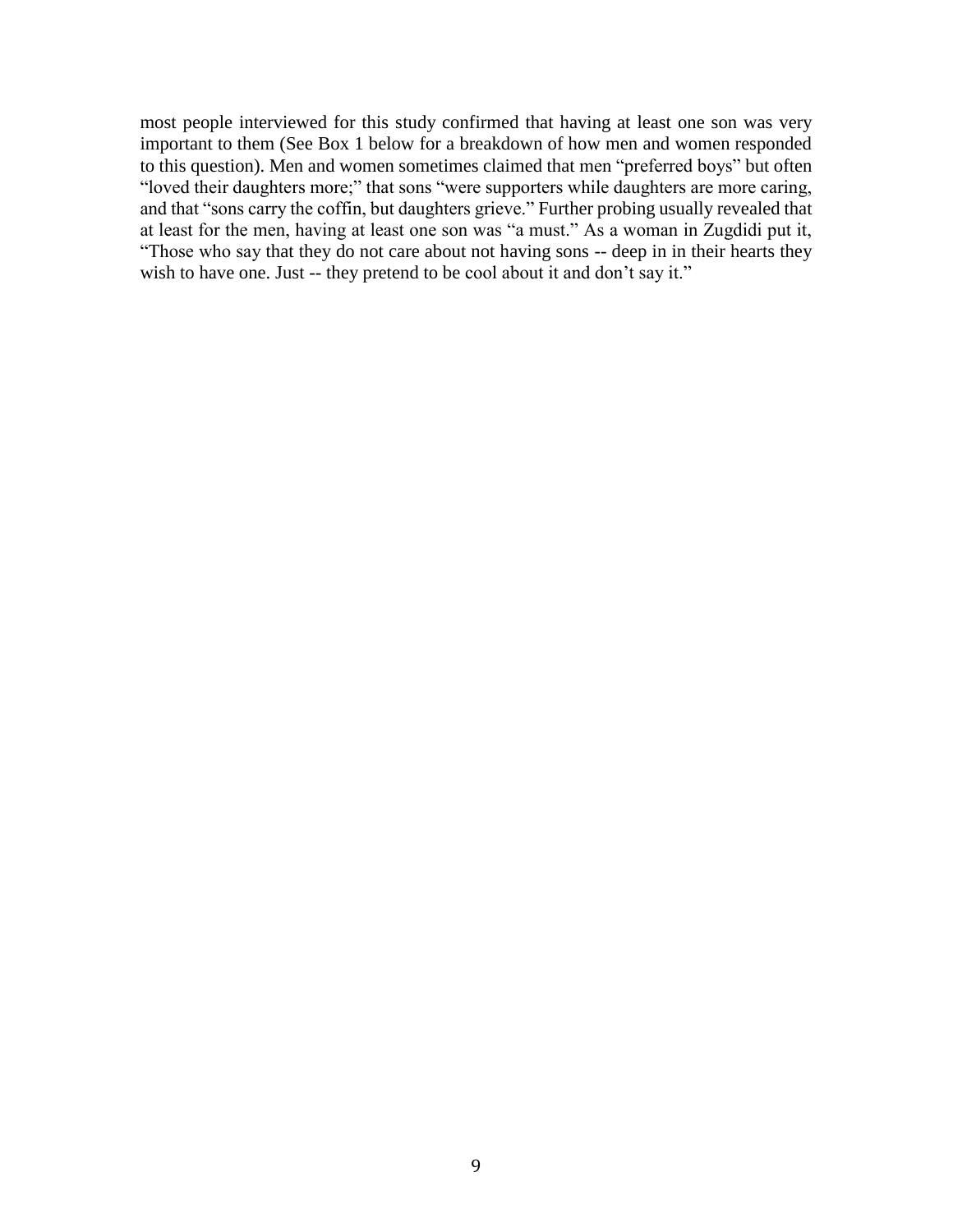### **Box 1: If you could have only one child, would you prefer a boy or a girl, or doesn't it matter?**

During the focus groups and life stories, facilitators asked respondents whether they would prefer a son or daughter if they could only have one child, or whether the child's sex didn't matter to them. Focus group participants responded anonymously by writing their preference on small pieces of paper that the facilitator collected and then read out, to provoke a discussion. See the table in Annex 2.

Within each age and sex category, a majority of women and men of all ages (except for women over 60) indicated that the sex of the child "didn't matter." Respondents may have felt that this was a "preferred" answer, given that the topic of the study reflected concern over the disproportion of boys to girls. For respondents who replied that the child's sex was "God's will," this response may reflect religious conviction. For others, it may have signified that they hadn't thought deeply about the subject, or were uncertain about their deepest preference. A few respondents refused to answer the question as posed and said they preferred one child of each sex (these answers were categorized as "doesn't matter"). Finally, as Das Gupta notes (2014, 29), reported preference does not always correspond to behavior, at least as this can be deduced from sex ratios.

Putting to one side the "doesn't matter" responses, men and women who did express a preference for one sex or the other **clearly preferred boys to girls.** However, men of all ages expressed their son preference much more strongly than did women. Of young men, 39 (out of 104) preferred a son to only three who wanted a daughter, and 41 adult men and 41 older men preferred sons, while only 7 adult men and 8 older men wanted daughters. **For young women, there was no difference** in the number (23) who preferred a son or daughter; the difference was small for adult women (29 preferred sons, while 22 preferred daughters). Although **women over 60 indicated the greatest preference for sons even compared to men, they also indicated the greatest preference for daughters (27) and were the least likely to say it "didn't matter."**

The other striking result is the similarity in preferences expressed among men from country to country, and between urban and rural communities. **Not one man in Agdam, Ajara or Dusheti district, and only one man in Baku, Gyumri and Tbilisi,** expressed preference for a daughter. In **Yerevan,** three men expressed such a preference. Among people expressing a preference, the number who want sons outweighs –and usually quite significantly – those who want girls. Among women, this relationship is different, particularly in cities: **more women expressed a preference for boys than girls in Yerevan and Tbilisi**; the number in **Baku** was close and in **Gyumri**, identical. In **rural communities**, with the one exception of women in **Magalamar**, men and women preferred sons to daughters, although the difference was less dramatic for women than men, most of whom wanted sons.

While men and women both viewed sons as supports in old age, women were likelier to explain that an important reason for wanting sons was to avoid disappointing their husbands. Many women of childbearing age reported having sons under threat of pressure, even violence. For these women, having sons was more a matter of protecting or enhancing their position in their husbands' families than a necessary reflection of deep-seated preference for boys.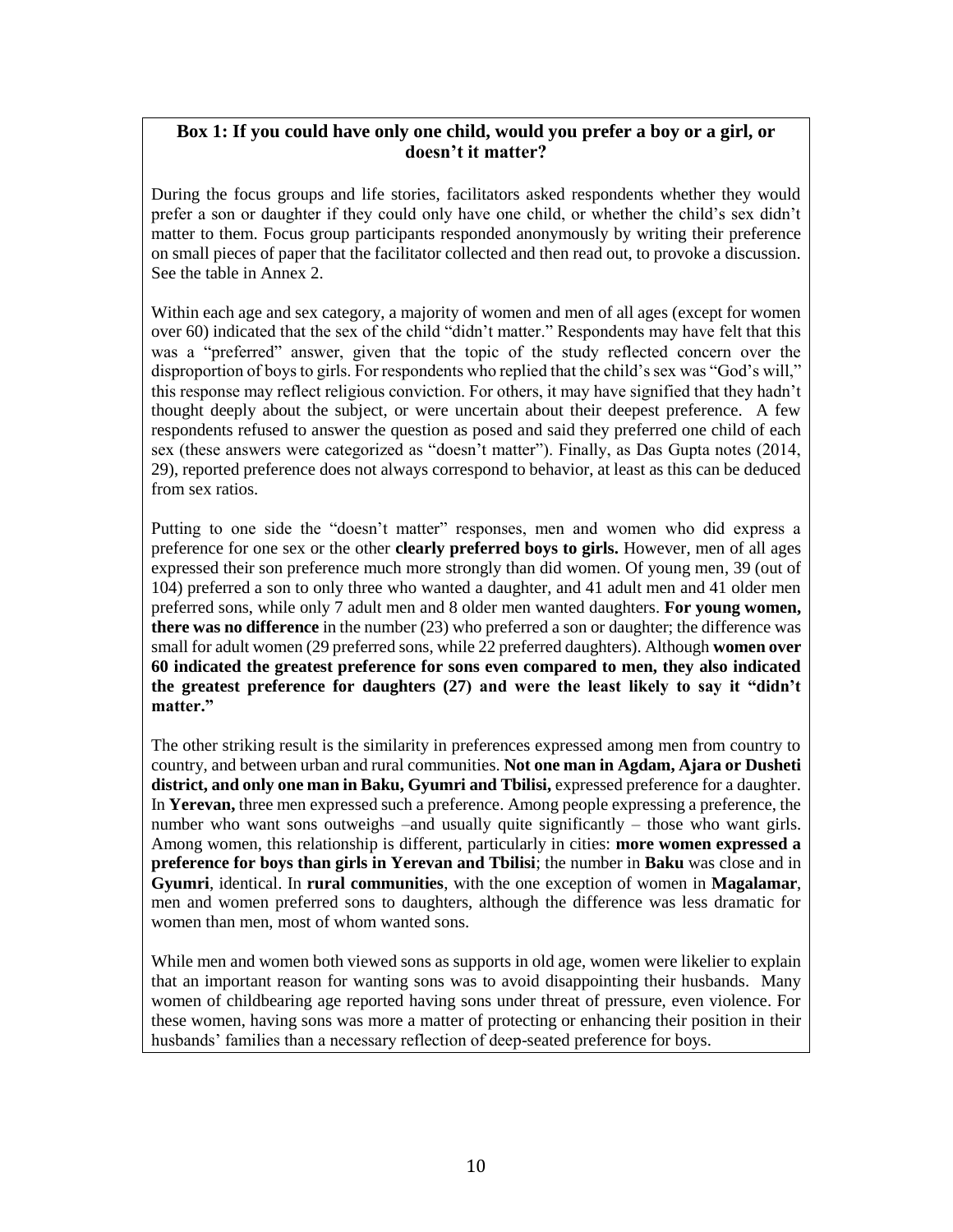**One of the predominant reasons that people prefer sons is that sons bear primary responsibility for taking care of their elderly parents**. Customarily, the youngest son remained with his parents after marriage, while older brothers established new households with their wives, and sisters married and devoted their energies to their husband and his parents. In the past, pensions and social supports allowed the elderly to help their married sons financially, but today, these supports are very meager and old people living on their own are likely to be poor (World Bank 2000, 2003).

**Families considered sons rather than daughters more effective at dealing with a whole range of difficulties**, including government agencies and officials. A Yerevan woman explained "At present whatever institution you enter and meet with a man, he doesn't feel at ease communicating with women, he is more relaxed with men; he gets embarrassed. But when there are two people of different sexes he automatically looks at the man while speaking, even if the question was asked by the woman. From an ordinary shop to the highest authorities. When the man speaks to a woman he falls short of striking a deal, it is easier for him to talk and negotiate with a man. And the woman feels humiliated and offended in such cases, as it looks as if she is not considered a person and that itself is not normal. That's what the issue is about - about the psychological aspect, and not about legislation."

Honor has always been an important consideration in patriarchal kinship societies, and women's perceived and actual "purity" is an essential component of a family's honor. **In**  families with girls, sons are valued for protecting their sisters. Aragatsotn province woman cited the Armenian proverb, "The sister said she had a brother; the brother did not say he has a sister," to illustrate that the protection brothers offer to their sisters is not (and does not need to be) reciprocated. Girls often appreciate this protection; a young woman from Dusheti district, (LS) for example, grew up worrying about bride kidnapping<sup>4</sup> and wishing she had an older brother to protect her from it. Sometimes this protection becomes oppressive, however, and young women complained that their brothers were mainly concerned with neighbors' opinions about their behavior rather than their safety.

Because girls are seen as belonging to another family after marriage, sons **rather than daughters are seen as bulwarks against a lonely or impoverished old age.** Even people who don't inherently prefer sons worry that when their daughters marry, they won't be able to rely on her for company or help. People who prefer boys, explained an adult man from Agdam, assume their son will bring his wife home and they won't be alone in their old age. An elderly male from Agdam explained that although he valued his daughters, the difference was that if he had only had daughters, he and his wife would be alone once they married. Similarly, an elderly Georgian woman in Zugdidi who thought men preferred sons more strongly than did women, still worried that when the last of her five daughters married, she would be alone. In Dusheti district, a women with only daughters confessed,

 $\overline{a}$ <sup>4</sup> Bride kidnapping traditionally involved abduction of a woman against her will. Whether or not she was raped, she was considered to have lost her virginity and thus forced to marry her captor. Today, most cases of bride kidnapping are a matter of consensual elopement, either to avoid parental opposition or costly weddings, but activists say the practice has been increasing in Georgia and Armenia since independence (Sheets 2006).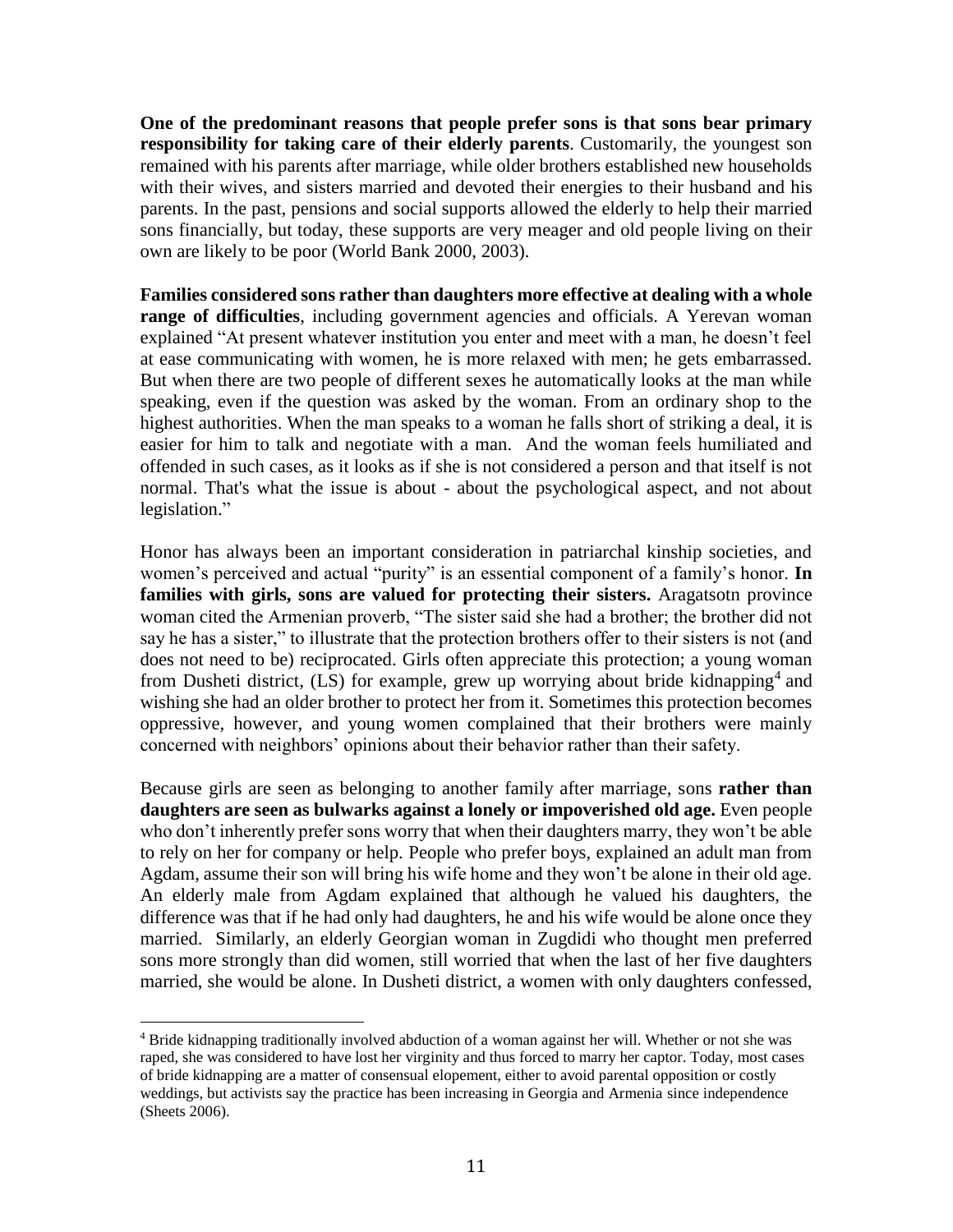"Some boys annoy their parents. But if I had a boy, I might not be poor now. My daughters work now, but how can they help me? They have their own poverty."

**For many respondents, the importance of sons for carrying on the family name is even more fundamental than the material support they give their parents.** According to an elderly woman in Dusheti district, sons are valued because they continue their lineage, not because of the help they give their parents -- particularly now, when so many men go abroad. This attitude is shared by youth as well: a young man in Tbilisi rejected the notion that people have sons to secure their old age: "It does not matter. The desire for having a name carrier does not depend on pensions." The quality of the bloodline is also important. An elderly woman in Dusheti district explained that in the mountains, people pay attention to bloodline -- prospective in-laws research the "breed" and genetic diseases of the potential husband and wife, and engagements can last months if not years. In some opinions, "females can continue the family bloodline -- but family strength and power is chiefly associated with the males." To carry on a lineage, at least one grandson is necessary: an elderly women in Zugdidi conceded that if her husband had a brother and his brother had a son, her husband wouldn't have needed a son so much.

**Since sons carry on the family name, men without sons may be labeled "childless" even if they have daughters.** In Ajara, a young woman complained that grandfathers aren't even considered grandfathers if they don't have grandsons. An elderly woman in Jeyranbatan recalled how mothers-in-law used to rebuke their daughters-in-law as "childless" until they had sons to carry on the family name. In Western Georgia, men don't celebrate the birth of a baby girl, but fire off a gun when a boy is born. A young woman in Ajara recalled, "When my mom had her third child and it was a boy, only then did my grandpa tell her she was his daughter-in-law."

**Because sons traditionally remain with and care for their parents, most people support the tradition whereby they inherit their parents' home.** Families with several sons helped their sons build or purchase homes; if space allowed, however, the sons might bring their wives to live in the parents' home. Families that have profitable businesses are said to be especially concerned to keep these "in the family" by passing them on to sons. As a man in Jeyranbatan explained, a wealthy man is proud to say he has a son who will continue the business after he dies, and support his wife and daughter. Because a daughter belongs to another after marriage, property passed on to them passes out of the family. And as an elderly woman in Aragatsotn province asked rhetorically, "Why put so much energy into building a house when the son-in-law would enjoy it instead of one's own son?"

**The significance of passing one's home onto a son or daughter has changed in the last 25 years, with the privatization of housing.** During the Soviet period, as an older man in Tbilisi explained, "a flat did not belong to a person, a flat belonged to the state, and whoever was registered in the flat stayed in that flat." In the 1990, housing was privatized and people could purchase their homes for nominal fees. In the following decade, collective farms were also privatized, and households acquired land. Today, houses, apartments, and land are the primary assets that children inherit when their parents die. Current legislation in Armenia, Azerbaijan, and Georgia stipulates that when the homeowner dies, unless he or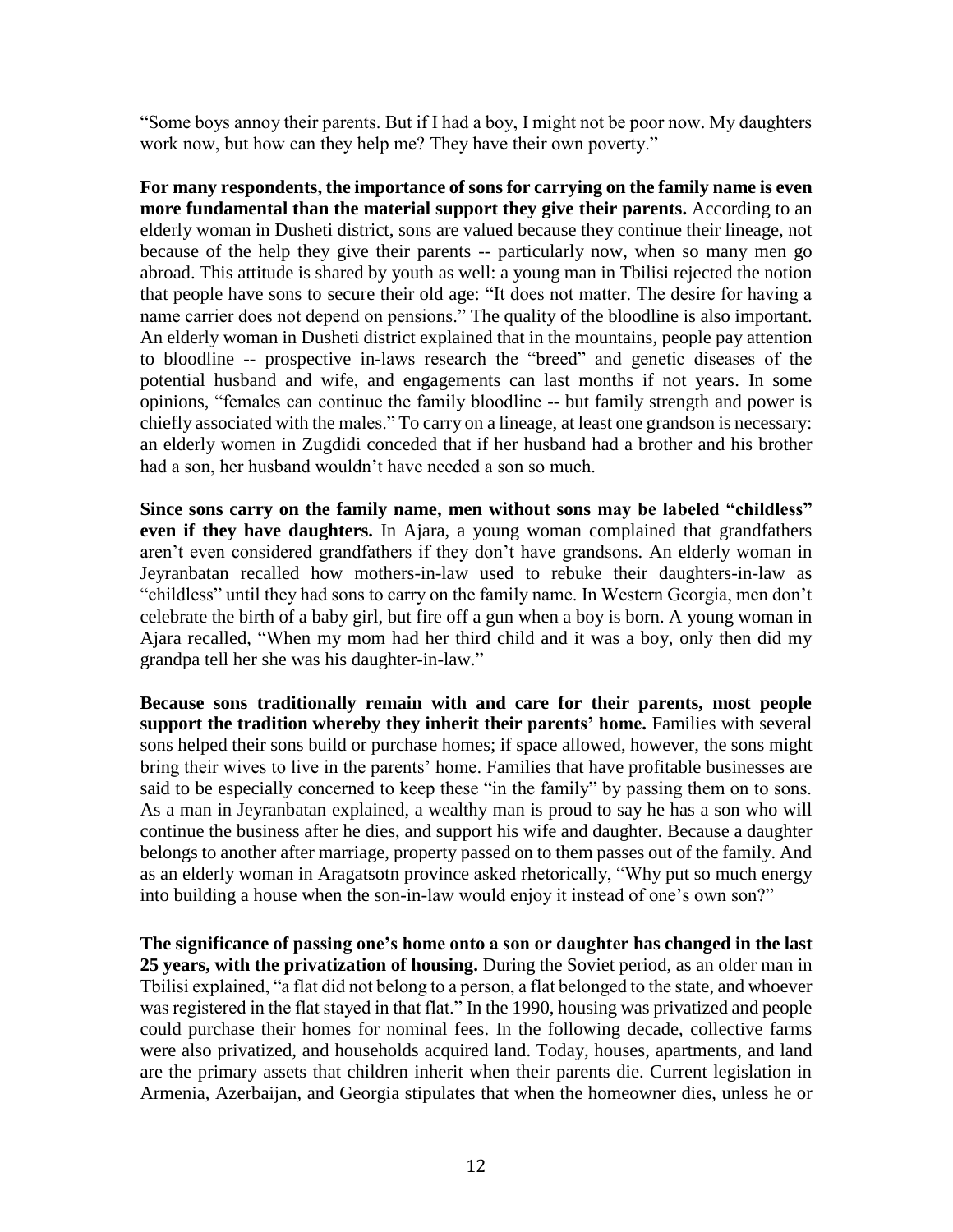she has left a will, all children inherit equal shares.<sup>5</sup> Although many people still consider that sons should inherit, actual practice is changing. Many elderly respondents derided the changes: "[In the past] the inheritance was passed on to the boy and it didn't matter if he was good or bad. It was a shame to name the daughter as the heir. It was the daughter's shame, as well as the family's. Now everybody acts as if it's a good thing (elderly woman, Dusheti district). Comments from a focus group among elderly women were also negative: "Only one from a thousand decides to leave something to the daughter;" "The parent who gives their property to the daughter might be unwise." "I have two daughters and two sons, and it does not matter: if my son's attitude is bad, nevertheless, I won't leave [the property] to my daughter."

**Many people interviewed claimed they would leave their house to the son or daughter who cared for them in their old age;** others had decided to divide their property equally between sons and daughters. In Azerbaijan, respondents referred to Islamic practice of dividing property equally between sons and daughters. If daughters inherit, however, there is a fear that the homes will become abandoned and forgotten -- this is another reason, explained a women from Gyumri , that Armenians always want a son "so that smoke continues to rise from their chimneys."

In some cases, **men who have daughters but no sons prefer to "adopt" their daughter's son by giving him the family surname (with the permission of the daughter's husband) and passing property directly to him.** This ensures that the property symbolically remains "in the family" even if his daughter (and her husband) benefit from it. This practice is not uncommon –an elderly man in Gyumri, for example, had already arranged for his grandson to inherit his house (thereby passing over his own daughter, who would continue to live with her son, but would not own the house). A young man from Jeyranbatan expressed his intention to do this if he didn't have a son. Some women expressed resentment at such behavior. A young woman in Gyumri expressed anger that grandparents could consider their son's children more closely related to them than their daughter's children; she labeled the desire for a boy to carry on the family name "an illness -- just a surname doesn't guarantee that one's appearance, mentality or other features pass from one generation to the next."

**In some cases, it is hard to disentangle the weight of social pressure and personal preference.** An NGO leader in Ajara said of her own family: "There is very strong desire [to have sons]. It is probably true in all of Georgia, but especially in Khelvachauri district.<sup>6</sup> If a family does not have a son it becomes an object of discussion in society. … Since my parents did not have a son, who was going to inherit the property was always an issue of discussion. In order to end this discussion, my father decided to give his name to my nephew, and now he has my father's name. This is very important in Khelvachauri district. We were not planning to do this, but people were talking so much about it that my father decided to solve the problem this way."

 $\overline{a}$ 

<sup>5</sup> Pers. Comm., Tair Faridov; Anna Sarkissyan (CRRC); and Mariam Bandzeladze (UNFPA Georgia).

 $6$  Khelvachauri district inhabited predominantly by Georgian Muslims, who preserve patriarchal traditions. See Gelovani 2012.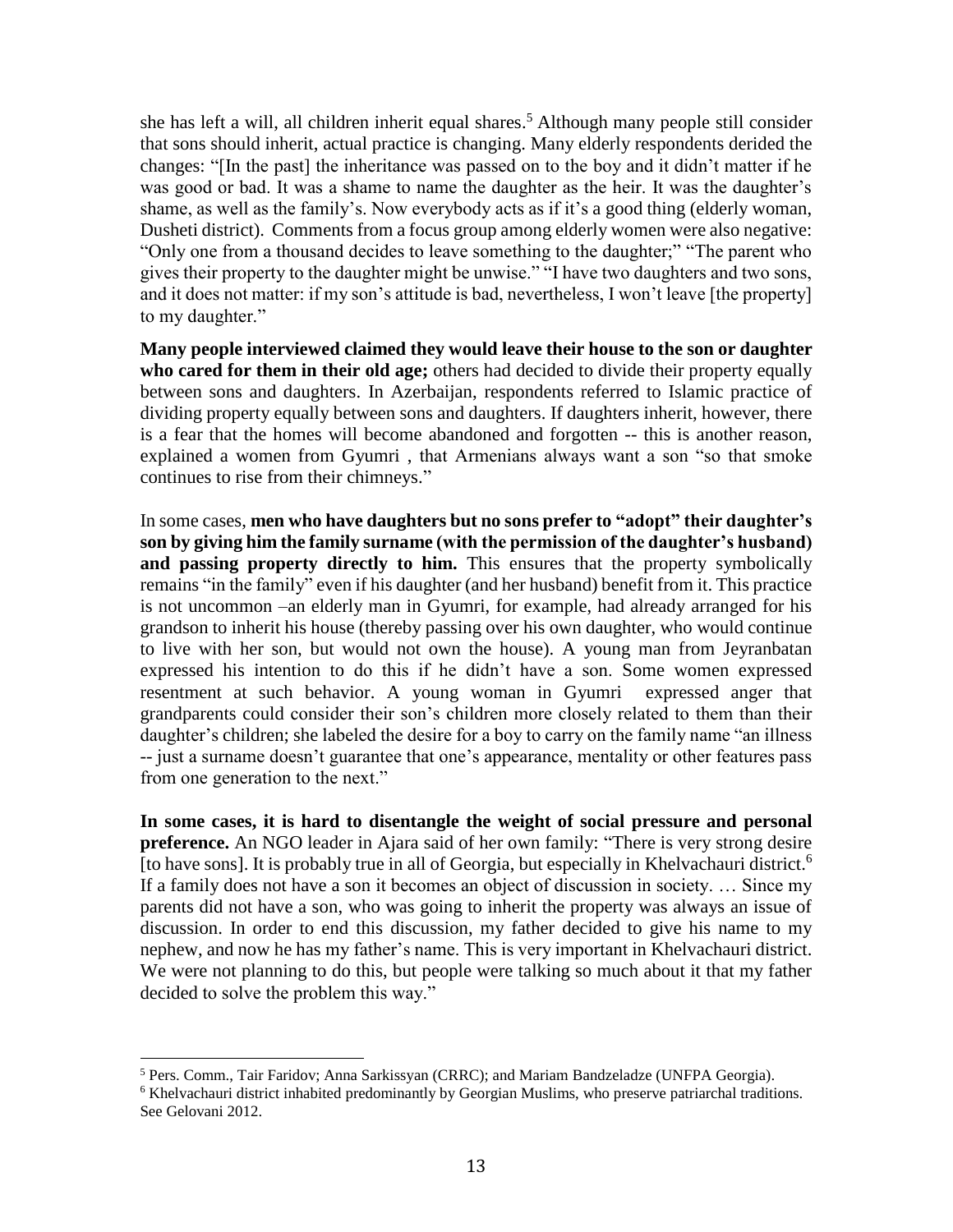### **4. DAUGHTERS ARE "MIGRATORY BIRDS"**

**While many men and women said they would like both sons and daughters, some families consider daughters to be liabilities.** Traditional families \worry about having daughters whose behavior might damage their families' reputation and diminish their own chances of marriage. Men of all ages in Armenia, Azerbaijan and Georgia expressed concerns about raising girls in today's rapidly changing social and cultural environment and exposure to western standards of female behavior. Both boys and girls present challenges, they felt, but girls' mistakes are irrevocable.

In Azerbaijan, the participant of a men's focus group in Jeyranbatan explained, "You may forgive your son, even if he makes mistakes. But you cannot let your daughter make mistakes in moral matters." Participants of men's focus groups in Jeyranbatan and Agdam felt that the possibility of girls sullying the family reputation was why people don't want daughters. Another man in Jeyranbatan planned to remove his daughter from school after 9<sup>th</sup> grade: "We have to do it to keep clean the name of our family."

**By contrast, when boys get in trouble, society usually forgives them.** In Akhuryan, a man offered the following example: "Look, if a boy … gets arrested by police once or twice, you will pay about 10,000 dollars and set your son free. Do you think it's more difficult than having a daughter who has behaved immorally and has left a big stain on your name, your personality, your house? Do you think [that situation is] more difficult than the problem with your son? After all, he is a boy, he will come out of the prison and will change his behavior." A young woman in Gyumri pointed to the double-standard – "society" forgives boys who have 50 girls friends, smoke, drink quarrel, have sex, but a girl who doesn't remain a virgin is never forgiven." In Dusheti district, a woman recounted how when she was pregnant for the third time her sons hoped for a brother; they felt that girls talk and dress in such a shameful manner today they were afraid if they had a sister they would be ashamed of her. Another woman in Dusheti district said that because of the "Georgian mentality," girls commit suicide if they become pregnant and the boy refuses to marry them.

**Yet the perceived breakdown of old patterns of respect and authority and growing criminality has also made people anxious about raising sons.** Many families find it easier to control their daughters' behavior than their sons, and worry about their sons becoming drug addicts, alcoholics or criminals. "Boys are subject to bad influences, while daughters don't leave the house (woman, Agdam). A mother in Dusheti district characterized boys as prouder, harder to handle and more aggressive. She worried about influence from "the street" and television violence, and said boys were getting in more fights and even attacking girls. In Zugdidi, a young woman explained that mothers are more attentive to their sons because they fear they might go down the wrong path, while a young Tbilisi woman claimed it has become harder to raise boys who are not "hooligans." In Ajara, a father agreed that boys are difficult, while girls come home and do their homework. In Magalamar, a young man said: "I would never be upset if I do not have a son. There are so many families that do not have sons. And they are not unhappy. In the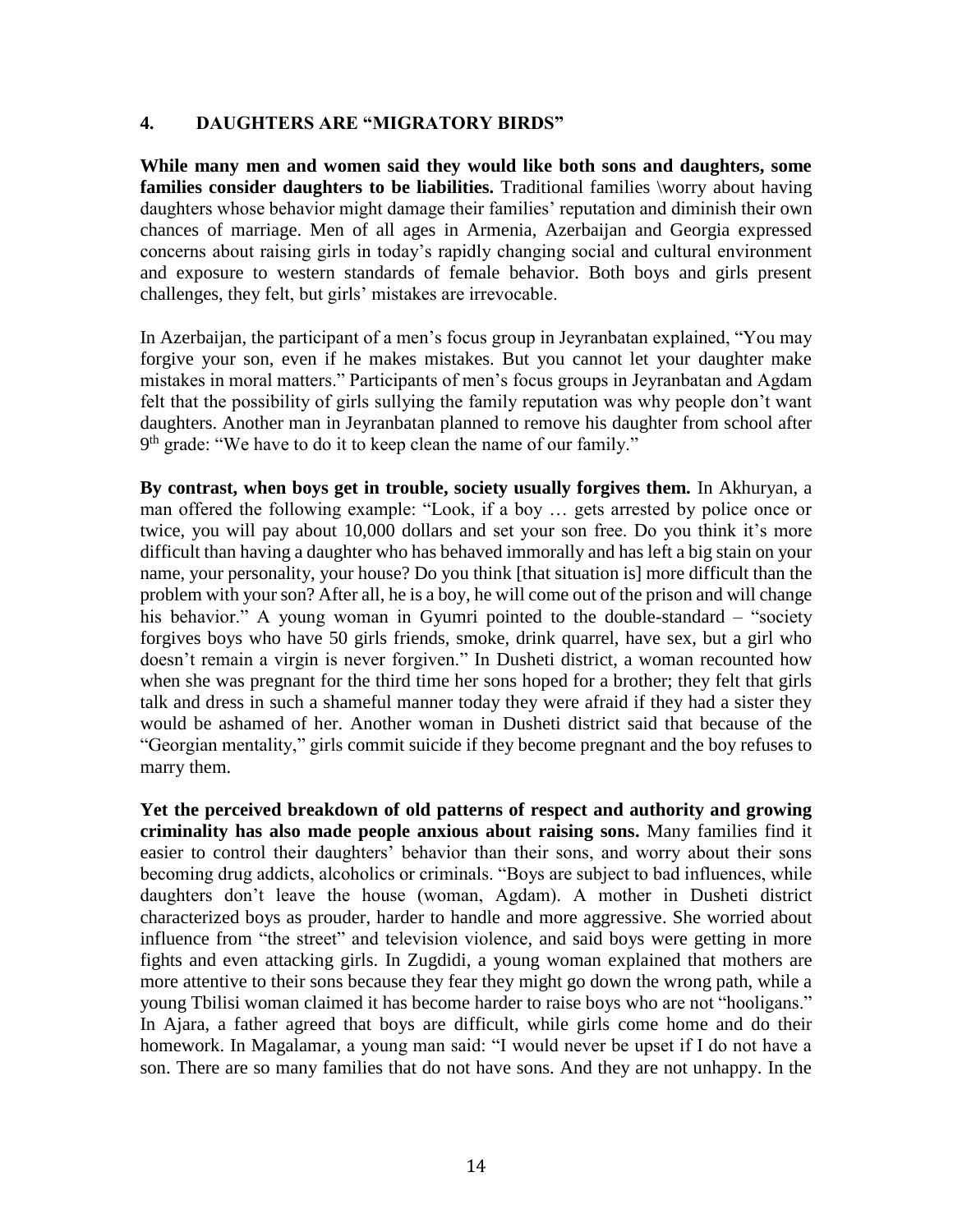neighboring village, a man had three sons, two of them committed crimes and were arrested, and one died in prison. It is better to have an honorable daughter than such sons!"

**A number of women and even a few men said that they preferred sons mainly because girls suffer so many hardships and restrictions, and lack control over their own lives.**  Explaining to the focus group facilitator in Magalamar why no one expressed a preference for daughters, an elderly man suggested it was because girls work so hard in the home, and her parents fear she might not find someone who will defend and protect her in the future. In Akhuryan a woman said, "When you realize that in case of having a daughter you would have to worry about her future you prefer to have a son whose future is in his own hands. A son is more likely to be happy than a girl." Women in Aragatsotn province didn't want to raise girls because their upbringing and adult roles were so restricted. A young woman in Dusheti district said, "I personally agree with having a son preference. Not because he will be the one who continues the family name, or that he will take care of me, but because I pity girls… girls have more problems, a boy seems to have an easier life. Being a mother is very important and a heavy duty. The only obligation a man has is to support the family financially, all other issues are solved by women."

**Men complained that girls are more expensive to raise than boys because of the importance of providing them with attractive clothing and a good education, both of which reflect on the family.** Boys may inherit the house, but parents must provide dowries when their daughters marry. Elderly men in Magalamar complained that one was expected to pay for their clothing and education even though another family would benefit. Others noted that men felt ashamed when they couldn't afford to properly clothe and educate their daughters, and that men had to work two-three times harder to support girls. People in Gyumri and Aragatsotn province concurred that girls were more expensive, although a young woman in Aragatsotn province pointed out that families with several sons had to provide each one with a house, while girls married and were then taken care of by their husbands. A young woman in Gyumri complained that parents like boys because the boys will eventually take care of them, but they don't see girls as useful because they have to give her a dowry and organize her wedding. Dowries are said to be expensive – depending on family income, they may include expensive appliances or bedroom furniture -- and a girls' parents usually spend more than the boys' parents on the wedding ceremony.

**Most importantly, while parents may treasure their daughters, girls are nevertheless viewed as "migratory birds"** (a phrase used in Jeyranbatan and Agdam) who, as a young Zugdidi woman said, "are brought up to serve somebody else." Married daughters are said to do their best to assist their own parents as needed, but they are not the masters of their own fates. Both young men and women in rural communities, at least, take such restrictions for granted. A young man interviewed in Jeyranbatan thought his future wife's visits to her own family should be "not more than once a month. The girl should get adapted to our family." A young woman in Zugdidi explained, "I know of many husbands' mothers who don't let their daughters-in-law visit their parents in the village. Or she might let her visit for one day and the girl has to return the second day. They have domestic animals and once you enter the family, looking after them becomes your obligation.... A girl in my neighborhood visited her parents; I asked her why she didn't stay more and she replied they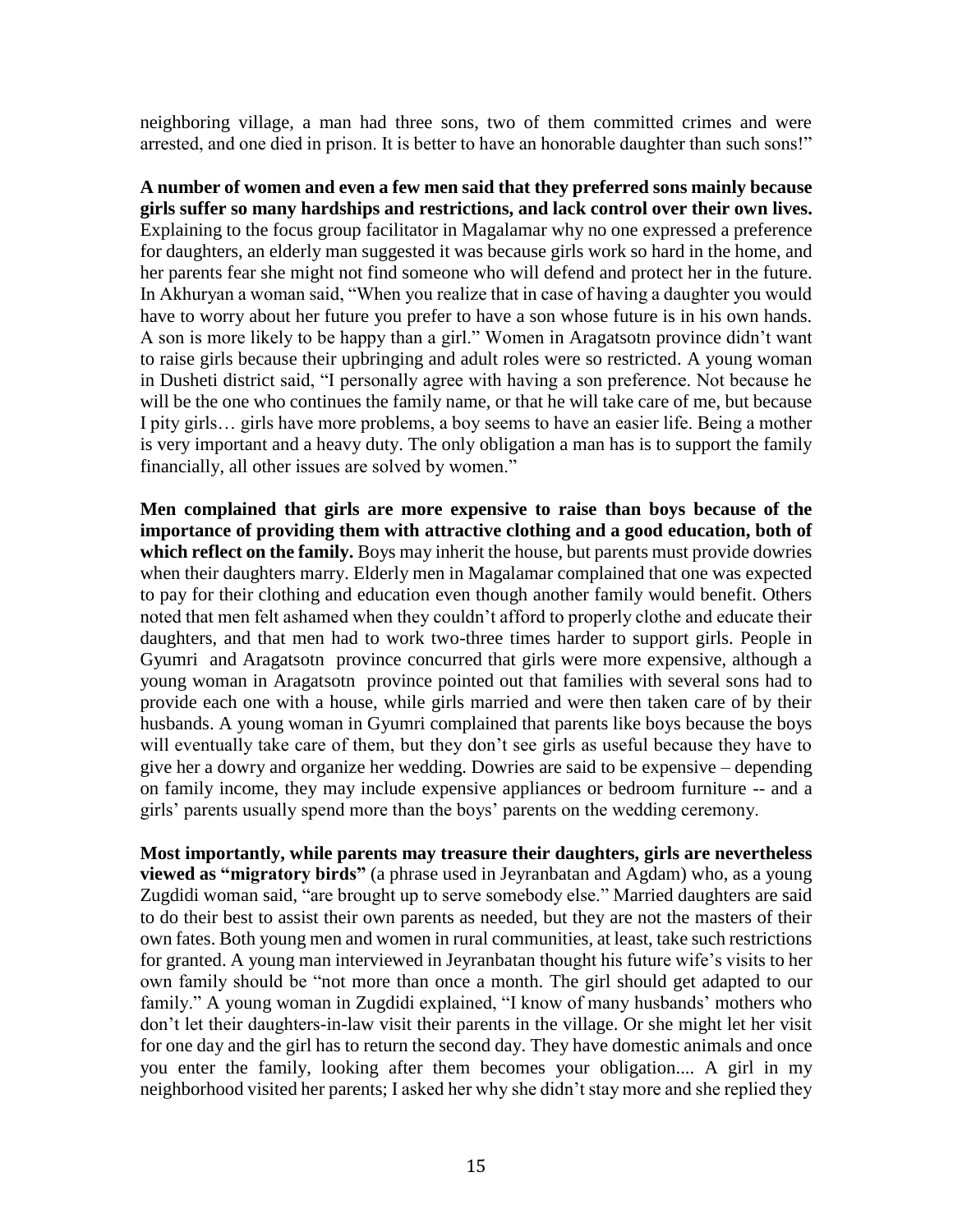[her husband and mother-in-law] didn't let her." Several young men in Magalamar worried about limitations on their sisters' freedom to maintain contact with their parents.

**Even when parents cannot rely on their own sons, they feel uncomfortable relying on the family into which their daughter married.** An older woman in Aragatsotn province complained, "It is already 20 years that my brother has lived in Russia with his family. It is true that financially they sustain my mother in a very good way but that is too little for a son to do toward his mother. She needs her children, and she needs her son. Often she can come to my place and live together with me; there is nothing hindering. But when she comes to my place she stays there only for an hour and then she immediately leaves for her place. She says, 'I cannot stay; it would be better if you come and stay with me.' Both my brother and I help her financially, and her welfare level is high, but she is in need of someone to take care of her: she is more than 80 years old." The reason elderly parents are reluctant to move in with married daughters is that they will be living with "strangers" [inlaws] who have no obligation to treat them well. You are a "king of kings" living with your son, but "suffer tightness in the house of your daughter, always afraid your son-in-law will tell you that you are eating too much" explained an elderly Akhuryan woman. An older woman in Aragatsotn province explained the dilemma as follows: "A daughter-in-law will become like a daughter but a son-in-law will not become a son." Respondents in Jeyranbatan and Magalamar expressed similar views: "I would never live my in-laws, not even for one night" said a young man in Jeyranbatan. Men in particular prefer to depend on their sons, over whom they still retain some authority, rather than on their sons-in-law.

**Daughters who want to remain with and help their own parents after marriage face greater barriers, since husbands who join their in-laws face strong social disapproval unless there are particular mitigating circumstances.** People consider that such men cannot be household heads if they live in a home that belongs to their father-in-law. Despite the practice of disparaging men who live with their in-laws as "brides" or "house husbands," such living arrangements have reportedly increased in recent years. Some people consider it acceptable if the man lacks a home (as in the case of IDPs), or the woman is an only child and her husband's parents live with another son. A Magalamar man described two acquaintances who had moved to their wives' homes. In one case, the man had faced bankruptcy in Russia, and in the other, married an only child and was invited into the home by her parents. "I can understand both men, they did it because of hopelessness. However, they are not respected among community members."

# **5. CHANGING RELATIONSHIPS AND EXPECTATIONS**

**A preponderance of respondents with adult children felt that married daughters often proved more caring and conscientious toward their parents than did sons.** An elderly man in Magalamar who had three daughters observed that sons could be useless: "The son might be ungrateful and will not take care of his mother and father. There is a family I know, where son did not take care of parents, and parents found this warm reception and a nest at her daughter's house, their daughter accepted them. There are daughters that have much more courage than sons. Long live our daughters! ... I've seen a lot of cases when a son abandoned parents. I visited Lankaran region a lot, I have many friends over there.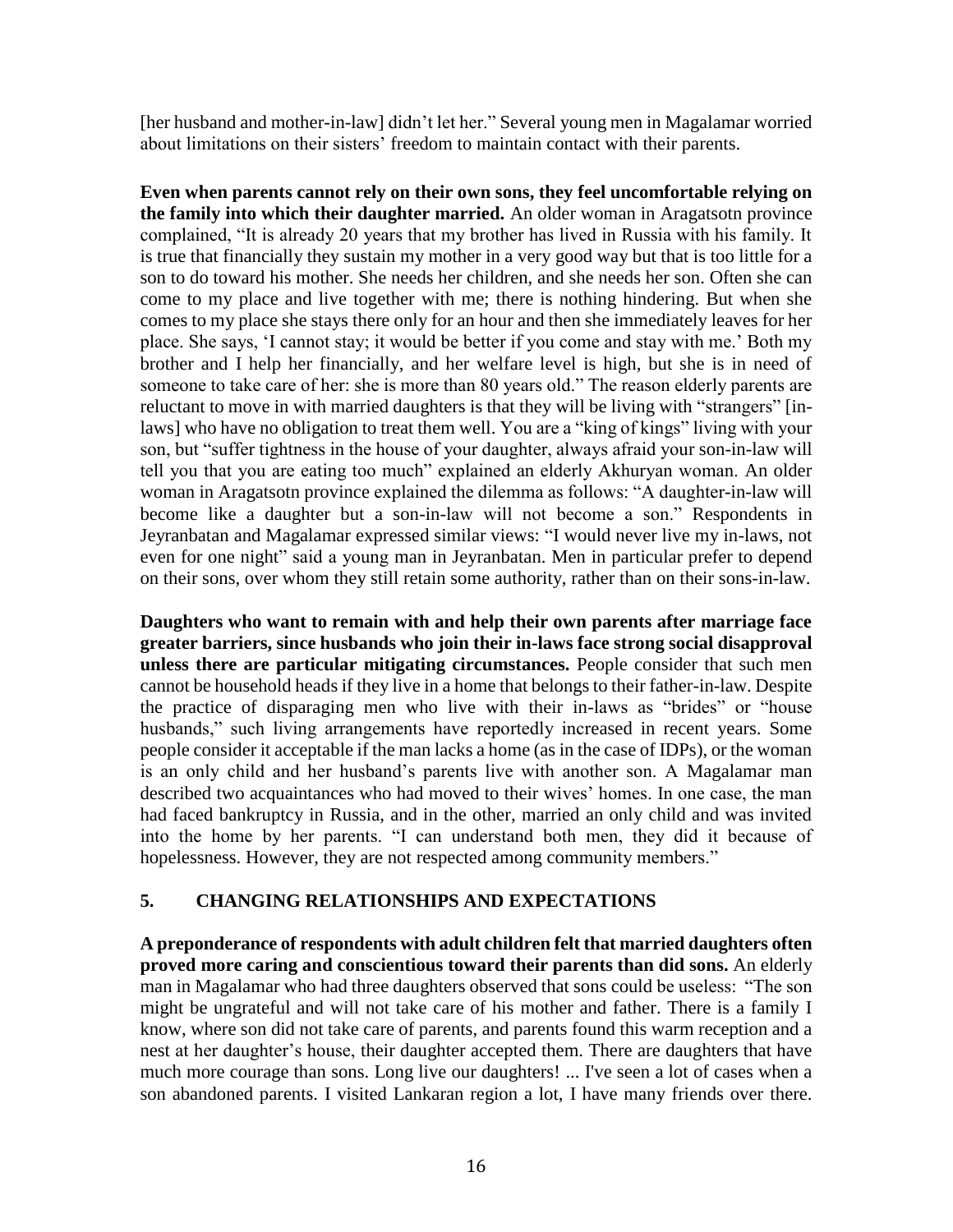Having many children is a fashion there. I've witnessed that a person had nine-twelve or thirteen sons and one or two daughters. There is no news from those sons, they disappeared off and these two daughters take care of parents." Asked whether he would have preferred a daughter or son when he started his family, an older man in Yerevan replied, "If I were young, I would say a boy but now in my age I say a girl. Because a daughter is more caring than a daughter-in-law."

**Some health care providers and NGO representatives considered that that the significant role played by adult daughters in caring for elderly parents is not adequately recognized.** A representative of a Gyumri women's organization commented: "Just go and visit nursing homes and see whose fathers and mothers are more in there - boys' or girls'. Sometimes, even being someone else's daughter-in-law, a girl manages to provide care for her mother, while a son who was supposed to be the head of the family is not capable to do that." In Zugdidi, a young woman thought that people "expect that a son will take care of them, but my neighbors often wish to have daughters instead of the sons they have now, because they see that the daughter-in-law doesn't take care of them, and daughters, no matter where they are in Georgia, will come and take care of their parents. An elderly woman in Tbilisi supported by her daughters said "I know one family where the grandparents lived with their son and his family, and were taking care of their grandchild; they had the 2 year-old while their daughter-in-law was working. Later, the grandparents retired and went to live in the village…They left all their property to their son and daughter-in-law, but when they needed care in old age, even though their daughter and her family had a very small apartment, she brought them to live with her family, and she took care of them. So the responsibility of sons toward parents has changed more as daughters-in-law have refused to live with their parents-in-law."

**Daughters have taken on a greater role because daughters-in-law are less likely to serve their in-laws as submissively as they did decades ago.** In traditional families in the past, and lingering today, in-marrying wives submitted unquestioningly to their husband and his parents. An elderly Tbilisi man recalled, "Earlier there were more demands on daughters-in-law, now there are less. Before they were supposed to wash their father-inlaw's feet. There was such a rule, that the new daughter-in-law was supposed to get up early in the morning and was supposed to do the same job as the in-laws were doing. Nowadays it's not the same." In Akhuryan, a man nostalgically recalled that when he was young, wives feared their husbands "even at 40-50 meters." When he returned home from work, elderly women of 70 or 75 would stand up out of respect, even though he was only 24 years old at the time. Women didn't even have the right to look into men's eyes, according to a woman in Ajara.

**In some traditional pockets of the each country, these patterns of subordination still persist.** An NGO activist in Ajara contrasted changing behaviors in Batumi with more traditional rural Ajaran communities. "I will use the Batumi example. Before, almost no women used to work and only men did. Now this environment has changed. Professions emerged that men don't want to take and women do. Women became providers for their families. Based on this situation, we can say that something has probably changed, but this does not concern traditional Ajaran families. There, the relationship between mothers-in-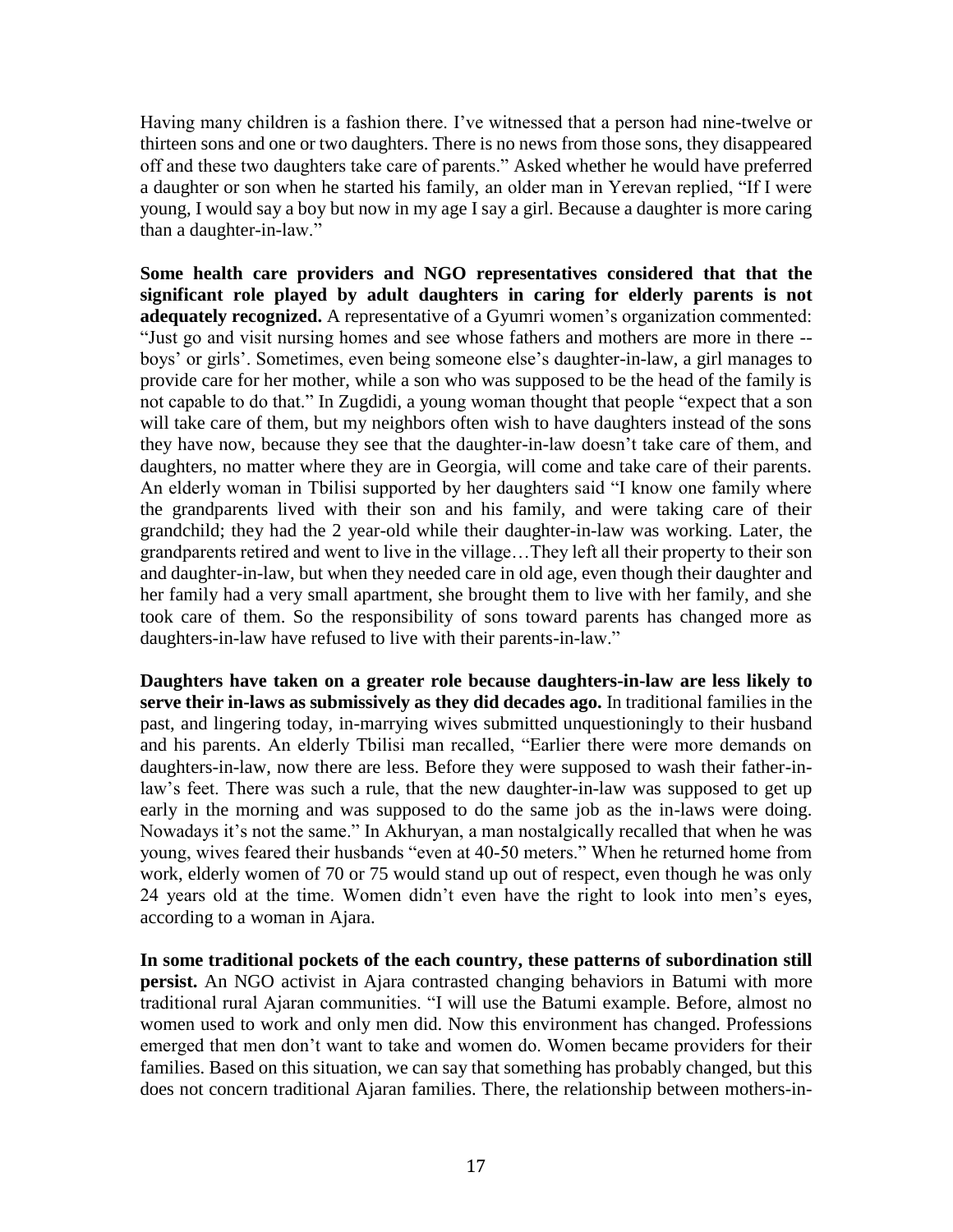law and daughters-in-law is the same as it used to be, a long time ago." In such families, "Women should keep traditions. She should not come home late, if she is going somewhere, she should necessarily go with her husband and there is no way she can go alone, she should not talk to men too much; but as I already said, this is not the case in the city anymore."

As the willingness of daughters-in-law to submit unquestioningly to their in-laws has diminished, women living with married sons noted -- some approvingly and some regretfully -- that it has become impossible to admonish today's daughters-in-law without a sharp response. Discussing these relationships in a Tbilisi focus group, elderly men confirmed, "Daughters-in-law are more arrogant nowadays. They don't take remarks well, while before they used to be quiet and take everything quietly." "It was the same before, that daughters-in-law did not like the remarks of their in-laws, but they would not say anything." Participants added that daughters-in-law are likelier to face these expectations in rural communities: "Such rules still exist in the regions as well. It's rare but still happens."

**The increasing numbers of young couples setting up separate households was attributed to conflicts between mothers-in-law and daughters-in-law.** This kind of conflict is described by a young woman in Dusheti district: "I have heard about the cases when daughters-in-law are not permitted to keep close contact with their parents, which is very sad because it's quite difficult for a woman to part with her family members…it is believed that when a woman gets married she should be locked up with her new family; women are still oppressed. I don't want to have such a married life. I cannot put up with the fact that I would not be permitted to contact my parents and see them as often as I want to. This is so basic. I would like to have friends over at my new place and try to make them as welcomed by my in-laws as possible. That is why I want to live with my husband separately - to avoid dealing with such problems."

**The trend of separate households is not yet dramatic – many young couples cannot afford to live on their own, and others prefer to live with the parents.** Many young men, particularly those who were only sons, expressed a desire to live with their parents, on the grounds that their parents would be deeply disappointed otherwise. Young women expressed more interest in living independently, although most conceded they would do their best to get along with the in-laws if this was their husband's desire.<sup>7</sup> This difference is perhaps not surprising, since women are already accustomed to the idea of separating from their own parents, and also know that accommodating to their husbands' parents may be stressful.

**A significant number of older couples expected their own children to set up separate households after marriage.** A man with two small sons in Aragatsotn province looked forward to being on his own when his children grow up: "I would love to live alone… I

l

<sup>7</sup> This difference is consistent with survey findings from Georgia. In 2006, 20 percent of men under 30, compared to 50 percent of women planned to start living separately, and there was little change between 2006 and 2009 (Badurashvili et al., 2009, p. 62).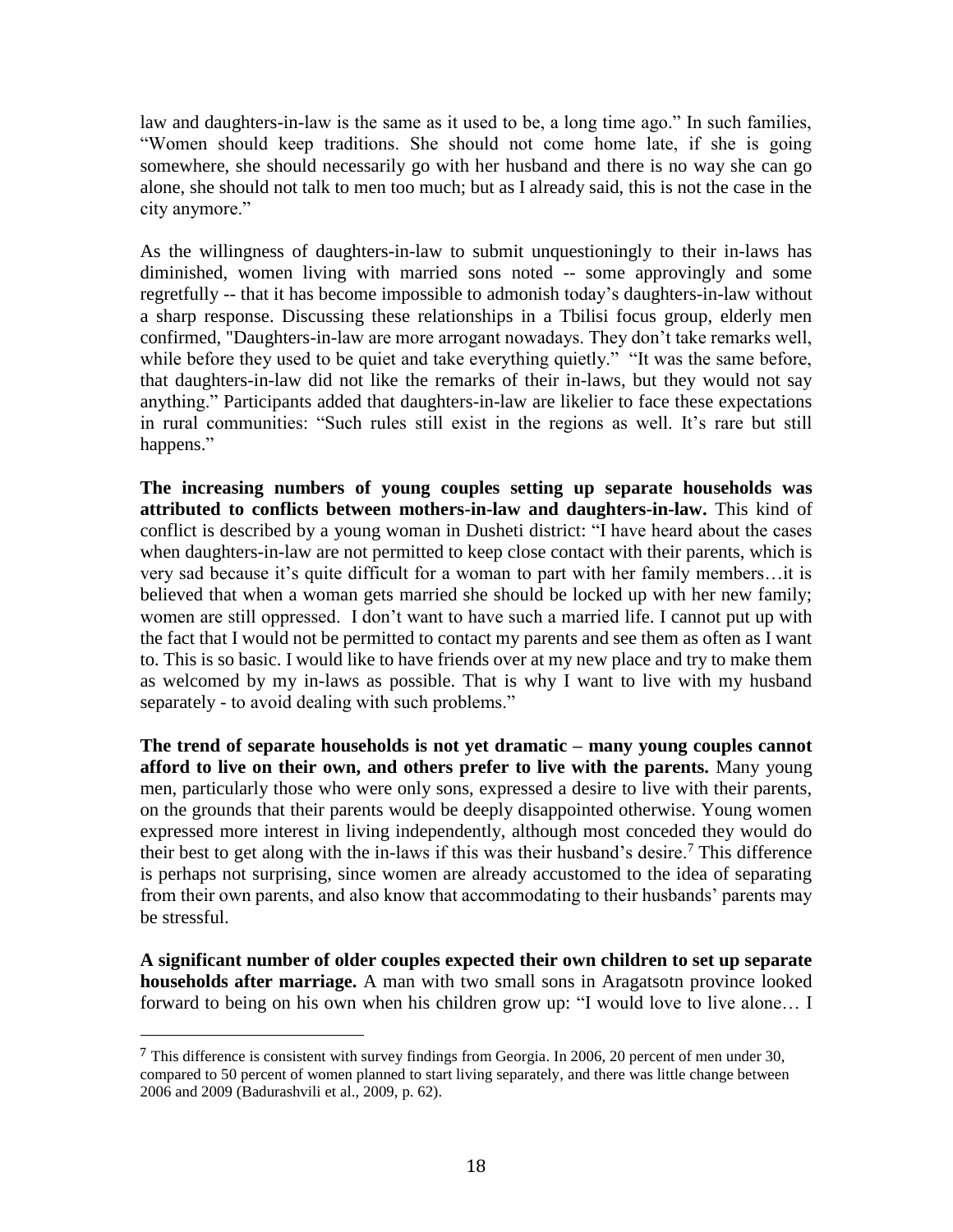could wake up and leave the room without getting fully dressed, and my wife could be wearing pajamas…I know people and I have seen how they used to live in the same house and now they live separately and they are very close, they visit each other, the wife and the mother-in-law have much better relations." A 61year old woman from Gyumri welcomed what she characterized as "European notions": "If you want to know my opinion, I would say that I agree with the youth. People are free in their choice of people to live with, place to live at. They should follow their aspirations, struggle, and live the way they want... While in our time, the youngest son had to live with parents. Today, when I look back into the life I lived, I think that it would make a big difference if we lived separately... Nobody asked what we wanted… young families should earn their living themselves, based on their understanding of life. In that case, they will not blame anybody for their happiness or misfortune"

**Even when their husbands and in-laws restrict in-person visits to their parents, frequent daily telephone and/or Skype contact has become ubiquitous.**<sup>8</sup> Most men interviewed acknowledged their wives' right to maintain as much phone contact with their parents as they wished as well as visit frequently. A minority, however, expressed concern that too much intervention from the girl's parents could have a destabilizing impact on a marriage. Young men in a focus group in Jeyranbatan said, "She may keep in contact as she wishes. But her mother should not interfere our family issues." Another concurred: "My wife may talk to them as she likes, however she should not tell our family secrets."

**The only area in which women explicitly challenged their husbands' right to have the last word on family decisions concerned their support of needy parents.** Young and many adult women across all three countries insisted that if they earned an income, they would help their parents even if they had to hide their assistance from their husbands. In Dusheti district, a young woman explained: If I can, I will support my parents financially too and won't tell my brother anything. I will just buy what is needed – medicine or anything, by myself. If I can't, I would tell him… I want to add that you should tell you husband about it first. If he is against it, though that is unlikely, I would help my parents behind his back." "I think that I made a right choice and my husband will not prohibit me. He will not be against my will to help them. If I will be able to help them, I think that he will not be a hindrance. Besides, it does not matter that I am a daughter and I have got married. Parents always stay parents, especially my mother, who was very attentive and raised me alone" (young woman, Aragatsotn province). In Jeyranbatan, a young woman insisted: "Yes, I expect to work after marriage, and preferably in a field where I work now…. I always control my money. Within a family, I believe, all earnings are common, and all costs should be controlled, discussed and planned together. Certainly yes! I would be able to use money to help my parents and brother.

**Most men expressed support for their wives' intention to help their own parents.** There was virtually no disagreement on women's obligation, but rather on the degree of control that their husbands should retain over their support. Several men stipulated that

 $\overline{a}$ 

<sup>&</sup>lt;sup>8</sup> Access to cell phones and Internet does vary by country. Cell phone networks cover Georgia, although in Armenia and Azerbaijan they have not completely spread outside urban areas (see CIA World Factbook 2014).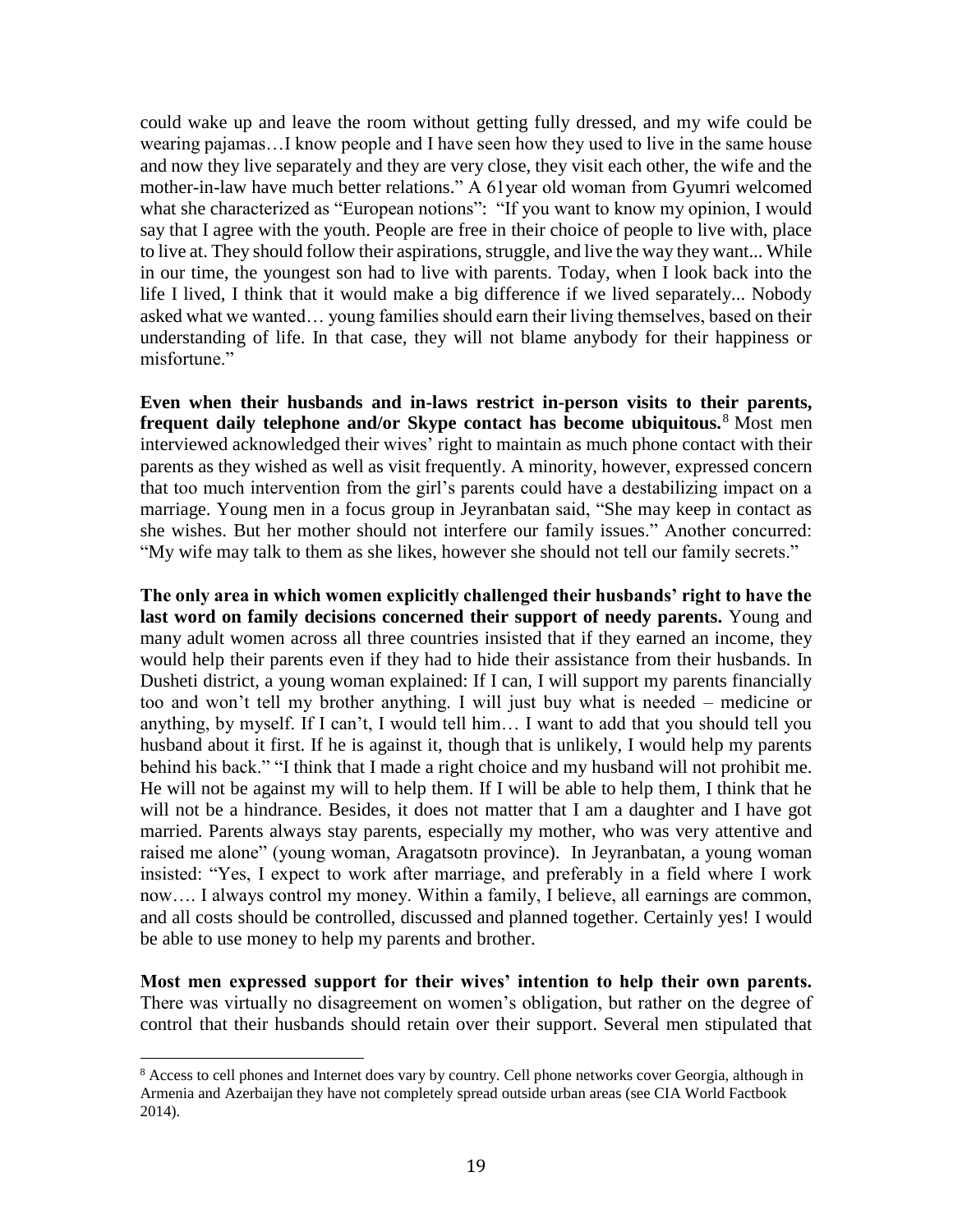their wives should not provide financial assistance without their permission, and one stated: "I know women who help out their parents without their spouses' permission. These women should get divorced." A participant of the men's focus group in Baku indignantly asserted that women who helped their parents without their spouses' permission should be divorced.

**Concurrent with the willingness of daughters to take on new roles in relation to their own parents, they no longer automatically defer to brothers when it comes to inheritance.** Economic hardship has also increased sisters' greater willingness to demand their share of parental property when their parents die. Many women still considered their dowries to be their share of parental property, and accepted that their brother or brothers would inherit the parental home. Current legislation in each country, however, now gives children the right to inherit equally. Even if the surviving parent left a will, it can be successfully contested if it disenfranchises the child who has cared for the parent. According to many respondents as well as the legal experts interviewed for the study, property disputes among siblings have increased in number and sisters are more likely to challenge traditional practices.

**Most women wanted to work after marriage, not least to reduce their dependence on their husbands and in-laws.** Older women spoke nostalgically about their work during the Soviet period. They were able to work outside the house, but at the same time, hours were regular, unlike the hours demanded by the current market economies. Older women in Azerbaijan felt they had enjoyed more rights during the Soviet period, when they had a life outside the household and were able to contribute income to the family. Although women wanted to work, most indicated they would have to accept their husband's decision in the matter, or accepted that they would have to take a pause when their children were small. A few women insisted they would "die" without work, and planned to hire nannies rather than leave their jobs. A woman in Aragatsotn province observed that cases exist when a man does not work but his wife does… they both need to work. Everybody wants to be free; it is not like one should have a free life and the other shouldn't." A woman in Gyumri linked women's employment to her status: "Maybe it has to do with the fact whether a woman works or not. If a woman doesn't work she will be dependent on her husband. And if a woman is able to earn her money she can sustain herself… she can have a place in the family."

**Men expressed mixed feelings about their wives earning an independent income.**  Some insisted that this would depend on the nature of the work or whether they approved their wives' colleagues. Others stipulated that their wives couldn't earn more than they did. A young unmarried man in Jeyranbatan was adamant that his wife wouldn't work, or even have precise information about his income; rather, he would give her pocket money. His counterpart in Aragatsotn province likewise asserted, "If I can earn enough money, I will not let her work…. She would better stay home with children and take care of their education." Some younger women noted that their fathers had encouraged their education so that they wouldn't have to depend completely on their husbands.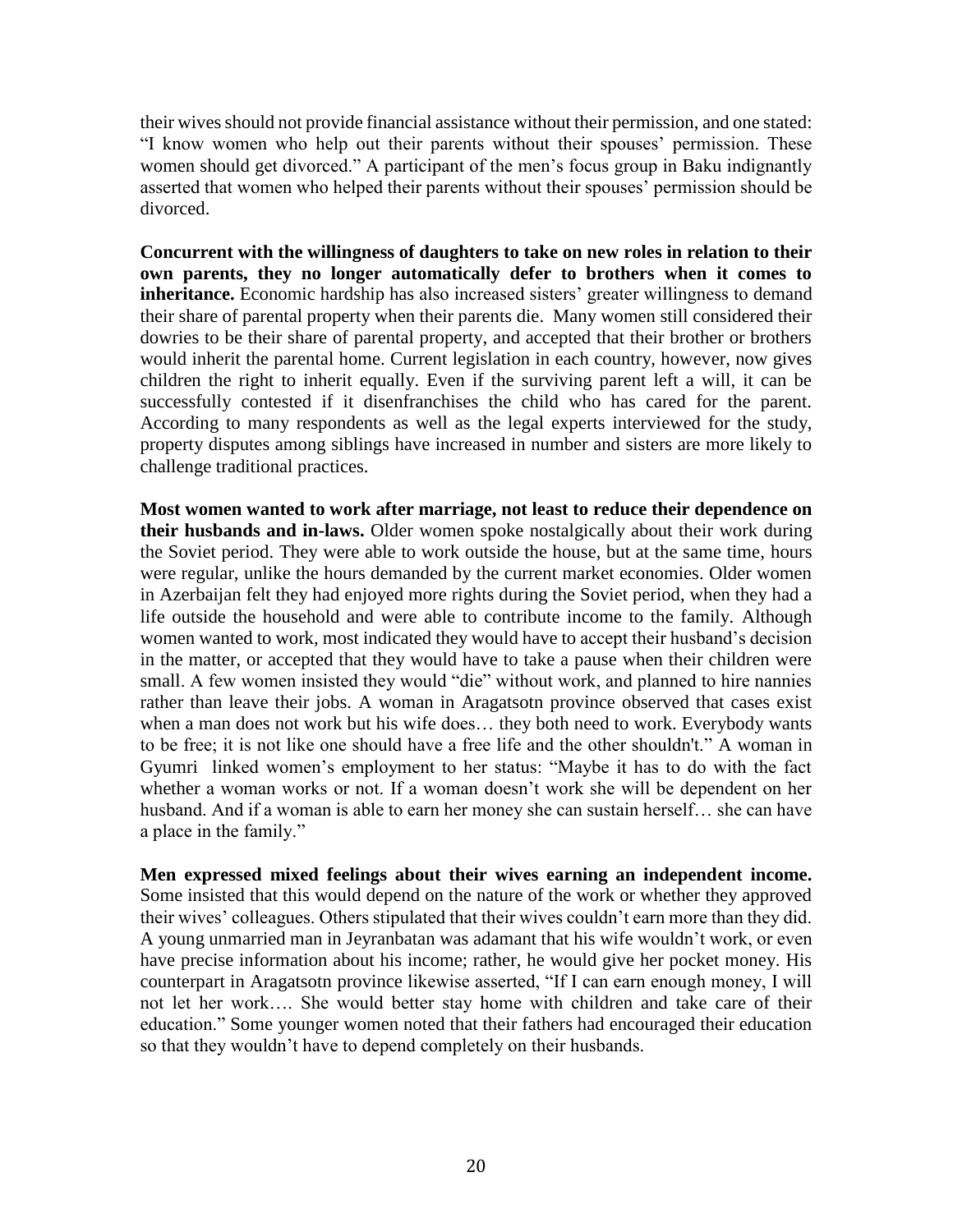**Many respondents linked women's pursuit of careers to increases in divorce.** In addition to frequent accounts of men divorcing women because of fertility issues, some men linked rising divorces to women's growing independence and awareness of their rights. Men in a focus group in Jeyranabatan complained, **"**In the past, women were afraid of men, and the number of divorces was small. Now women demand divorce if any problem arises." A woman in Baku felt the reason that more women wish to build a career these days is to become "morally and financially independent from men" and better protect their reproductive rights.

**Migration has profoundly shaken up traditional gender roles.** In Georgia, well over half the labor migrants are women; women (and men) near the Turkish border may have day jobs in Turkey, while other women leave husbands and children for months or years at a time to work in Turkey, Greece and elsewhere in Europe, mainly in domestic jobs. **Even as breadwinners, however, women don't necessarily enjoy more equality in the household.** Women migrants were found to be so conflicted by their "norm challenging behavior" of leaving their families that they pushed themselves more than mile migrants to work extra hours and minimize their own needs in order to maximize remittances. (Badurashvili and Nadareishvili 2012). Indeed, migration is blamed for its disintegrating impact on families, often catalyzed by suspected infidelity and culminating in divorce. An elderly woman in Dusheti district commented that "women's roles were not valued back then and are not valued now either. For example nowadays, women are abroad working and sending remittances back home. At the same time, their husbands are having a good time here and spend the money their wives send. If women were valued, their husbands would be more careful with the money they send to them."

Migrants from Armenia and Azerbaijan are primarily men, although the numbers of women migrants to Turkey, particularly from Azerbaijan, are increasing. Although many older people have benefitted from remittances, others have been abandoned or left dependent on neighbors (Manasyan and Poghosyan 2012; Allahveranov, Aliyeva and Sadigov 2012). A community leader in Baku explained, "Women with children and elderly parents mostly have been left behind. Many young men have created a second family in these countries and do not want to return back."

**When sons migrate, elderly parents are often forced to rely on their married daughters, which they resent**: "My neighbour's son is abroad. Recently he had an heart attack. He should not do hard work. His wife passed away, his daughter and son-in-law take care of him. And he gets angry for depending on his son-in-law while having a son." (elderly man, Jeyranbatan). The absense of sons also places greater burdens on their wives, left behind: "Now my youngest son works abroad, his wife and 2 daughters live with me. I am responsible for their education and behaviour. My wife and I feel his absence, he used to help us in the garden as well" (elderly man, Jeyranbatan).

## **6. THE IMPACT OF SON PREFERENCE ON FERTILITY BEHAVIOR**

**Son preference doesn't just reflect the individual desire for a son, it is strongly conditioned by community pressure.** Men who don't have sons are often subject to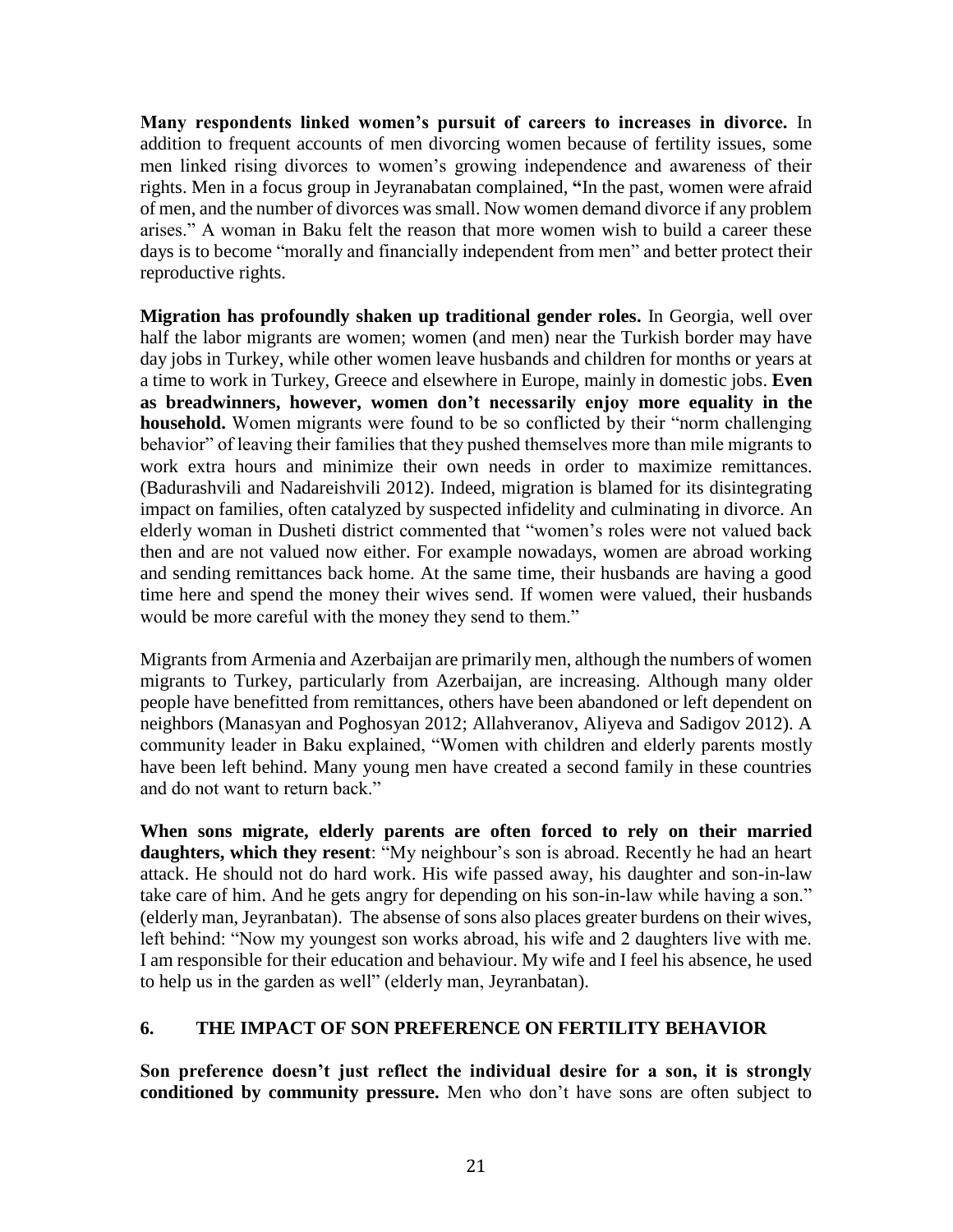reproach from their parents and close family members, and scorn from neighbors and friends. Men and women, however, viewed this issue quite differently. Some openly acknowledged that men feel ashamed when they don't have sons, although others preferred to characterize their feelings as "disappointment." A young man in Tbilisi agreed that men are ashamed, but mainly because their friends make fun of them; another felt that men who were ashamed were "probably being pressured by their parents." A young woman in Ajara reported that her brother is mocked by his friends because he has two daughters; his wife is not at all ashamed. Men in Jeyranbatan acknowledged that they felt ashamed, either because of other people's "inappropriate jokes," or simply because a Muslim man "must have a son." In Akhuryan, Yerevan, and Gyumri, men acknowledged that men with daughters were the butt of jokes. Having sons is widely seen as an affirmation of masculinity. In Gyumri, a young man felt that although it seems ridiculous, men claim "only a true man brings a boy to this world." In Yerevan, a man recounted, "I go to the hospital and they tell me they are going to show me something they are not sure whether it will make me happy or not. I tell them I don't care what it is, the only thing that matters for me is to have a healthy child, and they get surprised. They say I am one of the rare fathers. They say people come and fight and we hardly take them out of the hospital."

**Although women acknowledged that a mother's status rises when she has a son, women were less likely to express shame at having daughters.** According to a woman in Jeyranbatan, if a woman feels shame, it's because of their husband's reaction or family pressure. In Akhuryan, an elderly woman noted that women without sons are treated disrespectfully. If men are ashamed because of social condemnation, women are ashamed because they failed in their obligation to their husbands. Gyumri, men are said to "hush up" the fact they don't have sons even if they love their daughter, while women feel no shame but rather treat their daughters as their best friends (young woman, LS). Women generally felt that even if they would like sons, the "obsession" about sons rather comes from the husband, in-laws and even the wife's parents.

**Although couples are said to discuss the issue together, the husband has the last word as to whether to try for another child or terminate a pregnancy.** Quite a few men and many women appear to consider it natural that husbands make fertility choices, although they were less explicit as to whether this included decisions about abortion. In Agdam, the participant in a men's focus group asserted: "The opinion of man is more important… If there are two daughters in the family, husbands want to have a son as well. And a woman should not go against his wish." In Aragatsotn province, a woman (LS): explained "If the man decided something, that is how it will be. It could be that a woman disagrees but the decision will be made by a man, and that's how it will be."

**Many women considered that the mother-in-law rather than the husband was the main source of pressure, which suggests the extent to which women themselves have internalized and transmit the strong value placed on sons.** A young man from Zugdidi thought this happened most often if the husband were an only son. A woman in Jeyranbatan recounted: "My friend is praying -- she gave birth to 3 daughters, as she considers abortion to be a sin. Her husband did not interfere, but every day her mother-in-law used to say you, should divorce this woman. Now they are distant with her mother-in-law; she does not even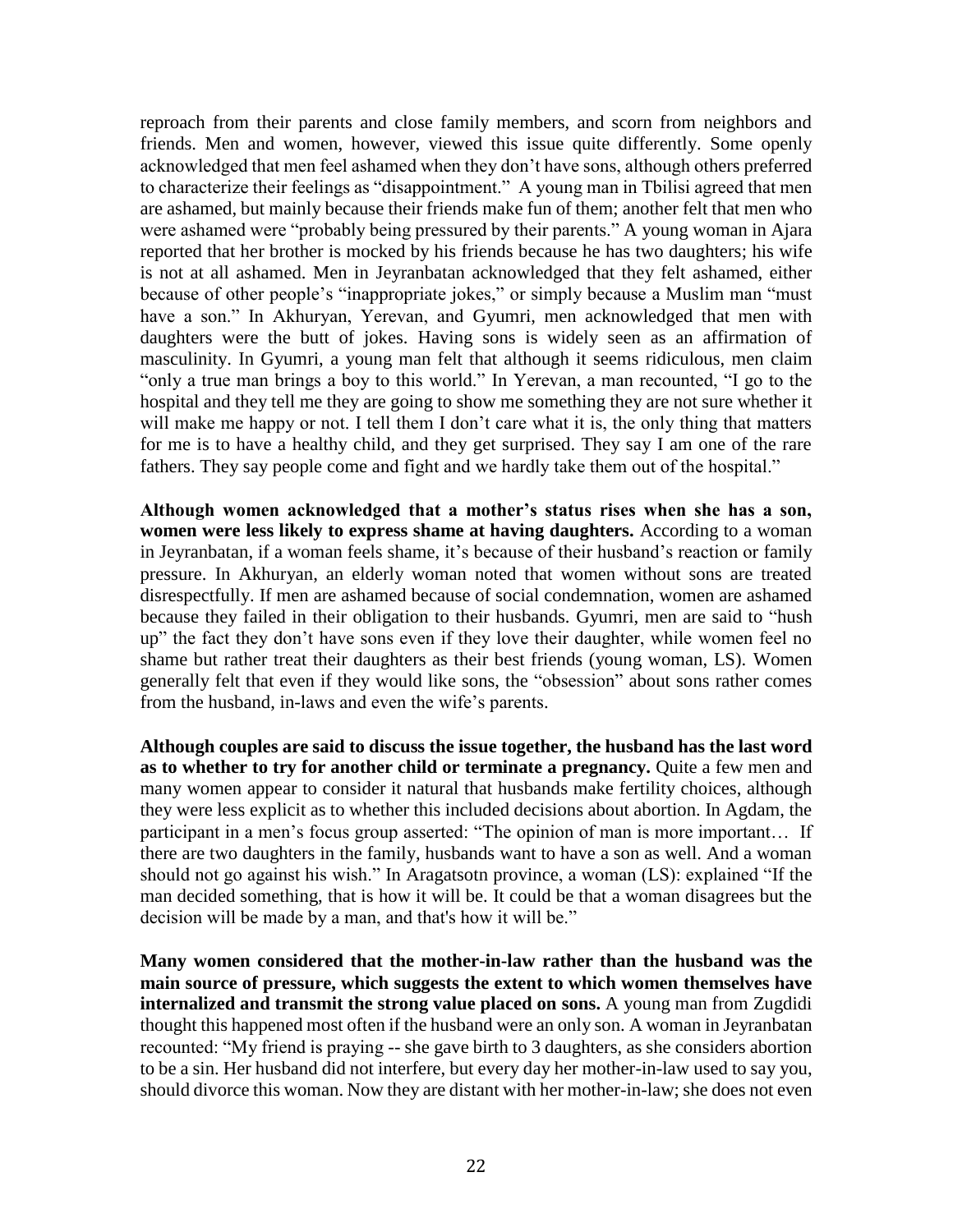visit her grandchildren." A young woman in Dusheti district explained, "You can't completely forget about your parents and relatives and live independently, especially when a man is dependent on his parents financially. The reason in-laws interfere in couples' family matters is because they provide economic assistance to their son."

In many cases, the husband's mother was said to be the one accompanying the wife to the hospital. An elderly woman in Akhuryan recounted "When we learned that my daughterin-law was going to have her second girl we decided to go to hospital to have an abortion. When we reached the hospital I felt very bad. While they were measuring my blood pressure and prescribing some medicine to me, the doctors had advised my daughter-inlaw not to have abortion to avoid later complications." Another woman added, "I have told my daughter to have an abortion if her second child is again a girl… What could I do? She had one daughter and her husband wanted to have a son very much."

**Mothers-in-law have been identified as instigators of violence by recent research on domestic violence in Armenia.** An Amnesty International report states "that in a significant number of cases it is mothers-in-law in multi-generational households who perpetrate domestic violence in Armenia, especially, though not exclusively, in rural areas. This is confirmed by the statistical evidence gathered for the Women's Rights Centre survey, according to which 10 per cent of women subjected to physical violence reported their mothers-in-law to be the perpetrator." According to women interviewed for Amnesty's study, mothers-in-law reportedly also incite their sons to use violence against daughters-in-law they do not approve of. (Amnesty International 2008, p. 19). A man in Yerevan observed "Women undergo violence by their mothers-in law or husbands. If violence stops, the number of abortions would decrease."

**Son preference translates into pressure on women to get pregnant until they conceive a son.** Before women were able to ascertain the sex of the fetus through ultrasound, according to respondents across all three countries, their husbands pressured them to bear child after child until they delivered a son: "The wife may not say that she that she suffers psychologically and is physically abused at home. But when you see that she has given birth to 4 or 5 daughters you understand that she is, and she will not stop giving birth to children until she has given birth to a son." (young woman in Akhuryan). "A woman seeks abortion only in case she has no other choice. I know a family who had three girls. Every time a baby girl was brought home from hospital the man poured acid into her mouth. And it was their father. Another woman I know did not have an abortion, but committed a suicide by jumping off a roof (elderly woman in Baku)."

**Reproductive choices are often made on the basis of considerable ignorance.** Several elderly men and women proffered the view that bearing children was good for women, improving her health and making her younger: "I have also heard that the more children women have, the healthier their body is. I know one family where the woman wanted to get another abortion, and the doctor said that she could not have an abortion for health reasons, and she had to have a child." "I have a friend, who has a 37 year old daughter with 7 children, and she looks like she has never been married yet" (elderly discussants in a Tbilisi focus group).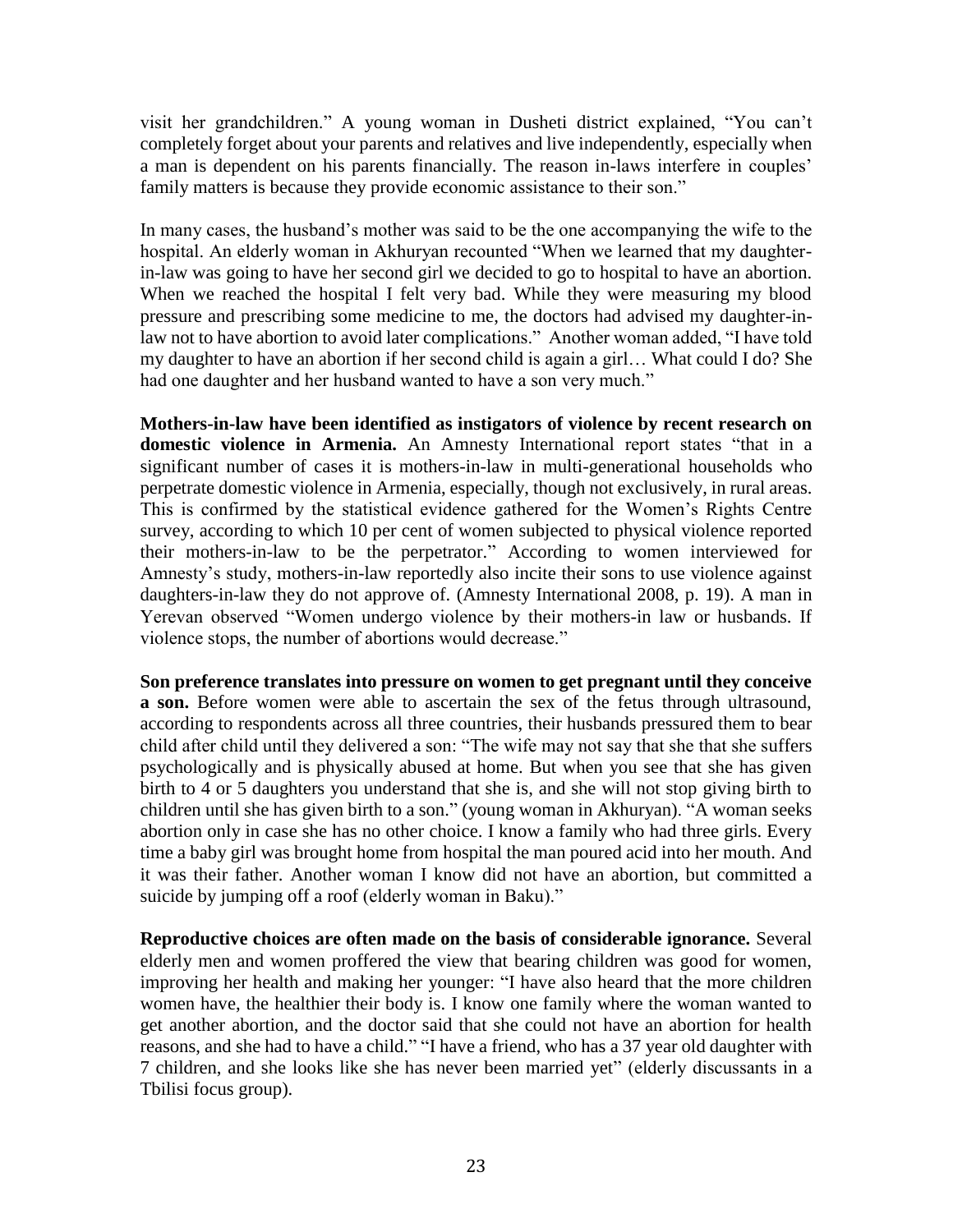A medical professional noted that even educated people do not understand the basis for sex determination; if they did, he thought, men would have fewer reasons to reproach their wives for failing to conceive boys. Women in Georgia and Armenia referred to different "calculations" – a folk belief that by selecting the "right" day for conceiving a child (according to birthdays, parental blood types, exact moment in the ovulation cycle, and so forth) —one can increase chances of conceiving a boy. "Calculations of my mother in law prove right by 90%," according to a woman in Yerevan. A woman in Tbilisi referred to "tables… for example, Japanese ones, that can detect the sex according to those tables. In most cases, I've heard it's successful. It's better to use this kind of planning than getting abortions."

**While quite a few young men were adamant that they would keep trying for sons, young women were more split on the issue**. Some agree they would try up to three (in some cases four) children, finances allowing, while others insisted they would not have more than two children, whatever they wanted. A young woman in Dusheti district said, "I wouldn't try to have more children after two girls. There are me and my sister in the family and my mother has never mentioned that she wished she had a boy as well, or if she had had a boy that things would be otherwise. However, my father had some regrets; he wanted to have a baby boy, but it was more in the past and I haven't heard anything like that from him recently."

**Many young women appeared less concerned about the sex of their children;** many wanted a son who with whom they would live later in life; most also wanted at least one daughter to be their "best friend," and a few expressed a marked preference for girls. Young women predicted that their husbands would be deeply disappointed without at least one son to carry on the family name. A young man from Agdam stated, "Maybe I could be upset with her [my wife], because I have a strong wish to have a son. Of course, I would not beat her, but would be upset. I think that my parents would be upset as well, if they saw me upset."

**As hard times have caused families to reduce family size, husbands and their parents have pressured their wives to terminate pregnancies rather than give birth to girls have increased.** "Generally, women listen to them because in most cases she has no other viable option," explained a woman in Akhuryan. In some cases, women reported relatives or neighbors who had hidden their pregnancies for four or five months, too late to terminate them if ultrasound determined that they were going to have a girl. A woman in Jeyranbatan confessed, "I had to terminate the pregnancy with the third girl after [having] my daughters, because my husband did not want [her]. The main reason for divorce was his statement that I could not deliver a son." In Agdam, an elderly woman recalled that when she had an ultrasound at four months, her husband told her if she were expecting a girl, not to return home without an abortion. Similarly, an elderly woman in Agdam recalled that when she went for ultrasound in her fourth month, her husband said she "should not come home without terminating the pregnancy if it was a girl. Otherwise, he would punish me." Indeed, both men and women recounted instances (in some cases from personal experiences) when women delivered their third or fourth child in the hospital and their husband had refused to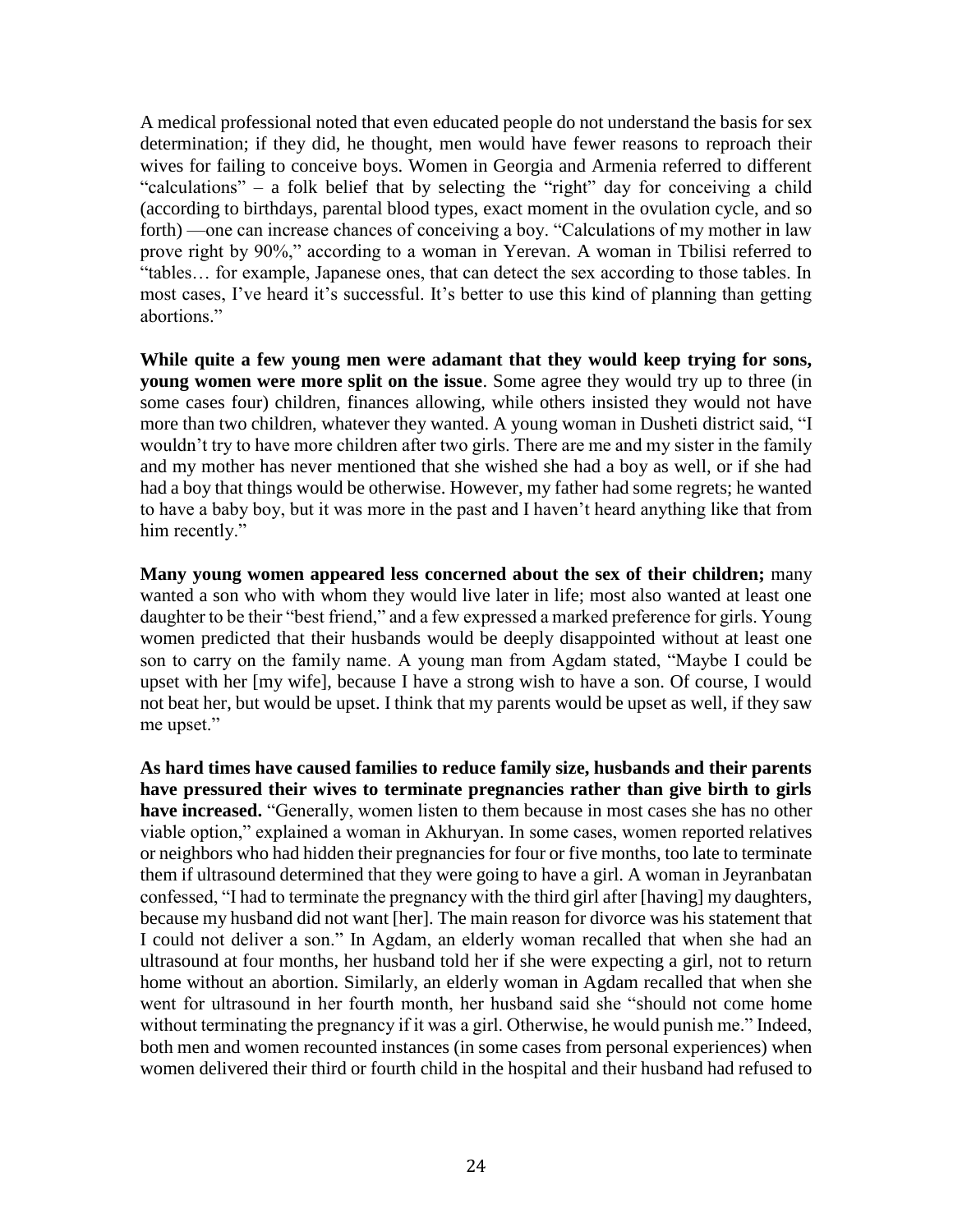take them home. In some cases, they returned temporarily or even permanently to their own parents.

**Both infertility and failure to have a son were associated with divorce or physical abuse.** Most respondents knew of childless couples who had divorced, although now some couples seek in vitro treatments or adopt from an orphanage. Infertility, however, is still generally considered the women's fault; indeed, suggesting the man might be infertile is considered insulting. A young female teacher in Baku explained: "We have a teacher, she has two daughters and she is pregnant. They thought the child was a boy. Now it is the eighth month and they know it is a girl. The woman is from time to time thrown out from house; her husband does not speak to her and is very rude. And there is another teacher. She cannot have a child. And the reason is the health status of her husband. But the man always attacks her, insults, blames and threatens to kick her out."

"There are families who couldn't have children but now they do through artificial dissemination. I think husbands cope with that; it is not like it was before. Before husbands would divorces their wives, now the medicine offers solutions and husbands accept them" (elderly man in Magalamar).

**Given overriding importance of having children, women reported being urged, even forced by in-laws, to give a newborn (generally a girl) to a childless relative.** The following emotional account by an elderly Aragatsotn province woman details the severe pressure she experienced, and also reflects the pervasive unwillingness to accept that men can be infertile: "I got pregnant and I didn't know I was expecting a girl. My husband's brother's wife could not have kids, and my mother-in-law wanted to have them divorced because of that. Everyone knew that they couldn't have kids because of my brother-in-law, but they were blaming his wife." Even though her sister-in-law wanted to adopt one of her own brother's children, however, the mother-in-law opposed this solution because this mean that the grandfather's property would have been inherited by "another child" [e.g. a descendent of the sister's husband," and "not one of our own" (e.g. a direct biological descendent of the grandfather). Another woman reported giving birth to twins (a boy and girl) and being forced to give her daughter to a relative.

## 7. **SOURCES OF WOMEN'S VULNERABILITY**

l

**Although men and women share the values expressed in son preference, women's**  willingness to produce a son at all costs varies considerably. By all accounts, women are less willing than men to have many children in order to have a son. They are also more reluctant to repeatedly terminate pregnancies, although many do so either to satisfy their husband's wish, or simply to avoid abuse.

A number of male respondents and experts, particularly in urban areas, claimed not to know anything about violence toward women in their country, and alleged that on the contrary, women were revered as wives and mothers.<sup>9</sup> Women, however, and some men, provided

<sup>9</sup> Recent studies on gender based violence in Armenia (Amnesty International 2008 and Police-Public Partnership 2011), Azerbaijan (UNDP Azerbaijan 2007 and Rule of Law and Human Rights Unit 2013 and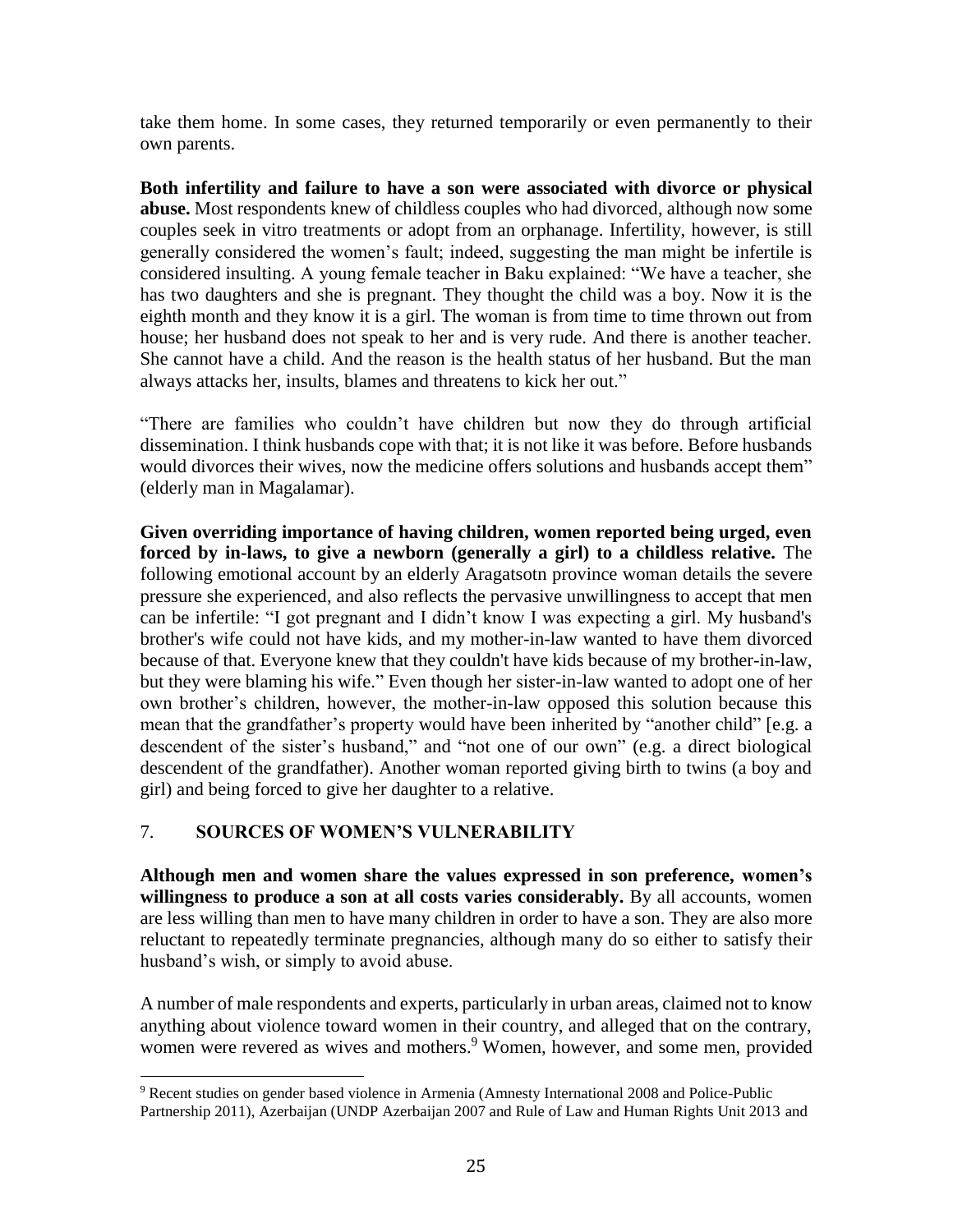many concrete examples of violence and abuse, including psychological pressure, threats of divorce and abandonment, and beatings, that they themselves, relatives, and neighbors had experienced, most often linked to infertility or failure to produce a son.

Some respondents considered that violence toward women had increased after the demise of the Soviet Union, in part because unemployment and coping strategies have profoundly disrupted traditional gender roles in families. "During Soviet times women worked together with men in the plants and factories with the same rights, and came home in the evening. However, now maybe 70-80 percent of women are subject to domestic violence, this is stated on various TV programs" (elderly man, Magalamar). Another man in Magalamar explained, "The status of modern women is not equal to the status of women of Soviet era. The Soviet Union was very democratic country, i.e. could protect all rights of women. Now the state bodies do not review the complaint of woman on man and do not protect their rights. Now women are more subject to violence." A community leader in Baku noted that women are particularly vulnerable because of hard economic conditions: "Women are now very reluctant to divorce because they know that it will be hard to raise their children alone and survive in this difficult time. There is a little chance for her for the second time to get married and find a good husband. Therefore husbands often misuse this situation though moral abuse, unfaithfulness, drinking alcohol and physical violence. Men are less afraid of divorce because they believe that they can always marry a second time. There is a widespread opinion that just very few people want to marry a woman with children."

**In cases of abuse, women have few resources to call upon.** Although police are being trained in all three countries, most women noted that they were likely to advise women to return home and make peace with their husbands. A lawyer in Gyumri commented: "You know, one of the disappointing things in our society is that laws in our country are very good, even perfect. They assume any type of protection (including court, legal and other) for anybody. Mechanisms for applying these laws are missing. There are also no functional mechanisms for restoring one's rights. There are no trained specialists to work on family violence cases. Police assumes that role. They have biased opinions and whenever they hear about such complaints from women, they immediately link it to prostitution and infidelity."

A few NGO and/or government-funded shelters for battered women exist, but they are severely underfunded and at best they can provide places for only a few women during the worst of a crisis. Lawyers in all three countries, however, noted the rise in divorce and its association with domestic violence. Women have to bring criminal charges against the abuser, but so many are economically dependent on their husbands they are afraid to address their complaints to the police or the courts. If their husbands are sentenced, they women cannot go back to his family and might not be accepted in their own families. In Georgia, lawyers in Ajara and Dusheti district found that women were often intimidated by their husbands' threats to take the children in case of divorce.

 $\overline{a}$ Georgia (Chitashvili etal 2010) confirm the contrast between attitudes that domestic violence must not be discussed outside the household, and the significant proportion of women who have needed been victims of physical violence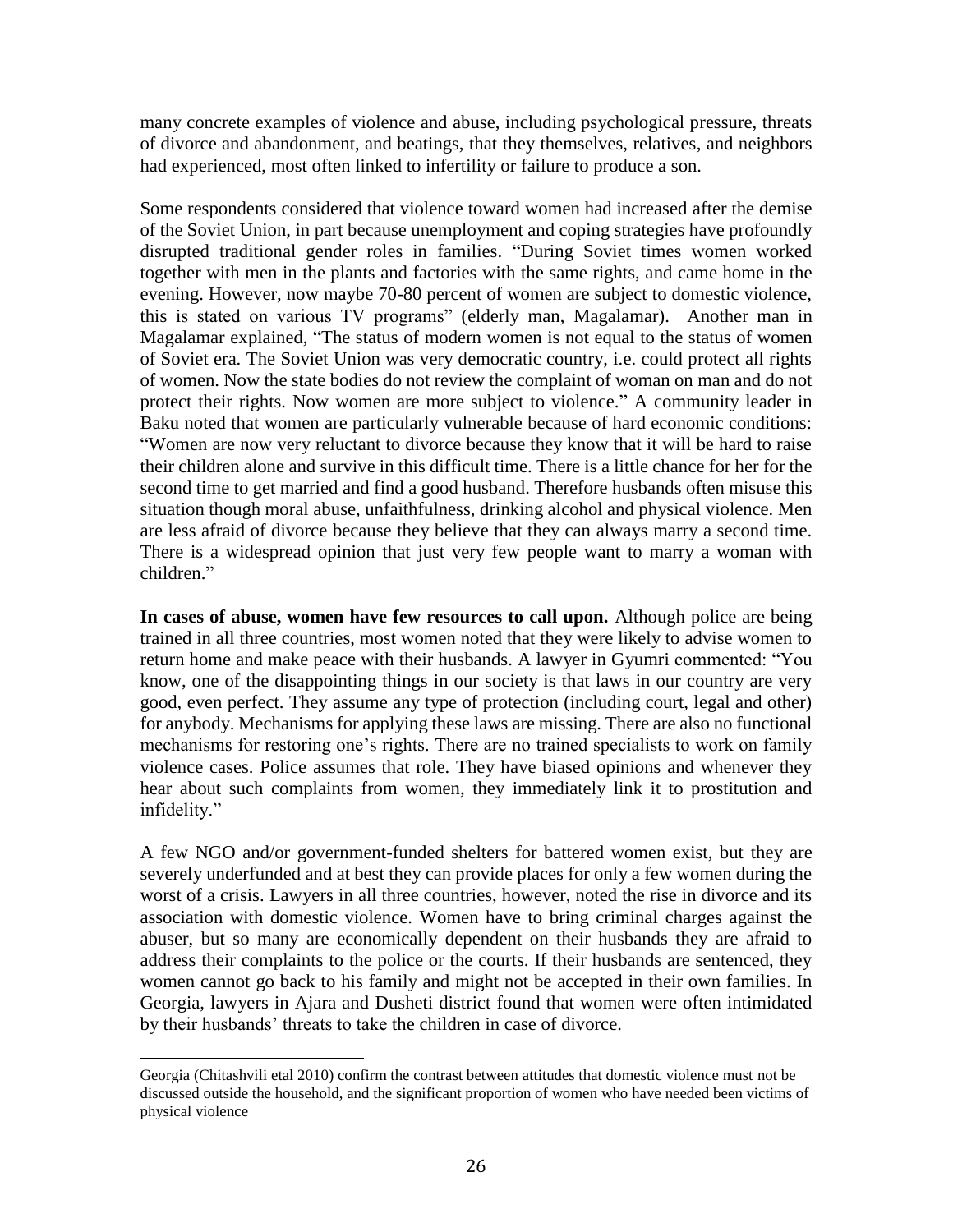**Even if women are willing to contemplate divorce, however, they are severely disadvantaged by post-Soviet property law.** In Armenia, according to the attorney in Gyumri, a wife can get temporary residency in her husband's or in-laws' house with the owner's permission. Women who are not registered, and who signed a disclaimer to their own parents' inheritance in favor of their brothers, are left without property or even shelter if they divorce. In some cases, however, women have successfully appealed to the courts for their share of property. In other cases, however, an Amnesty International study "encountered cases where former husbands would not agree to a post-divorce division of common property, forcing their ex-wives to continue co-habitation" so that they and their children wouldn't lose their homes (Amnesty International 2008, p. 33).

**In Georgia, women can only make claims on property they and their husband acquired after marriage;** they have no ownership claims on property owned by their inlaws or even inherited by their husband before marriage (although their children can inherit after their father's death). Unless a woman's parents accept her home after divorce, she may end up with nowhere to go. According to an attorney in Dusheti district, " in families where women don't have any income and are financially dependent on the head of the family, for them it is difficult to make the decision because they have nowhere to go." Even if their familes accept them back, "it is still seen negatively by society that she left her family, and she is a bigger problem because they usually have brothers; they might have 2, 3 brothers who have their own wives and children. So women feel uncomfortable going there with their own children. Sometimes it is even difficult because there is not enough space for them." In practice, this means that women with children, may feel they have no alternative to remaining in abusive situations. The situation is similar in Armenia.

The Azerbaijan 2000 Family code similarly "disfavors women," according to an attorney interviewed in Baku. If a woman moves into the house registered in name of her motherin-law or other member of her husband's family, she gets no compensation if she divorces. If house is in the name of husband, however, she is entitled to least one year to live there before the divorce. A woman in Magalamar explained, "There are divorced families, they do not give anything to the women, since nothing is registered in her name. But she is living somewhere." Another woman in the same focus group pointed out that unless the husband has already inherited some of his fathers' property, his wife and children end up homeless if they divorce -- "This is the biggest gap in the legislation."

**Women living in unregistered marriages are even more vulnerable, because even if they have children, they cannot make any claims to their husband's property.** Such marriages have increased in recent years in all three countries for a number of reasons. In Armenia, some rural couples delay registration so women can receive benefits targeting single mothers. In other cases, couples delay registration simply because of the additional costs or complications entailed, while they move forward with the traditional wedding celebration. In some cases, couples delay registration until they have children. <sup>10</sup> In Azerbaijan, for example, a recent survey shows that the proportion of people registering marriages with the civil authorities decreased from about 97% in 2001 to 90% in 2009,

 $\overline{a}$ 

<sup>&</sup>lt;sup>10</sup> Pers. Comm., Mariam Bandzeladze, UNFPA, and Anna Sarkissyan, CRRC.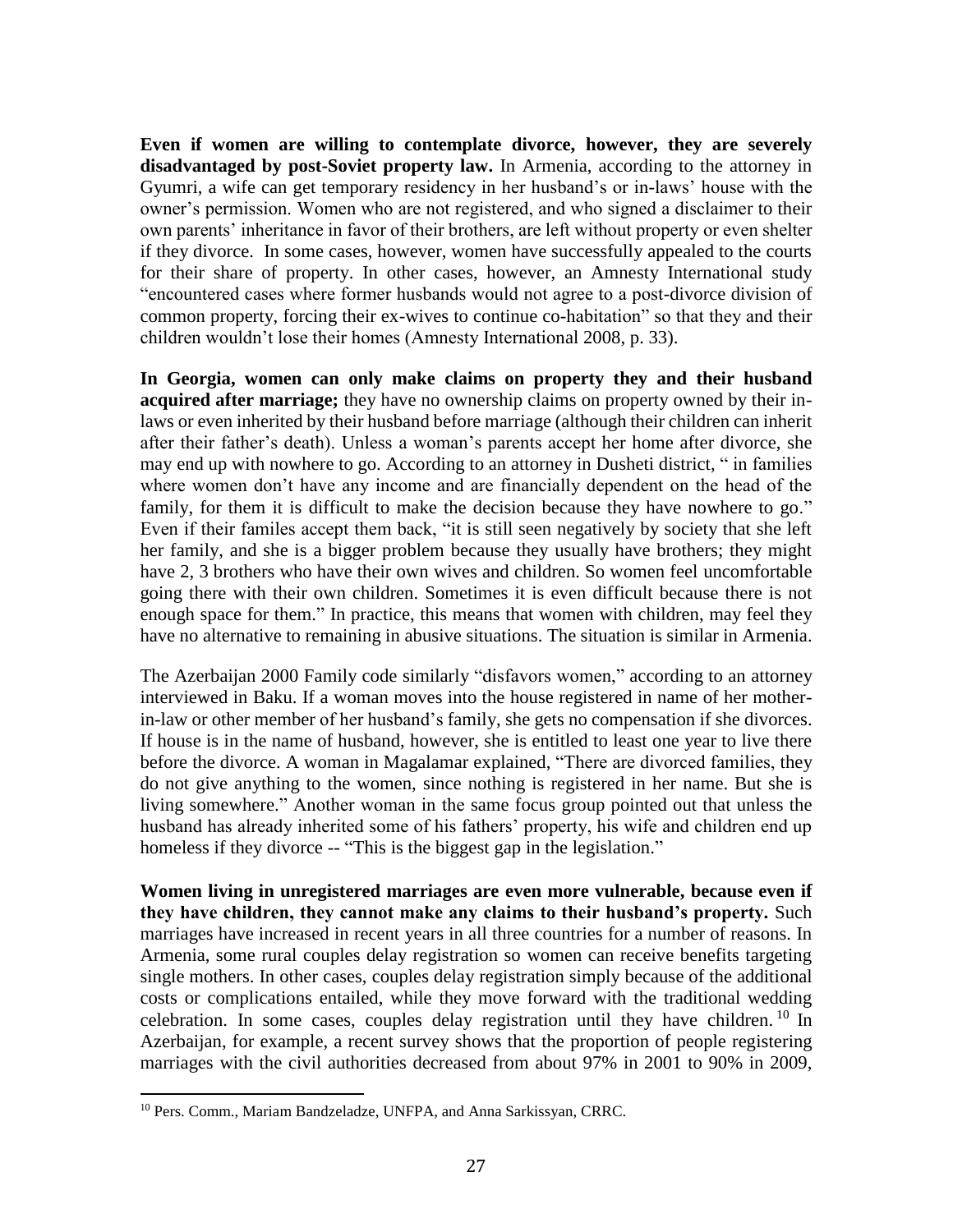while over a quarter of the population now consider it acceptable not to register marriages (Sattarov 2010). The trend is not dramatic, but it does contribute one more source of vulnerability to women living in abusive marriages.

Another group of women living in unregistered marriages are girls below the legal age of marriage, some as young as 11. The problem is reportedly widespread in Azerbaijan, in Georgia, mainly in Kvemo Kartli, among the Azerbaijani population, and in Ajara, among the Georgian Muslim community. It is also practiced in Armenia, among the Yezidis, an ethnic minority. The girls lose their opportunity to complete their education, and are much more likely to experience domestic violence (Verdiyev, Vardiashvili, 2013, and Grigoryan 2012).

**Some respondents argued that women should be empowered to resist pressures to deliver a son, whether by repeat pregnancies or abortions.** Women rather than men were likelier to take this perspective, as were many professionals (particularly lawyers, NGO representatives, and doctors) in the capital cities and in some smaller communities. This line of argumentation involved strengthening women's resistance to psychological or physical abuse by creating conditions for women to become more economically independent. Although respondents were skeptical of change, they felt that greater financial assistance to single or divorced mothers would make women more willing to resist pressures abort baby girls, in the belief they would have the resources to raise their child if their husbands abandoned them.

**Many women felt that if laws were better enforced, might feel they had recourse from abuse and would not allow themselves to be pressured to terminate pregnancies.** In such a case, a young woman in Agdam (LS) said, "if the law supports a woman, her husband can never state that he would kill or divorce her if she did not give birth to a boy." And an elderly Agdam women added that "if men were afraid of the law they wouldn't humiliate women." Religious figures and some men, however, objected on the grounds that greater protections for women might encourage them to divorce for trivial reasons.

Urban respondents as well as NGO activists argued that **raising women's status and engagement in economic, social and political life is a prerequisite for reducing son preference.** The Yerevan director of an NGO argued that increasing women's status would not necessarily make them want to have boys, but it would help them understand that they alone are responsible for their bodies and have the right to decide whether to give birth or have an abortion. A Tbilisi demographer agreed that while a woman with her own income won't succumb to violence, ultimately, social norms must change if son preference is to decline. Several respondents felt that teachers should be at the forefront beginning in kindergarten to change stereotypes that boys are strong and girls are weak. In addition, respondents pointed out that women themselves need to understand that if they encourage violence in their sons, this violence may ultimately be directed at women.

According to some expert respondents, **women's disempowerment is linked to strong social sanctions on their participation in public life, and their own internalized sense of being less capable than men** (see box 2, below). While most urban and many rural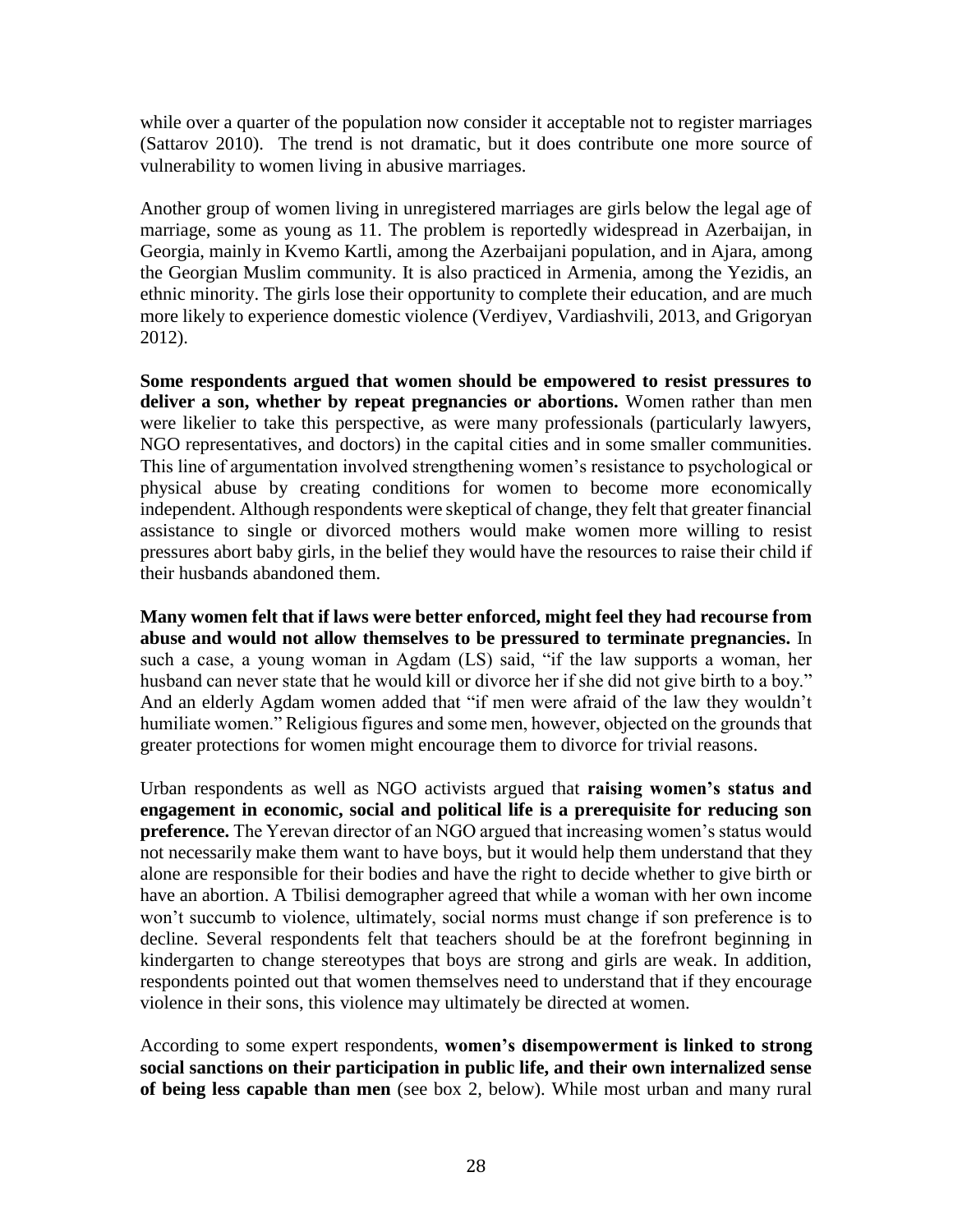residents have been exposed to programs or media events on gender, the impacts have been short-lived. A Yerevan woman commented, "A campaign is a breeze, which passes by and doesn't leave any trace. I even see their gains in it -- to show themselves, to appear good, to deliver a speech on TV, etc. Only that much." A community leader in Baku, responding to questions about the efficacy of the media, replied, "Honestly, it is really hard to call such media campaigns. There are several programs on our national TV -- I can not remember their names -- but they are uncoordinated, have no systematic character. Therefore it is difficult to consider them as media campaigns, as they are very rare, not regular." A lawyer in Baku emphasized that campaigns can only change attitudes if they are "carried out persistently and systematically."

### **Box 2: Women in public life**

"There are active women, but not many. We need to find them and support them. We need to teach them how to become politicians, how to give public presentations, how to speak, how to dress. We teach many things: how to organize a press conference if they need to cover some issues. We always conduct meetings once or twice a year and the meeting facilities are usually full because women are so interested in how to become leaders. But once the decisions are made, I don't know if these women will be included in any [party] list. Men make this decision….The most important thing that came up during meetings was that women are more likely to vote for men than women. This might be female egoism, they say – "this woman will not be able to accomplish anything." We advised them to vote for women and not to think that women will not be able to do their job. We told them that they need to vote for women to give them a chance -- who knows; maybe they will be able to do their job very well? They need to get a chance." (NGO leader, Ajara)

"Women's role should be enhanced and accentuated. However, we have to ensure that the image of women officials is not associated with the image of prostitutes. For example, people often make negative remarks about women delegates in the National Assembly. They say that it is not proper for them to be in the National Assembly, and if they were good wives, they would be doing laundry at home. This is absolutely a misconstrued perception, because women also can have their contribution in the social and public sector development issues. Our national mentality holds us back." (Lawyer, Gyumri)

# **8. PUBLIC PERSPECTIVES REGARDING SEX SELECTION**

## *Public awareness of SRB*

**Despite widespread awareness about sex-selective abortion, when the interviewers explained that the study was motivated by concerns about unequal sex ratios at birth, most people were surprised, even skeptical.** Sociologists and demographers were aware of the SRB in their country – except for Georgia, where only one demographer fully acknowledges the problem. She noted that because Georgians like to see themselves as European, and Europeans don't practice sex-selective abortion, even well-trained professionals are reluctant to acknowledge the issue.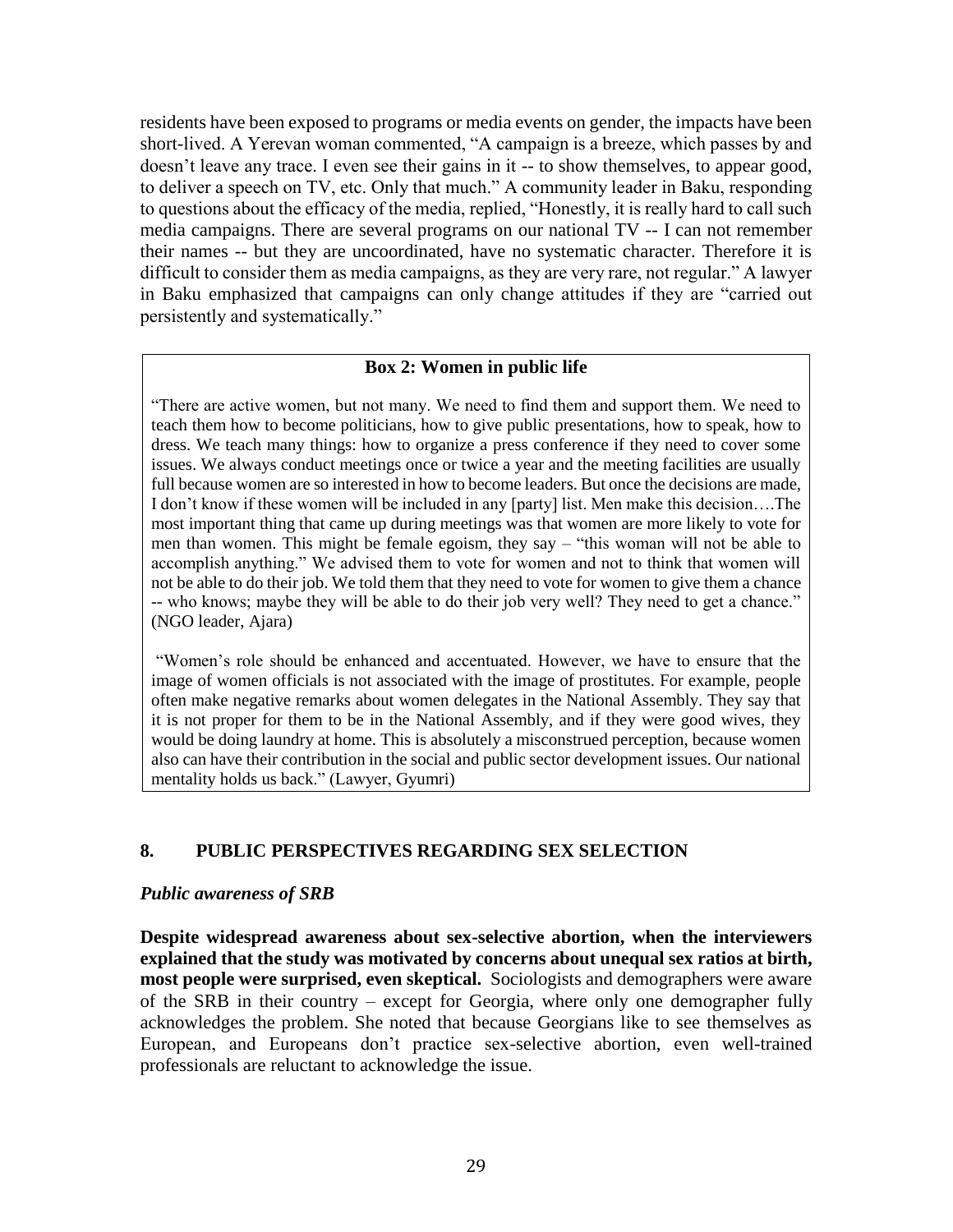**Even among people who knew about or were willing to accept the information that sex ratios in their country were very skewed, only about half made the link with sexselective abortions.** Others attributed the current misbalance to the pervasive belief that "nature" rights the balance after wars by creating a peak in male births. Several respondents alluded to a Soviet era publication. A man in Tbilisi explained, "I'd like to interrupt regarding the topic. About 30-35 years ago there was a magazine, "*Nauka I Zhizn*" [Russian, Science and Life], and there was information in there that after cataclysms – wars, etc. –nature itself caused male reproduction rates to increase in comparison with girls. I am not going to discard the reason you mentioned, but since [the whole last] 10 or 20 years have not been so peaceful here, it could be possible that nature is trying to eliminate the misbalance." Many Georgian respondents disputed the premise of the study regarding the disproportion of boys to girls, arguing that according to media discussions they had heard, more girls were being born than boys. Gynecologists, who might be expected to note changing trends in sex ratios at birth, expressed mixed views. In Akhuryan and Agdam, they had noticed the trends, but attributed it to the war. The obstetrician in Zugdidi had also observed the trend but argued that it varied year by year.

#### *Concern about potential consequences of SRB*

**To the extent that people are aware of skewed sex ratios in their country, the source of information has generally been television programs and discussions, and secondarily, their own observations.** Armenian and Azerbaijani respondents cited many TV programs that had addressed this issue. Young women in Magalamar had heard TV discussions about son preference: "I have watched on TV on Hoshgadam's program that when there are a lot of girls in the family father's leave their families and go to Russia." Some linked this information to their own observations: a women in an Akhuryan focus group had observed that wives are now older than husbands, which she thought suggested that men were outnumbering women. A few had been struck by the misbalance they observed in classrooms and were concerned about the effect on girls: An elderly Aragatsotn province women expressed concerns for her granddaughter: "Recently, we saw this program about how we have more boys than girls that program affected me badly... I went to my granddaughter's school a few days after. I saw that there were 14 boys and 4 girls in her class.... What is she going to do among so many boys -- she is so beautiful!"

**Relatively few respondents evinced concern over the likelihood of negative social consequences of skewed sex ratios.** With the exception of professionals in Yerevan, many health care providers, religious figures and community leaders thought that international organizations were exaggerating the problem. Others argued that the misbalance was unlikely to have much impact, given the large outmigration of men and their greater proneness to die in accidents. Those who did consider the consequences alarming thought that a shortage of marriageable women might trigger increased alcoholism, crime and adultery; others feared the dearth of women would promote homosexuality.

**A small number of respondents did express concern about the depopulation of these small countries**. Some linked this to the declining number of potential wives and mothers, others simply to the falling birth rate, as evidence by this response from an older man in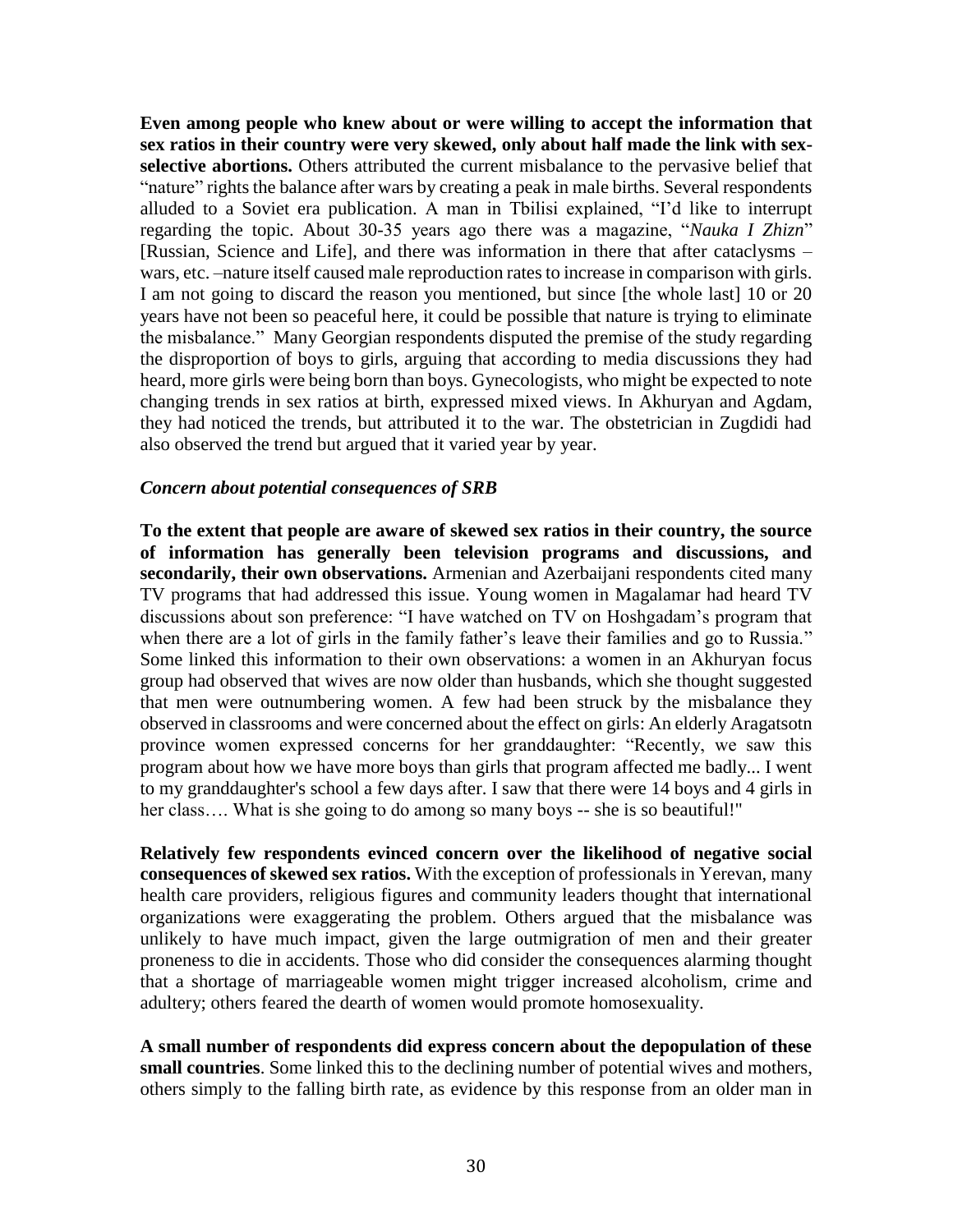Yerevan: "You know, when I heard about this problem on TV, I didn't pay much attention. I didn't attach importance to it; I considered it something accidental. What worries me is that birthrate has decreased. First of all we should be concerned with the fact that today no children or a few children are born. First of all the problem of birthrate must be solved, and only then that of sex difference."

**Although some respondents speculated that it might become harder for their sons to marry in their own country, most cited long traditions of intermarriage.** Compared to India and China, where the misbalance between boys and girls has long been observed, the South Caucasus countries are small, and marriage with Russians and Ukrainians has been frequent. The attitude toward "foreign wives" varied from those who felt it would weaken their "national gene pool" to those who took it for granted. Few people actually thought that their own son or grandson would be unable to marry. But asked to imagine whether, if the number of women did sharply decline, they would rather have sons who never married or daughters who married and had children, a majority of women and some men said they would rather have daughters who could carry on the family. A young man in Magalamar said he "would choose a daughter who would get married and have babies. The son that would remain single will not be a useful descendant." His counterpart in Aragatsotn province felt the same: "If a guy is not going to have heirs, then who cares?"

**Some people, including many experts, considered the preponderance of boys to be a positive development, emphasizing the importance of boys to "defend our borders," "protect the homeland," and create strong states."** Historically, explained a young man in Tbilisi, there were so many wars and attacks that every Georgian family needed a son to fight for them. Armenians pointed out that sons had saved their nation right up to the  $21<sup>st</sup>$ century. Respondents across the three countries referred to the significant conflict and loss of lives in the last 25 years; many of these conflicts are stalemated rather than resolved. Although respondents were clear that no one wants to have a baby for the purpose of sending him to war, the need for strong national defense enhances the value of sons. In addition, men are seen as more prone to accidents and early death: An elderly woman in Baku observed, "We lost our men in wars, in car accidents. Some die after falling from tall buildings, others commit suicide. Even if the number of boys exceeds [that of girls], most of them die. So I think this imbalance will remain because we will obviously be engaged in a war in the near future. Men die at a certain age, women live longer."

**Both ordinary people and experts felt that their governments should create economic conditions to allow people to satisfy their desire for sons by having more children.** A local official in Aragatsotn province argued, "Why change preference for a son? It is better to improve people's social condition, so that they don't have to worry about having another daughter and keep having babies until they have a son." Generally, most people interviewed saw this solution as desirable because they were concerned their countries would otherwise become depopulated. In Tbilisi, an elderly man argued: "In Soviet times in Bulgaria, the Bulgarian population was declining and the government introduced incentives. They monetarily supported new couples for each child they had, and plus if the couple did not have an apartment the government was providing one for them. This intervention helped the population to grow. We are a small country and something like that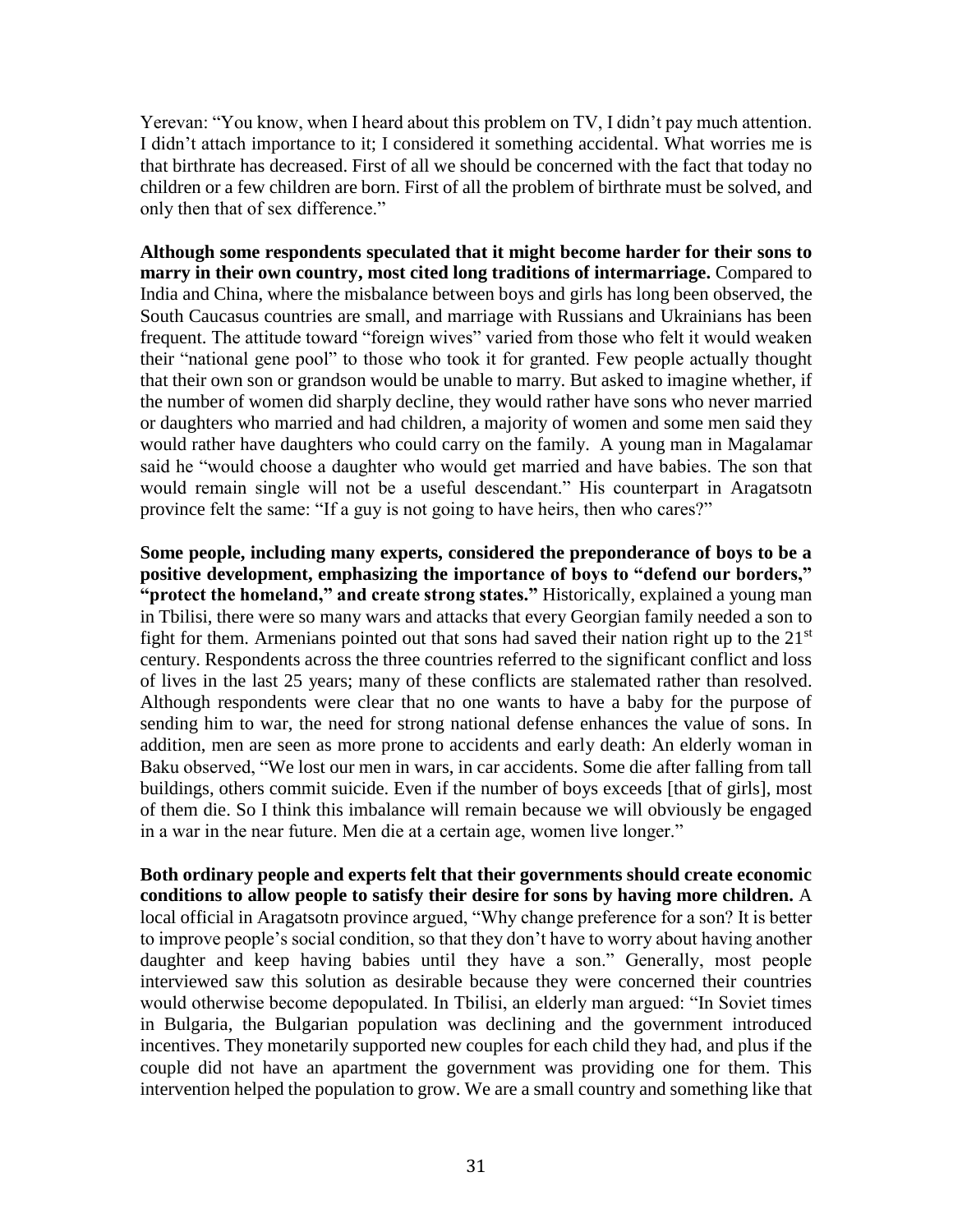from the government is a necessity. If the government does not support population growth, our neighbors will grow more and Georgians will become extinct."

**Some people felt that increasing the financial incentives paid upon the birth of a child might induce people to have more children.** A minority considered that increased pensions might make older people feel more secure and, conceivably, less in need of sons. The overwhelming majority, however, argued that pensions were irrelevant to the fundamental desire of men to have their name survive through the birth of a son. A Tbilisi health professional noted, "Having a son is an issue of pride rather than economic wellbeing." In Azerbaijan, however, some respondents thought poor people would welcome education grants for girls, because they were unable to educate their daughters. A sociologist in Agdam commented, "Money allocated to a girl of 18 years old would ensure her future, and protect her from streets if parents will not be able to take care of her." For the most part, however, the idea of financial incentives evoked either lukewarm approval, or cynicism by respondents who didn't trust their governments to follow through on promises.

Some respondents condemned sex-selective abortion primarily because they interpreted it as a manifestation of the relative devaluation of girls and women. A sociologist in Baku specializing in gender issues argued: "I personally don't consider that the issue of 'family creation' for boys who are born nowadays is a crucial one as there are many ways out of this situation (international marriages). I also disagree that we should be approaching the issue only from the demographic perspective ("there won't be enough women in future to take care of boys, cook, clean and deliver babies for them"). Many societies were facing surplus of men and women at certain stages and were switching on adjustment mechanisms to overcome it. …. It leads to an idea, that women are foremost viewed as mothers and wives. It is more important to focus on value issues. Why the selection happens? Why people attach different value for boy and girl children? Without this it would not possible to seek remedies to improve the situation.

### *Attitudes toward abortion*

**Although few people worried about skewed sex ratios, there was considerably more concern about widespread abortion.** Surprisingly, given the ubiquity of abortion during the Soviet period as a family planning method, many respondents attributed a considerable array of negative health consequences to it, including infertility, cancer, and infection, as well as depression. For many respondents, animosity toward abortion was powered by fears, noted above, regarding shrinking populations, as well as by opposition based on religious belief. Many people cited the media regarding their attitudes; several people in both Georgia and Armenia, for example, had seen a documentary purporting to depict a fetus in utero actively trying to avoid the surgical instrument during an abortion.

**In all three countries, the popular increase in religiosity has influenced opinion about reproductive matters.** Particularly in Georgia and Armenia, the national orthodox churches have been a core of national identity and have strongly reasserted themselves in the post-Soviet environment. In all three countries, religious leaders (including Georgian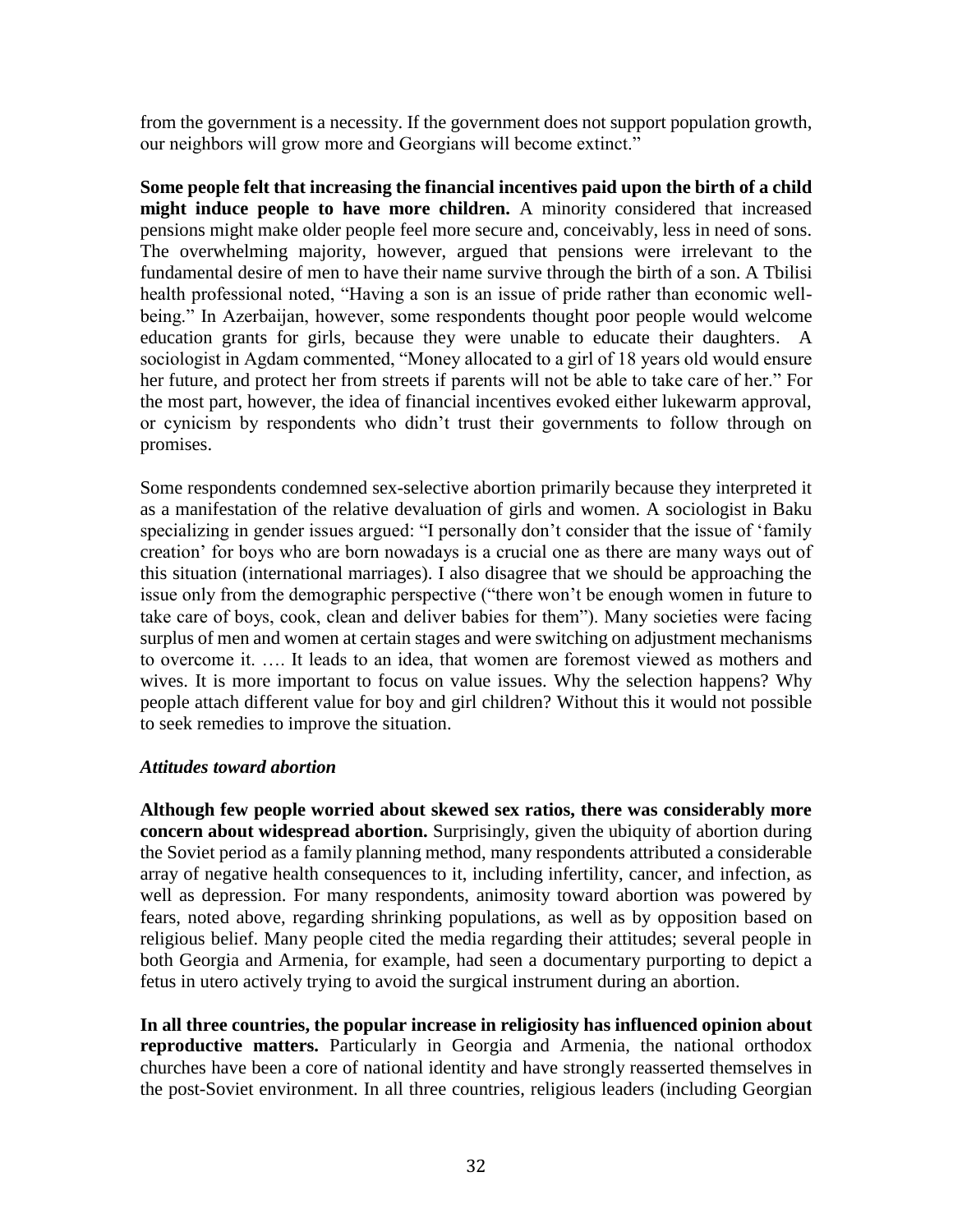Muslims and Armenian Catholics) espoused a traditional view of gender relationships that emphasize the doctrinal bases for male dominance and female submission in marriage, and the primary importance of marriage and motherhood for women. Without exception, the interviewed religious leaders condemned abortion as murder. While many of these authorities considered that the desire for sons was inherent in the national mentality, they encouraged people to achieve this aspiration by simply having more children. In Georgia, respondents attributed declining abortions and increasing family size to the Patriarch's promise to baptize the third child born to a family.

**Despite a qualified disapproval, however, most respondents nevertheless considered abortion an understandable response to bad economic conditions**, coupled with the necessity to have a son. Most respondents were aware that boys are almost never aborted, but, as an elderly woman in Akhuryan (LS) explained, "If it is a girl then in most cases it will not have a chance to be born." While most medical practitioners also claimed to deplore selective abortion, they acknowledged it was hard to combat: "We should be a bit rational on this matter. Sometimes there are already 3-4 daughters in the family. What do you expect in this situation?" argued a Baku ultrasound specialist.

**There were mixed reactions to the idea that the sex of an unborn child not be disclosed to parents before the 4th or 5th month.** Some adamantly supported such regulations; others felt that motivated parents would always find other sources of information. Worse, some argued, it would lead to more late-term abortions or abandonment of unwanted children. One suggestion was to at least prohibit advertisements about ultrasound determination of fetal sex. Others felt that the government should not intrude in such personal matters. An elderly woman in Baku asserted, "The government should not tell. It totally depends on woman. If she wants, she gives birth to a child or not. The government does not have right to interfere in this delicate and personal sphere. It is the family issue, it should be solved between husband and wife."

**Ordinary respondents and experts (with the exception of religious leaders) unequivocally opposed banning abortion.** They argued that a ban would simply drive abortions underground, resulting in worse health consequences from botched abortions. Women who want abortions would seek out unqualified practitioners, have home abortions or provoke miscarriages, with potentially life-threatening consequences. While respondents felt physicians should more actively counsel women and couples regarding the physical and moral implications of abortion, others pointed out that doctors have no interest in dissuading women because performing abortions is so lucrative. "There is not as much commerce anywhere as it is here in the healthcare system. Healthcare has been extremely commercialized in Armenia. Besides abortions, the hospitals and doctors benefit also from Caesarean sections. It's economically very beneficial, and nowadays we have a terribly huge number of Caesarean sections. This is very expedient to doctors and instead they officially have preventive abortions among their functions. …. It's all right to terminate a twelve-week pregnancy when it's done at the woman's wish. After that period it is called 'belated abortion,' which is permitted only on the doctor's instructions. These include the conditions that may jeopardize the woman and the fetus, some legal issues – consequences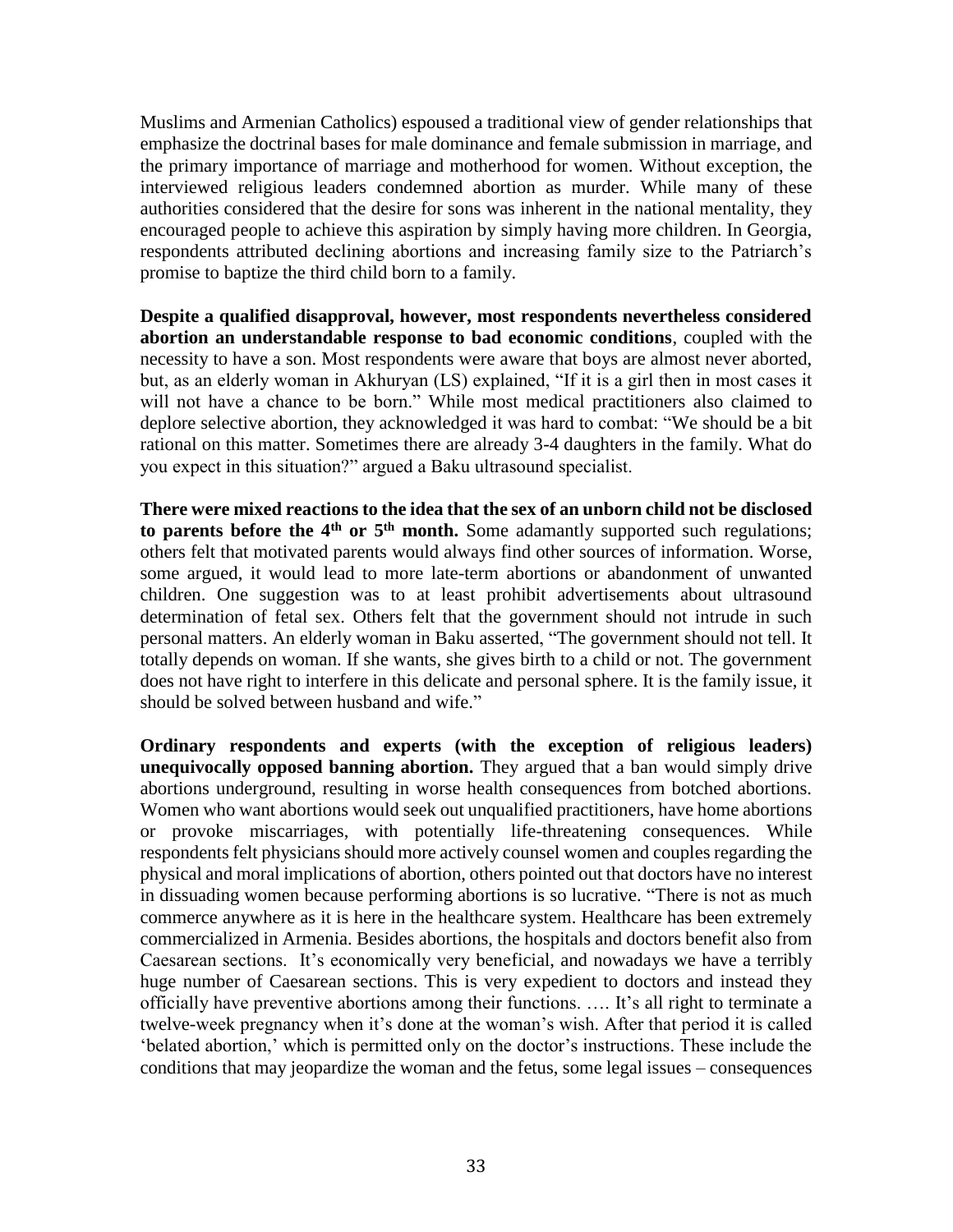of rape… When necessary, they are all formulated as threatening the woman's health and are thus removed" (elderly male respondent in Yerevan).

# **9. CONCLUSION AND RECOMMENDATIONS**

### *The evolving context of son preference*

Since the early 1990s, the proportion of newborn boys to girls has steadily risen in the South Caucasus. **The timing, as well as extensive interviews undertaken for this and other research, argue for a confluence of contributing factors**: economic downturn and conflict in the South Caucasus countries led families to restrict the number of children they had. Given the traditional patriarchal values strong son preference, abortion as the most common family planning instrument, and increased availability of ultrasound technology during the 1990s, allowed people to restrict family size while ensuring they had at least one son.

**It is entirely possible, however, that skewed sex ratios would have appeared earlier had ultrasound technology had been available.** Interviews with older respondents suggest that while many people were willing to have large families in an effort to produce a son, women were still under considerable pressure to give birth to boys. In the harsh economic circumstances following dissolution of the Soviet state, traditions of women's subordination within the household have, in some cases, become stronger. Either women have been restricted from entering the labor market, or their breadwinner roles have not been acknowledged by their husbands, who feel humiliated by this role reversal.

About 10 years ago, some demographers began to evince a concern about the trend, now at levels previously seen only in Asia, and its association with sex-selective abortion. The governments of Armenia, Azerbaijan and Georgia have evinced increasing concern over the problem. It is true that out-migration of men (except for Georgia, where many women are migrating for work) and long traditions of intermarriage with women from neighboring countries may mitigate or slow the more severe social problems experienced China and India, where many men unmarried or resort to trafficked brides. But **the very prevalence of outmigration and the relative decrease in the number of women at home will, over time, decrease already small populations,** which none of the governments welcome.

To date, the response has been to restrict disclosure of fetal sex to parents until the fourth month, and make late-term abortions illegal in the absence of mitigating medical reasons. Proposed solutions include making access to even early abortions more complicated. This research, as well as findings on the effectiveness of such legal responses in other parts of the world (Das Gupta 2014), suggests that restrictions are not likely to be successful. **Addressing the problem of skewed sex ratios by making abortion more difficult will simply provide a new source of corruption among medical providers willing to bend the law, and push women to seek dangerous folk remedies or home abortions.** It is argued here that a more effective, long-term solution is to address the better understand the reasons that people seek sex-selective abortions, and then seek to underlying reasons that people seek sex-selective abortions.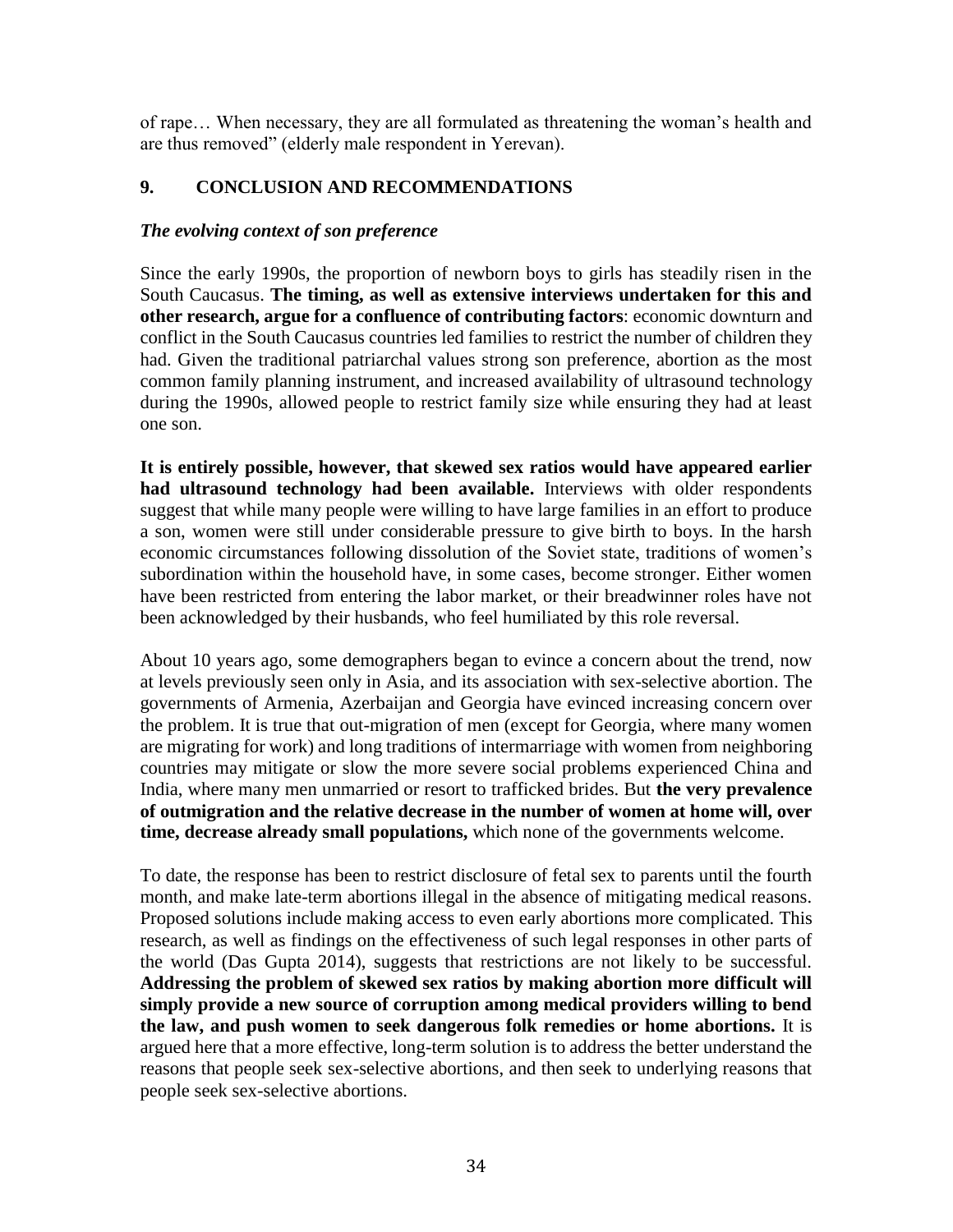With the rare exception of people who may terminate pregnancies because of a fear of sexlinked genetic anomalies or illnesses, **the underlying reason for sex-selective abortion is that men have more value in patriarchal societies where patrilineal kinship ties help people navigate through life.** Sons have both instrumental and symbolic value. They are seen as the main supporters of their parents, who remain with a married son, and recent conflicts has given them enhanced value as defending their families and their countries.. The symbolic role of sons is equally valued – only men can carry on the "family name." Having a son thus assures the place of a wife in her husband's extended family, and also affirms the masculinity of the husband.

**Son preference does not necessarily reflect personal preferences so much as strong social pressure** – men are often shamed by their peers for failing to produce sons, while women may be subjected to abuse. Many respondents, in fact, spoke of the deep emotional ties between parents and daughters, and acknowledged that daughters often prove more caring toward their elderly parents than do sons. The tie between daughters and their own parents has traditionally been more fragile, however, because after marriage, daughters are expected to internalize the interests of their husband's family and put the interests of their own parents and siblings in second place.

Both men and women express a strong desire to have at least one son, although women are likelier to say they would also like a daughter. Yet while son preference might be shared, interviews make it clear that **women often feel pressured – sometimes under threat of physical violence – to produce a son at the cost of repeated pregnancies and abortions.** Most respondents agreed that husbands generally have the final word when it comes to choices about fertility, and their mothers also play a role, either urging divorce when their daughters-in-law cannot get pregnant, or pushing them to terminate pregnancies. The pressure on women is exacerbated by considerable ignorance about reproductive matters – even educated people are said to be unaware about the physiology of sex determination; many older people in particular believe that frequent childbirth enhances women's health, and many people are poorly informed about contraception.

**Despite the value men and women place on having sons, continuing economic challenges are affecting relations between generations and sexes**. Although people may still think of sons as "supporters," the new reality is that in many cases women have become primary breadwinners, in part because men are less likely than women to take on the less prestigious and poorly paid service jobs. Georgian women in particular are now supporting children and in some cases parents through remittances, while women in Armenia and Azerbaijan are taking on more responsibilities for elderly parents and in-laws when their husbands and brothers migrate abroad for work.

**While men may still be recognized as carriers of the family name, they are less assured of inheriting and preserving family property.** Privatization of homes and economic hardship have made housing more valuable, and lawyers note that women are increasingly asserting their rights to inherit, along with their brothers, an equal share of the family property when a surviving parent dies. While older respondents felt it right and property that men inherit, a surprising number of respondents of middle and younger ages felt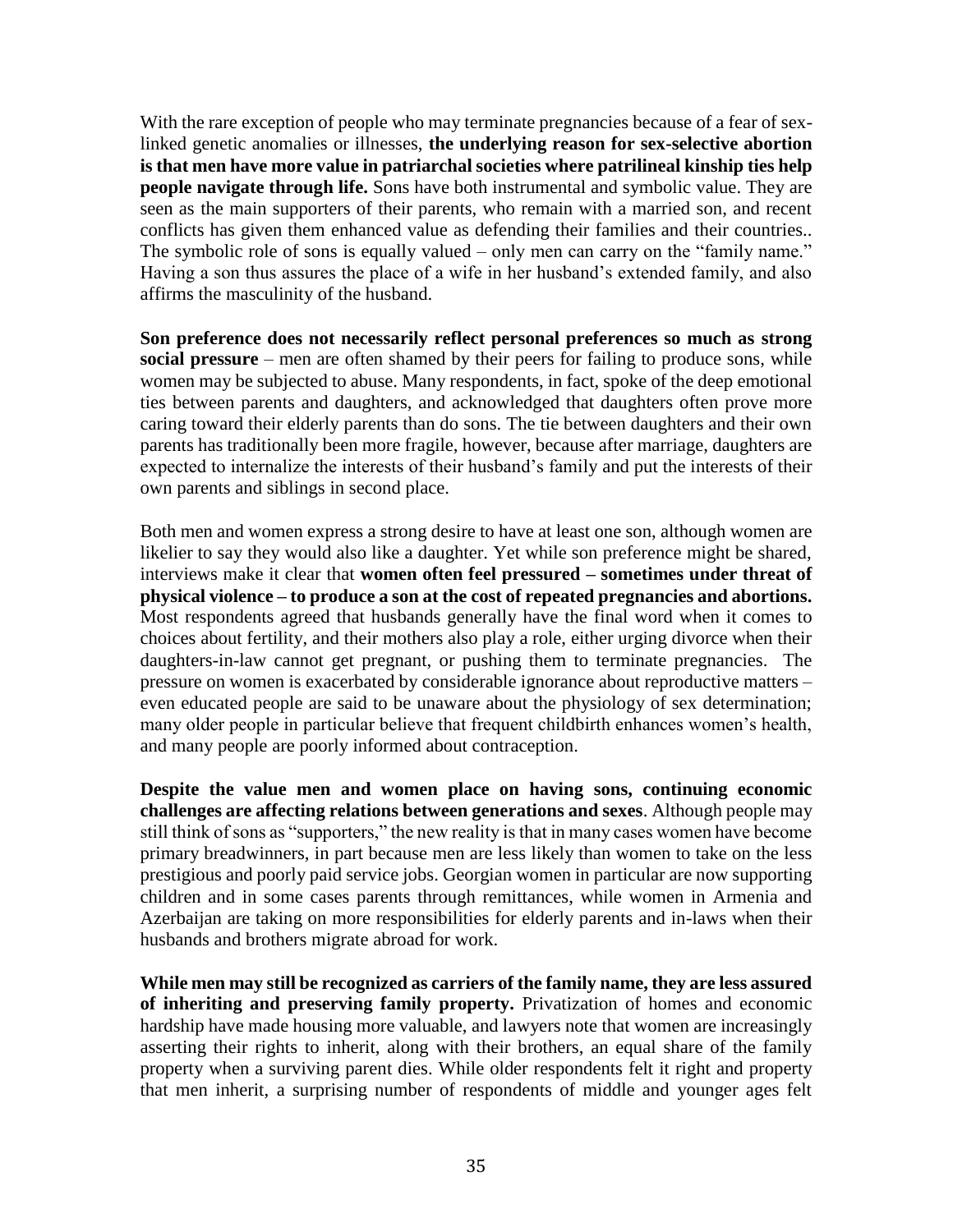excluding women was unfair; quite a few specified they would leave their homes to the child who supported them; others planned to divide the property equally among sons and daughters.

Respondents of all ages observed a big shift in relationships between in-laws and daughters-in-law. Daughters-in-law are no longer willing to serve their in-laws, and conflicts are reportedly the cause of many couples establishing separate households. Older people have acknowledged that **married daughters have stepped into the breach and taking on responsibility for their parents.**

While most women implicitly or explicitly accepted their present or future husbands' authority in the household, **younger women were likelier to assert their desire to work outside the home, exert some control over family finances, and to live apart from their in-laws after marriage.** Married daughters now retain more contact with their parents than in past generations, not least because of expanded access to modern communication, while the that mothers-in-law exert over daughters-in-law has, with some exceptions, declined. Migration has upended many traditional relationships, and young people's exposure to the media, Internet, and travel has also affected gender attitudes.

Attitudes toward the overriding importance of sons are shifting, more quickly in urban areas, and to a greater extent among women. At the same time, exposure to Internet, media discussions, and travel mean that except in very isolated rural communities, there is considerable heterogeneity even outside country capitals. Likewise, while young men often express more conservative views than young women, others speak out surprisingly strongly about disparagement of women.

# *Implications for policy*

Many people interviewed for this study are dubious about the existence – or significance – of skewed sex ratios. **But many people, part because of objections from religious authorities, are very concerned indeed about the moral and demographic implication of high abortion rates.** Only a few people, either sociologists and demographers, or gender specialists, linked the skewed sex ratios to unequal gender relations and violence toward women.

**A conclusion of this report, however, is that neither son preference nor sex-selective abortions should be the focus of intervention to restore normal sex ratios.** Rather, the focus should be on women's social, economic, and political disempowerment. Skewed sex ratios have come about because men are valued more than women, and women are not free to make their own reproductive choices.

## *Recommendations*

**The following recommendations are based on the views of respondents as well as findings from other parts of the world (Das Gupta 2014) regarding the relative effectiveness of policies for changing reproductive behavior.** The first set of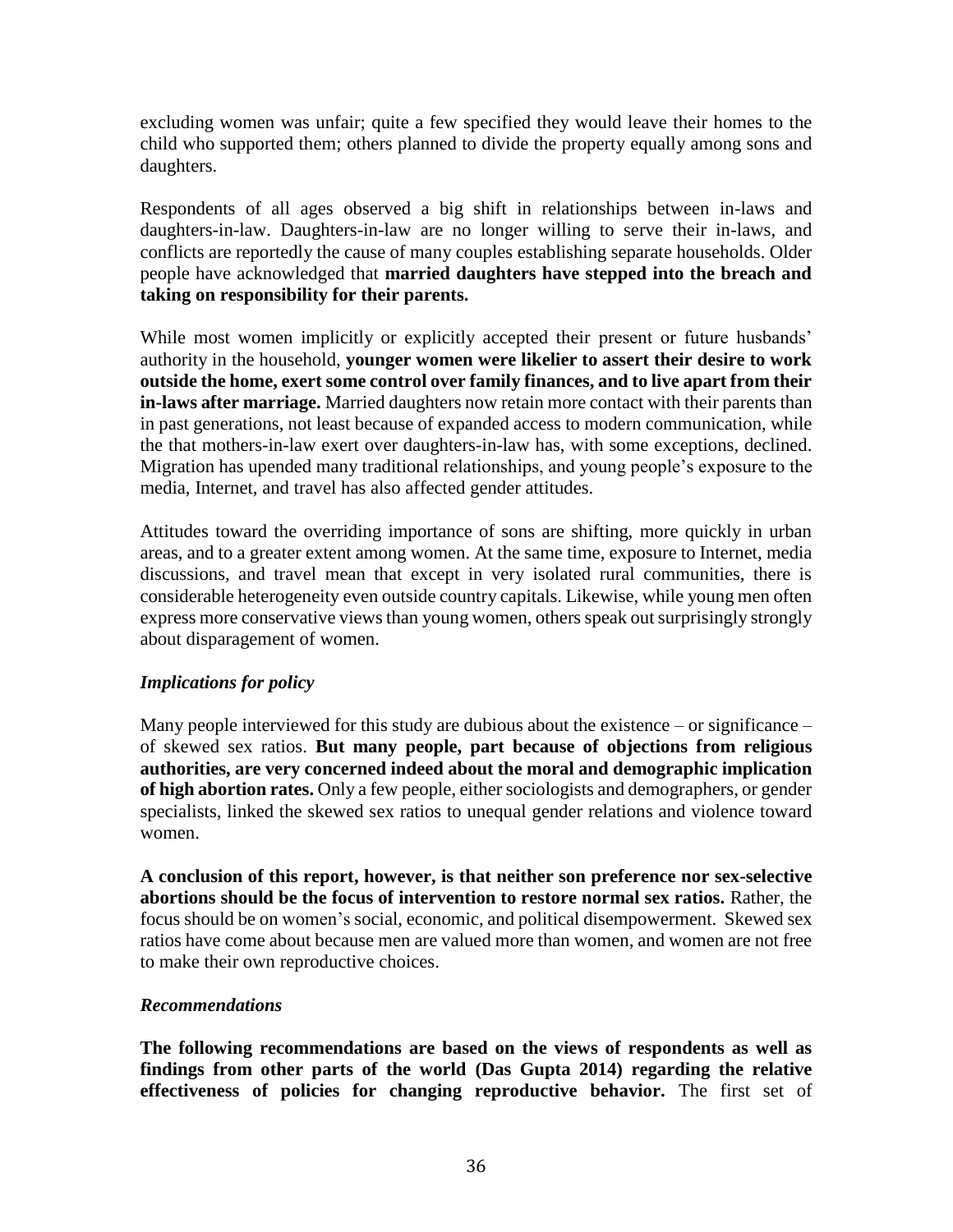recommendations comprises measures to increase women's resilience to pressure, whether to become pregnant or to terminate a pregnancy. The second set of measures comprises policies and actions to enhance the perceived value of daughters.

**Banning disclosure of fetal sex or limiting women's rights to abortion is not recommended.** There was striking unanimity among respondents, including experts, that such measures are dangerous and are likely to drive abortion underground, with serious or fatal consequences to pregnant women. Such measures have not proved effective elsewhere. For one thing, new technologies already allow earlier sex determination through simple blood or urine tests, and inexpensive test kits are already available over the Internet (Michael etal 2013). Respondents emphasized that in the current medical culture, a ban would simply provide a new source of income for medical practitioners willing to bend the law for people able to pay bribes.

### *Increase women's empowerment and resilience to pressure*

**Increase women's economic independence.** Despite the fact that many women have become significant contributors to household income, they still suffer from workplace (see, for example, World Bank and CRRC-Armenia) 2013) discrimination and sexual harassment, labor market segmentation, and a significant gender wage gap. Few workplaces are friendly to pregnant women or women with small children. These are all issues that public authorities could address more aggressively, even within the framework of current legislation.

**Increase women's access to assets.** Although legislation in each country gives daughters and sons equal rights to inherit their parent's property, social norms often result in women voluntarily giving up their rights to inherit, or brothers in pressuring their sisters to disclaim their inheritance. Greater legal literacy (and access to affordable legal advice) – provided by NGOs or disseminated through various communication media could encourage women to take the necessary steps to ensure they don't remain without property.

**Legislative reform should ensure that if women do leave their marriages, they are not**  left homeless. Current legislation gives women no rights to compensation if they were living in a home owned by their in-laws or inherited by their husband before the marriage. Women living in unregistered marriages, which are reportedly increasing in all three countries, should enjoy similar rights. This need is particularly acute in the case of women with children, who don't always have the option of returning to live with their own parents, or underage women, who are particularly defenseless.

**Women need greater protection from gender-based violence.** This can be addressed in several ways, including educating men and women alike: women must internalize the understanding that violence is unacceptable, and both men and women as parents inculcate this understanding in their own sons and daughters. While NGOs have been active in this arena in all three countries, they lack the funding to provide shelter, much less ongoing support for women in abusive situations. Better training and socialization of police and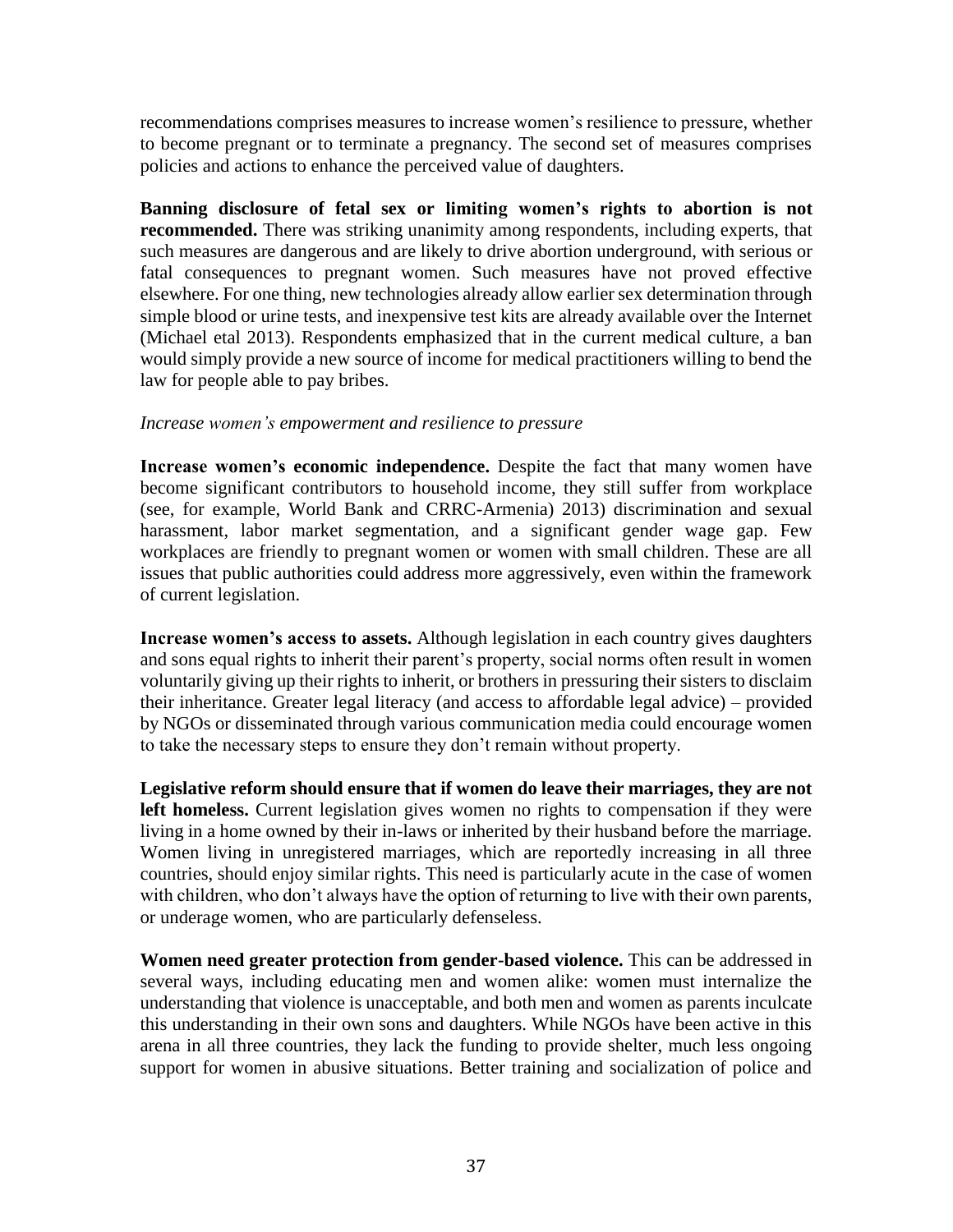counselors is also essential and would build upon measures already undertaken in each country to equip police to domestic violence.

**Education about reproductive health and sexuality should be introduced in schools, so that young people have a factual, unbiased basis for making decisions about their own sexual and reproductive behavior.** Schools, NGOs and the media all have an important role to play in dissemination information about reproductive issues and family planning. The message should be conveyed that women have the final say about whether to get pregnant, deliver, and/or terminate a pregnancy. As teachers are now largely unequipped to provide such instruction, they would need to be supported by training and curricula. The UN and other donors have played a role in these countries in disseminating information and making contraceptives available, but these tasks should also be the responsibility of public health systems in each country.

**Men and women of all ages would benefit from learning more about reproductive issues, through unbiased and informative** presentations through TV, radio, Internet, social media, and other public events. While international organizations and NGOs have made inroads outside major cities, there is still widespread ignorance and/or resistance to contraceptive usage (more among men than women) outside major cities, unrealistic fears about their impact on health. Young people would likewise benefit from basic knowledge about reproduction, as well as the opportunity to consider ethical questions about reproductive rights.

### *Enhance the value of daughters*

**Address teacher and textbook biases in the school system. Textbooks present stereotypes of girls as mothers and housewives, and boys as breadwinners.** Although gender disparities in school enrollment and school completion are not significant in most communities, textbooks perpetuate gender stereotypes about appropriate professions for boys and girls, and teachers are guided by their own gender biases to discourage girls from pursuing certain professions. These biases have the result of reducing girls' educational and professional opportunities, such that the proportion of women steadily diminishes within most given professions as rank and salary increase.

**Exploit the TV, radio, internet and social media such as Facebook to promote the view of women as active citizens, not just wives and mothers, and men as partners in the household, not just breadwinners.** Respondents largely supported the idea of outreach to different population groups, with different messages targeting the elderly, seen as responsible for passing down attitudes of son preference; men, who often claim for themselves the right to make decisions on behalf of their wives; and youth, whose attitudes are still forming. They emphasized the importance of ongoing education,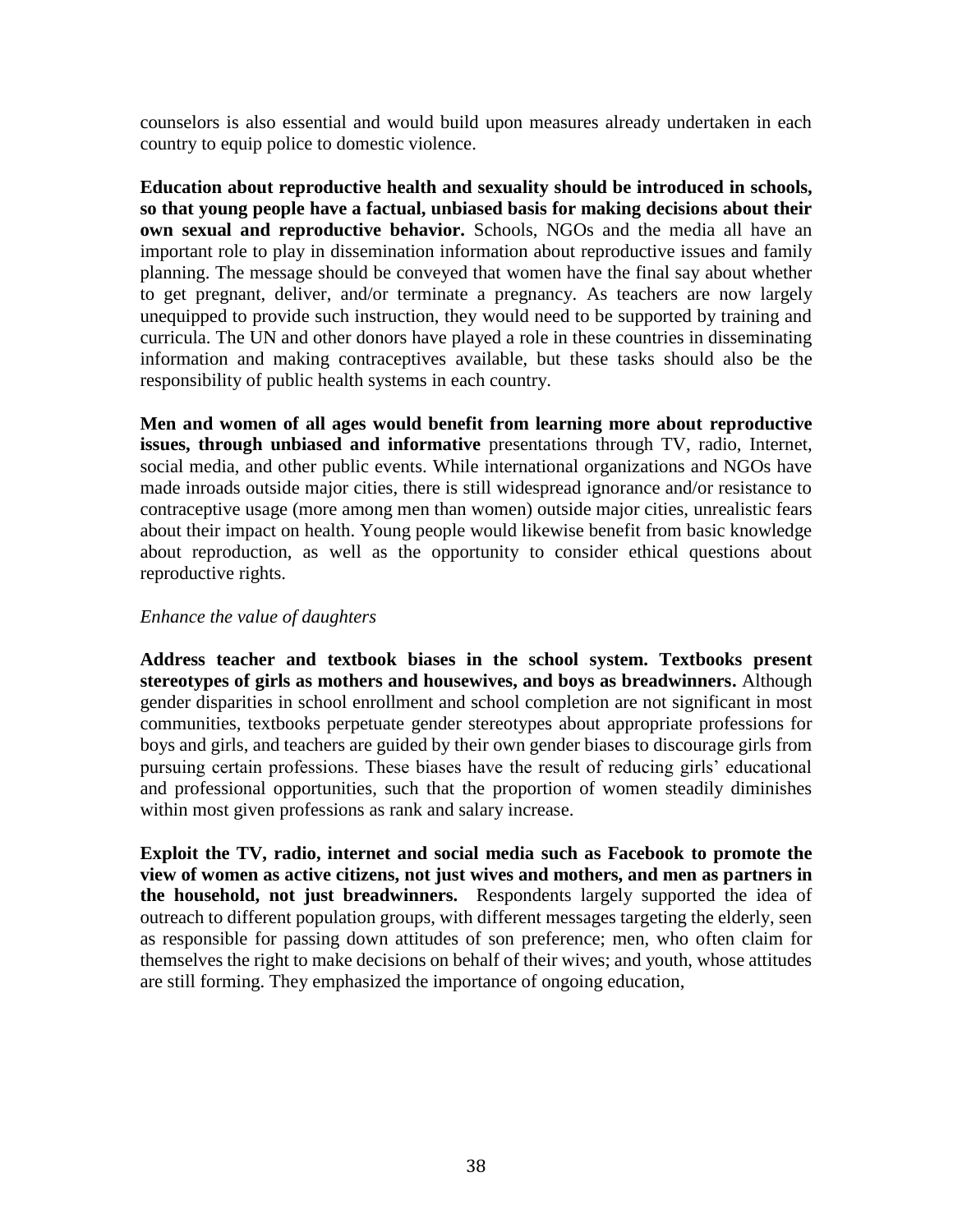#### **REFERENCES**

Amnesty International. 2008. No pride in silence: countering violence in the family in Armenia. Amnesty International: London.

ACT. 2013. Public perceptions on gender equality in politics and business. UNDP. Tbilisi.

Allahveranov, Azer, Rasmiyya Aliyeva and Turkhan Sadigov. 2012. Social impact of emigration and rural-urban migration in Central and Eastern Europe. Final County Report. Azerbaijan. European Commission DG Employment, Social Affairs and Inclusion and Gesellschaft fur Versicherungswissenschaft und ge.V.

Amnesty International. 2008. Amnesty International Publications. London.

Badurashvili Irina, Ekaterine Kapanadze, and Shorena Tsiklauri. 2009.Generations & gender survey in Georgia. II wave. Georgian Centre of Population Research.

Badurashvili, Irina and Mamuka Nadareishvili. 2012. Social impact of emigration and rural-urban migration in Central and Eastern Europe. Final County Report. Georgia. European Commission DG Employment, Social Affairs and Inclusion and Gesellschaft fur Versicherungswissenschaft und ge.V.

Chitashvili, Marine, Nino Javakhisvili, Luiza Arutiunov, Lia Tsuladze, and Sophio Chachanidze. 2010. National research on domestic violence against women in Georgia. UNFPA and Norwegian Ministry of Foreign Affairs. Tbilisi.

CIA World Factbook. Accessed August 30, 2014 at[: www.cia.gov/library/publications/the](http://www.cia.gov/library/publications/the-world-factbook/geos/am.h)[world-factbook/geos/am.h](http://www.cia.gov/library/publications/the-world-factbook/geos/am.h)

Das Gupta, Monica. 2014. "Missing Girls" in the South Caucasus countries: tends possible causes, and policy options. Mimeo.

Devtech Systems. 2004. Gender Assessment USAID/Caucasus/Azerbaijan.

Dragadze, Tamara. 1988. Rural families in Soviet Georgia: A case study in Ratcha Province, London: Routledge.

Duban, Elizabeth (DevTech Systems). 2010. Gender Assessment. USAID/Georgia.

Dudwick, Nora, Elizabeth Gomart, and Alexandre Marc. 2003. When things fall apart: Qualitative studies of poverty in the former Soviet Union. The World Bank.

Faridov, Tair. 2001. Religiosity in post-Soviet Azerbaijan: A sociological survey. Regional Issues. ISIM Newsletter 8: 28.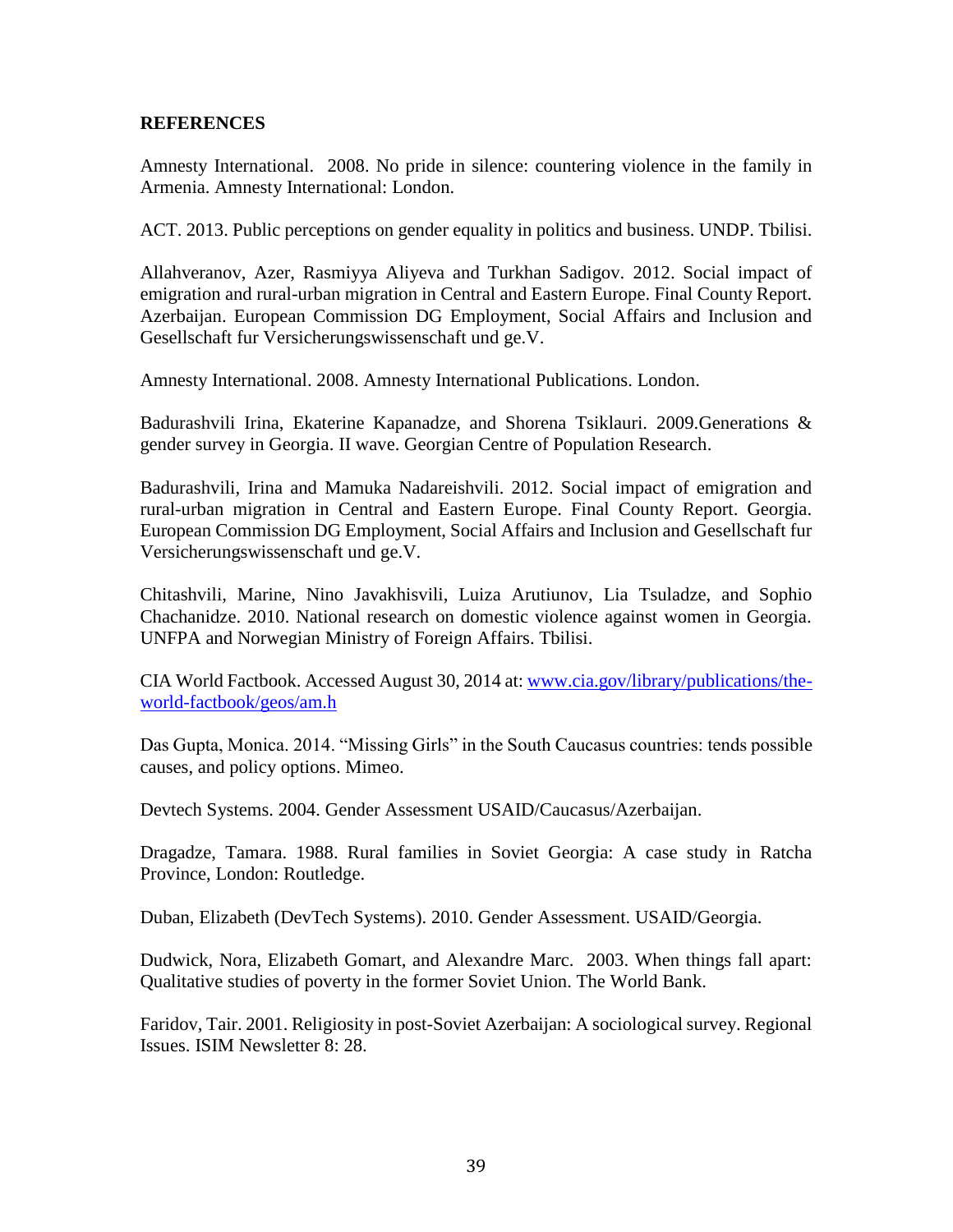Heyat, Farideh. 2002. Azeri women in transition: women in Soviet and post-Soviet Azerbaijan. London: Routledge.

Gelovani, Nani. 2012. Women in Georgia: Trace of Islam. International Journal of Social Science and Humanity. 2 (4): 316-319.

Grigoryan, Marianna. 2012. Armenia: Ethnic Minority Rejects Marriage-Age Requirement. July 20. Eurasianet.org. Accessed August 31, 2014 at: http://www.eurasianet.org/node/65942

Guilmoto, Christophe Z. 2013. Sex imbalances at birth in Armenia: Demographic evidence and analysis. UNFPA. Yerevan.

Ishkhanian, Armine. 2004. Armenians. In Ember, Carol R. and Ember, Melvin, (eds.) Encyclopaedia of Sex and Gender: Men and Women in the World's Cultures. Kluwer/Plenum Publishers along with the Human Relations Area Files at Yale University, New York, 265-273.

Manasyan, Heghine and Gevork Poghosyan . 2012. Social impact of emigration and ruralurban migration in Central and Eastern Europe. Final County Report. Armenia. European Commission DG Employment, Social Affairs and Inclusion and Gesellschaft fur Versicherungswissenschaft und ge.V.

Matossian, Mary. 1962. The impact of Soviet politics in Armenia. E. J. Brill: Leiden.

Meslé, France, Jacques Vallin, and Irina Badurashvili. 2007. A sharp increase in sex ratio at birth in the Caucasus. Why? How? In Isabelle Attané, Christophe Z. Guilmoto (eds). Watering the Neighbour's Garden: The Growing Demographic Female Deficit in Asia. Committee for International Cooperation in National Research in Demography: Paris.

Michael, M, L. King, L. Guo, M. McKee, E. Richardson, and D. Stuckler. 2013. The mystery of missing female children in the Caucasus: an analysis of sex ratios by birth order. International Perspectives on Sexual and Reproductive Health 39 (2): 97-102.

Naskidashvili, Mariam. How does gender determine roles and behaviors of women in and outside Georgian families? Caucasus Research Resource Centers.

Petrosyan, Hrachya. 2005. Unpaid work and gender inequality in Armenia. Levy Economics Institute. Bureau for Development Policy of UNDP.

Police-Public Partnership. 2011.Domestic violence survey in the Republic of Armenia. Yerevan.

Republic of Armenia Ministry of Health. 2012. Report: Prevalence of and reasons for sexselective abortions in Armenia. UNFPA. Yerevan.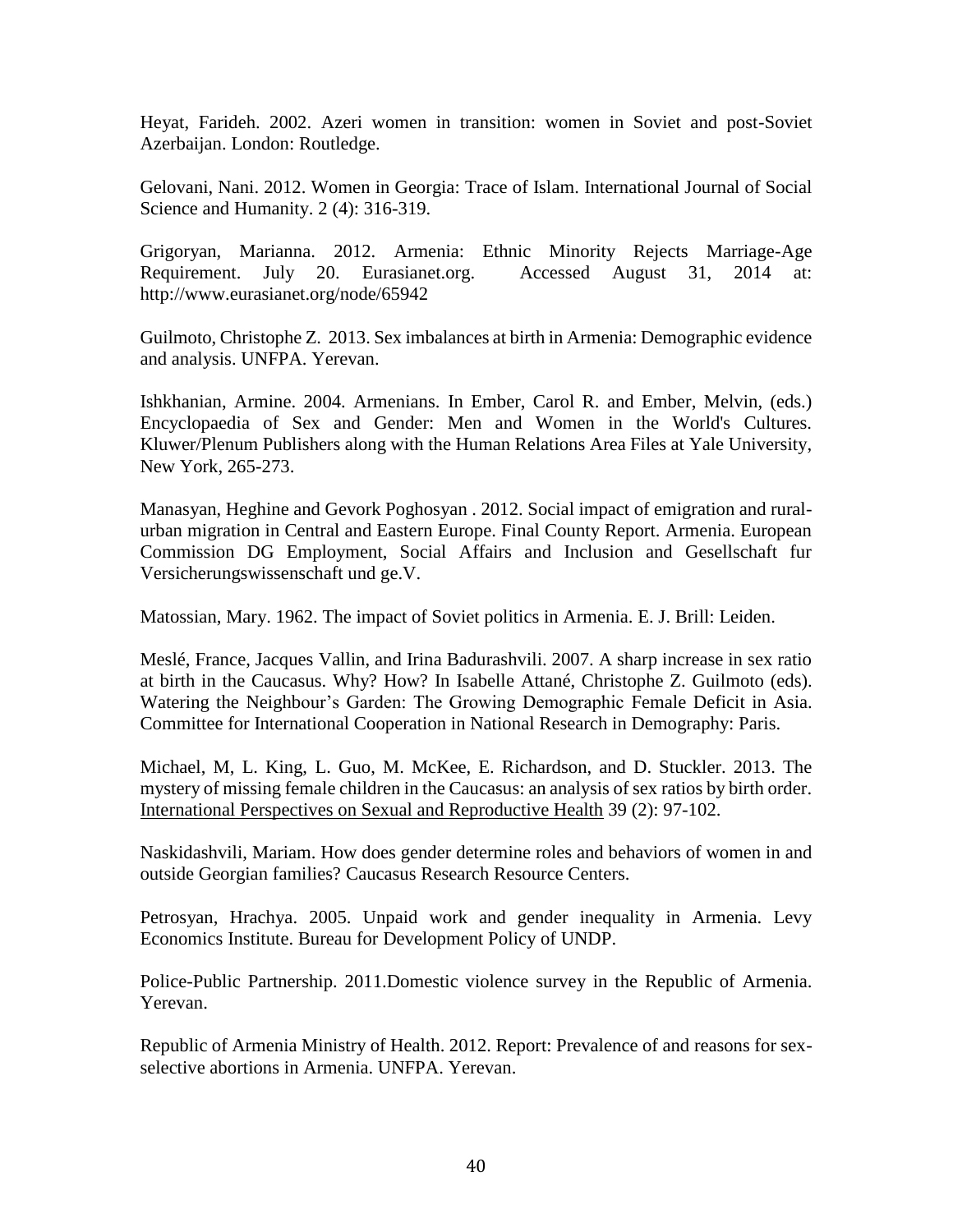Rule of Law and Human Rights Unit, OSCE Office in Baku. 2013. Domestic violence cases in the justice system of Azerbaijan. OSCE: Baku.

Sattarov, Rajab. 2010. "Family and Marriage in Contemporary Azerbaijan: Sociological Analysis", Azerbaijan State Committee for Family, Women and Children's Affairs ("Müasir Azərbaycanda ailə və nikah institutu: sosioloji təhlil", Azərbaycan Respublikasının Ailə, Qadın və Uşaq Problemləri üzrə Dövlət Komitəsi, Bakı, 2010).

Sheets, Lawrence. 2006. Kidnapping Custom Makes a Comeback in Georgia. NPRon-line. Accessed August 30, 2014 at: http://www.npr.org/templates/story/story.php?storyId=5403695

UNDP Azerbaijan. 2007. Azerbaijan Human Development Report 2007. Gender attitudes in Azerbaijan: Trends and Challenges. UNDP: Baku.

UNFPA Armenia. 2012. Report: Prevalence of and reasons for sex-selective abortions in Armenia. UNFPA: Yerevan.

Vardiashvili, Manana. 2013. Child marriage persists in parts of Georgia. Institute for War and Peace Reporting. http://iwpr.net/print/report-news/child-mariage-persists-partsgeorgia.)

Verdiyev, Ali. nd. UNICEF Azerbaijan Media Center. http://www.unicef.org/azerbaijan/media\_11778.html

Yuksel-Kaptanoglu, Ilknur. 2012. Qualitative research plan for the study of skewed sex ratio at birth in Azerbaijan. Instructions for interviewers. Guidelines for in-depth interviews and focus groups. Haceteppe University and UNFPA. Baku.

Yuksel-Kaptanoglu, Ilknur, Mehmet Ali Eryurt, Ismet Koc, and Alanur Cavlin Bozbegyoglu. 2013. Mechanisms behind the skewed sex ratio at birth in Azerbaijan: Qualitative and Quantitative Analyses. Hacettepe University and UNFPA. Baku.

World Bank. 2000. Making transition work for everyone. Poverty and inequality in Europe and Central Asia. World Bank: Washington DC.

World Bank and Caucasus Research Resource Center-Armenia. Women in labor market in Armenia: Analytical report. 2013. Yerevan.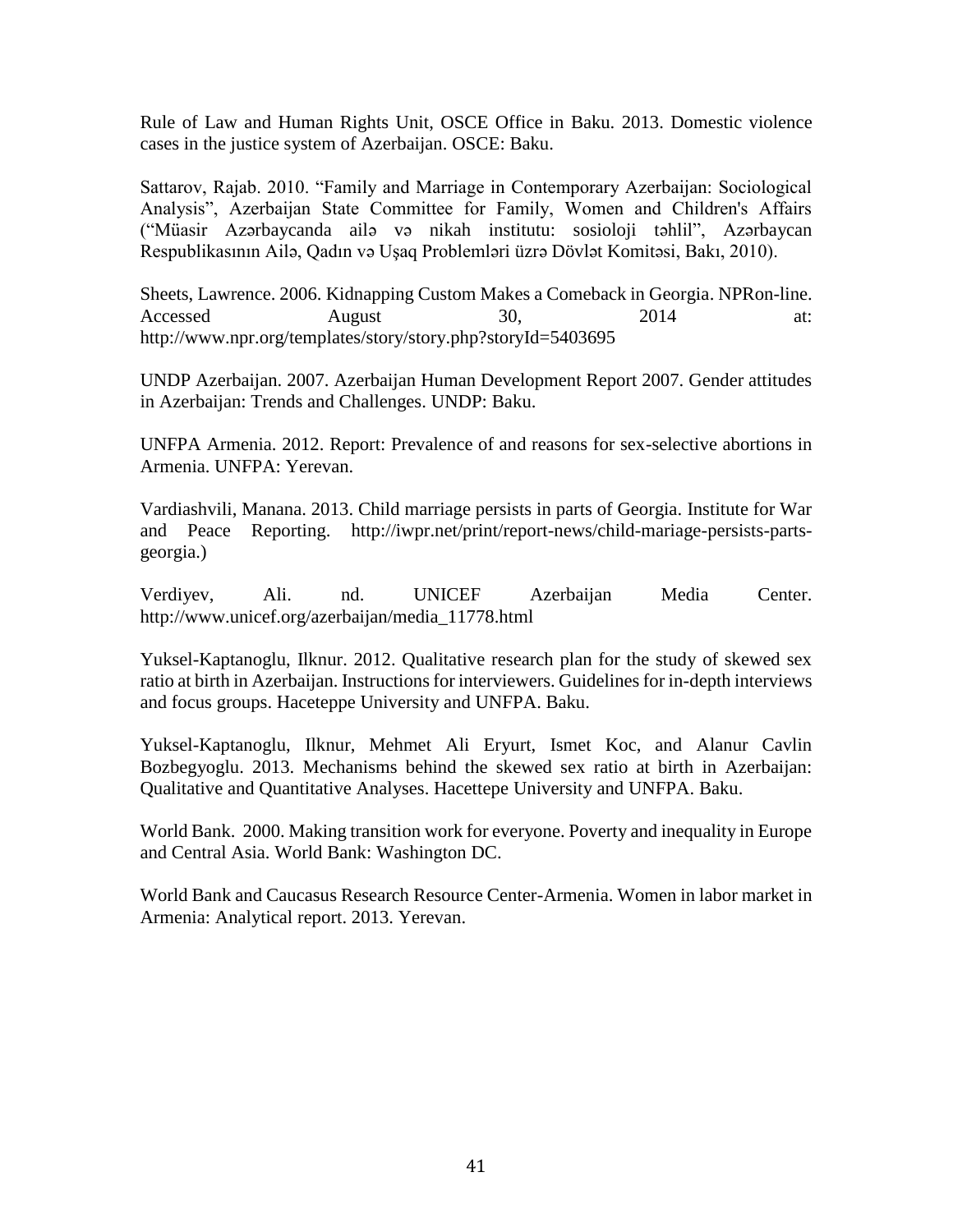### **ANNEX 1: RESEARCH SITES**

In each country, interviews were carried out in four urban and rural communities, including the capital city, chosen to reflect varied sex ratios at birth, ethnic diversity, presence of IDPs, and differing socio-economic situations. The information below, except for sex ratios at birth, was provided by community leaders interviewed for this study. The names of smaller communities have not been provided so as to respect respondent confidentiality.

# **ARMENIA**



**1. Yerevan, pop. 1,060,000.** Yerevan is the capital of Armenia, and home to a third of the country's population. Social and health services are readily available. SRB is somewhat lower than the national average of 1.18. Respondents were sampled across several communities.

**2. Gyumri, pop. 121,000 (Shirak province),** is Armenia's second largest city. It has not completely recovered from the large earthquake in 1988 that destroyed urban infrastructure and housing. Heavy outmigration has reduced its population to just over 121,000 people. The economy relies primarily on construction and manufacturing. About 31.5% of the population lives in poverty. SRB in Shirak is way above the national average (2001-2010 average was 1.18).

**3. Akhuryan (Shirak province), pop. 10,000,** is an agricultural town a few km from Gyumri. An estimated 40 percent of the working age population is unemployed, although a large share engages in subsistence agriculture. About 45 percent of the population lives in poverty.

**4. A village, pop. 4,200, in Aragatsotn province,** just over 30 km from Yerevan and 6 km from the closest town, Ashtarak. The Aragtsotn province displays the highest sex ratios at birth in the country: 123 boys per 100 girls (2001-2010). Most families in the community work on their own land; some are also employed in agricultural processing (e.g. wineries, flower cultivation) and wood manufacturing. The community has a small medical clinic and a secondary school.

## **AZERBAIJAN**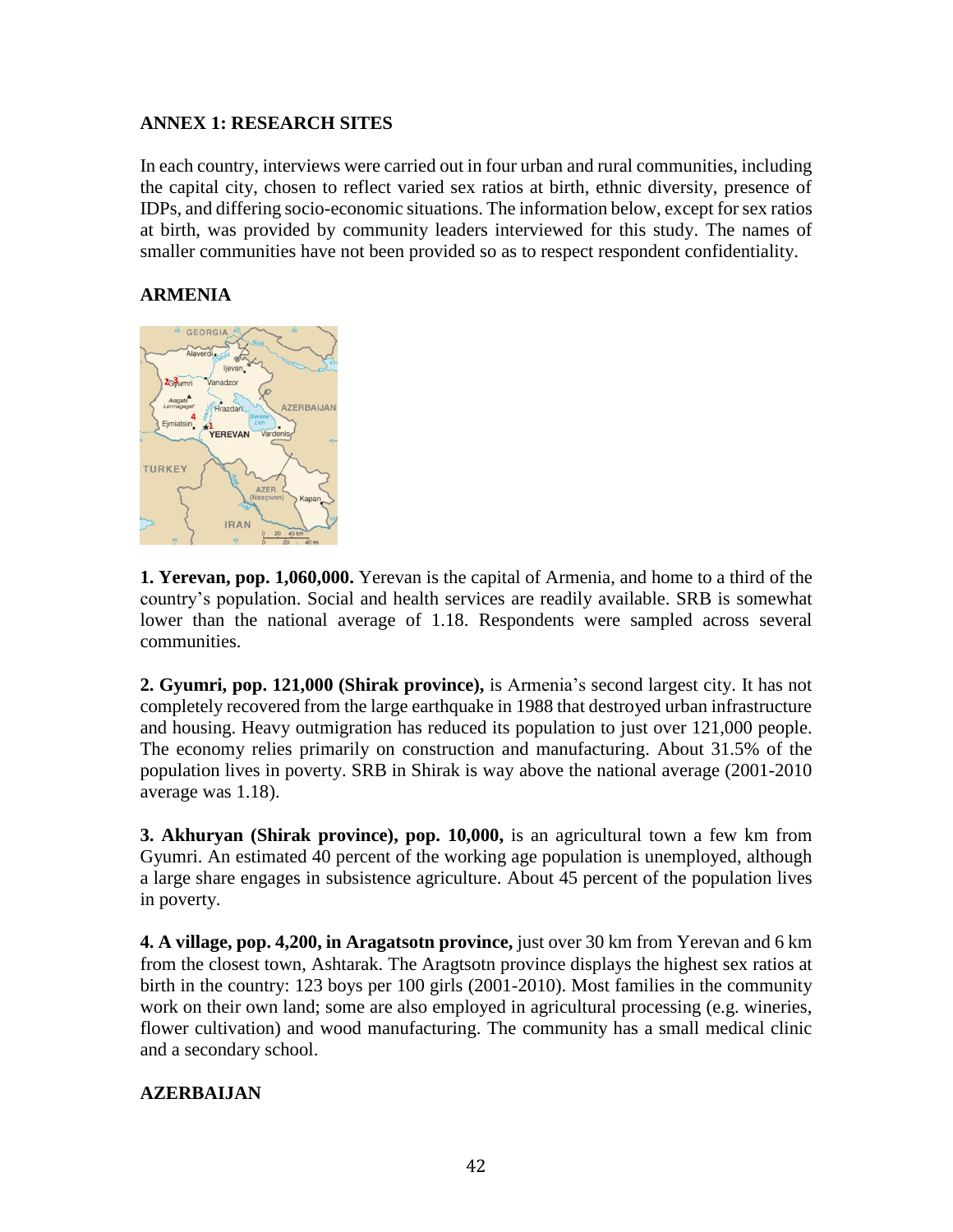

**5. Baku, pop. 2 million,** is the economic, political and cultural center of the country. Its population has increased in recent decades due to an influx of rural migrants and IDPs. Job creation, however, has remained low, and youth unemployment is a concern. Data collection took place in the Nizami district of Baku, situated between the city center and the suburbs. It is home to representatives of all major economic, professional and ethnic groups. According to local vital statistics, the sex ratio among 0-14 year olds is 1.17.

**6. Jeyranbatan, pop. 7,800 (Absheron district),** is a small industrial town with low levels of unemployment and poverty. It houses 500 IDP families in addition to its base. Absheron's economy is relatively diversified, including agriculture and animal husbandry, as well as mining, food processing and light industry. The population is known for its strong adherence of religion and tradition. This rayon has among the highest SRBs in the country (1.20 for 0-14 years old).

**7. Magamalar, pop. 7,300, (Balakan district)** is a rural mountainous community near the border with Georgia and Dagestan, Russia, and 2 km from the district center. The population includes Lezgins, Tsakhurs, Avars, and other ethnic groups; Avars (Sunni Muslims) constitute the majority. The local economy relies on crop and livestock production, but a large share of youth work across the border in Dagestan. The sex ratio at birth is among the lowest in the country, 1.09 of 0-14 year olds.

**8. A village, pop. 3,000, in Agdam district,** located in a rural lowland area. The nearest health facilities are 15 km away. Agdam is characterized by a lack of economic activity and high rates of unemployment and poverty. Fewer men from this district migrate, but rather remain in the area to respond to tensions on the frontline. People practice subsistence agriculture and some livestock breeding. Educational levels are low. The sex ratio among 0-14 year olds is the same as the national average (1.17).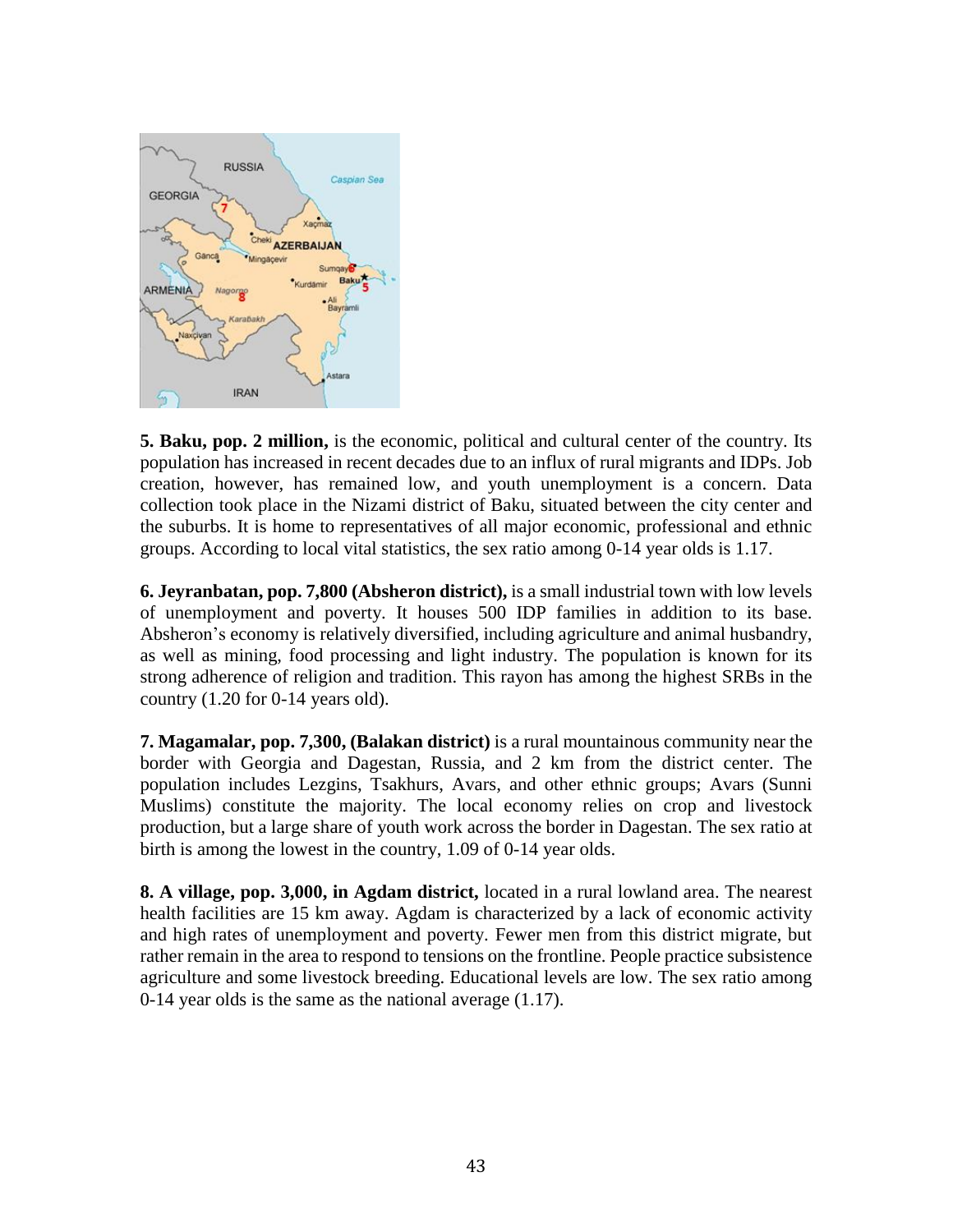# **GEORGIA**



**9. Tbilisi, pop. 1,137,000**, is the capital, and home to a fourth of the country's population. Data was collected in the relatively prosperous Tbilisi neighborhoods of Vake-Saburtalo district, where the local economy is based on commerce, construction, education and medical services. The district's socioeconomic homogeneity is gradually changing in response to an influx of rural migrants. Tbilisi has one of the lowest sex ratios at birth in the country.

**10. Zugdidi, pop. 64,571 (plus approximately 20,000 displaced from Abkhazia**), is the district capital of Samegrelo-Zemo Svaneti region. Although it is a district capital, Zugdidi is significantly less developed than Tbilisi. Much of the population cultivates its own land in neighboring villages, in addition to working in construction or trade. The closure of several industries following independence led to a a significant economic downturn and widespread dissatisfaction. Zugdidi is socially conservative, with significant numbers of labor migrants (including many women) who leave the country for seasonal work abroad. Sex ratios at birth in the district are higher than the national average (1.10 in 2012).

**11. Village, pop. 4,900 in Khelvachauri district, Autonomous Republic of Ajara,** a lowland rural community 10 km from Batumi. The community is relatively well off by local standards, and is inhabited by both Muslim and Georgian Orthodox households. Bordering Turkey, the region as a whole sends a large share of the population there for seasonal work. The region is inhabited mostly by Georgian Muslims, and is considered socially conservative. Sex ratios at birth, according to available statistics, are higher than the national average.

**12. A village, pop. 4,000, in Dusheti district district, Mtskheta-Mtianeti region.** The village is about 7 km from the district capital, where the nearest health facilities are located. It is in a remote area in the highlands where social norms remain restrictive and poverty is widespread. Much of the population works in subsistence agriculture, and formal employment is low. The area has also experienced considerable outmigration, including of women. The region has one of the highest sex ratios at birth.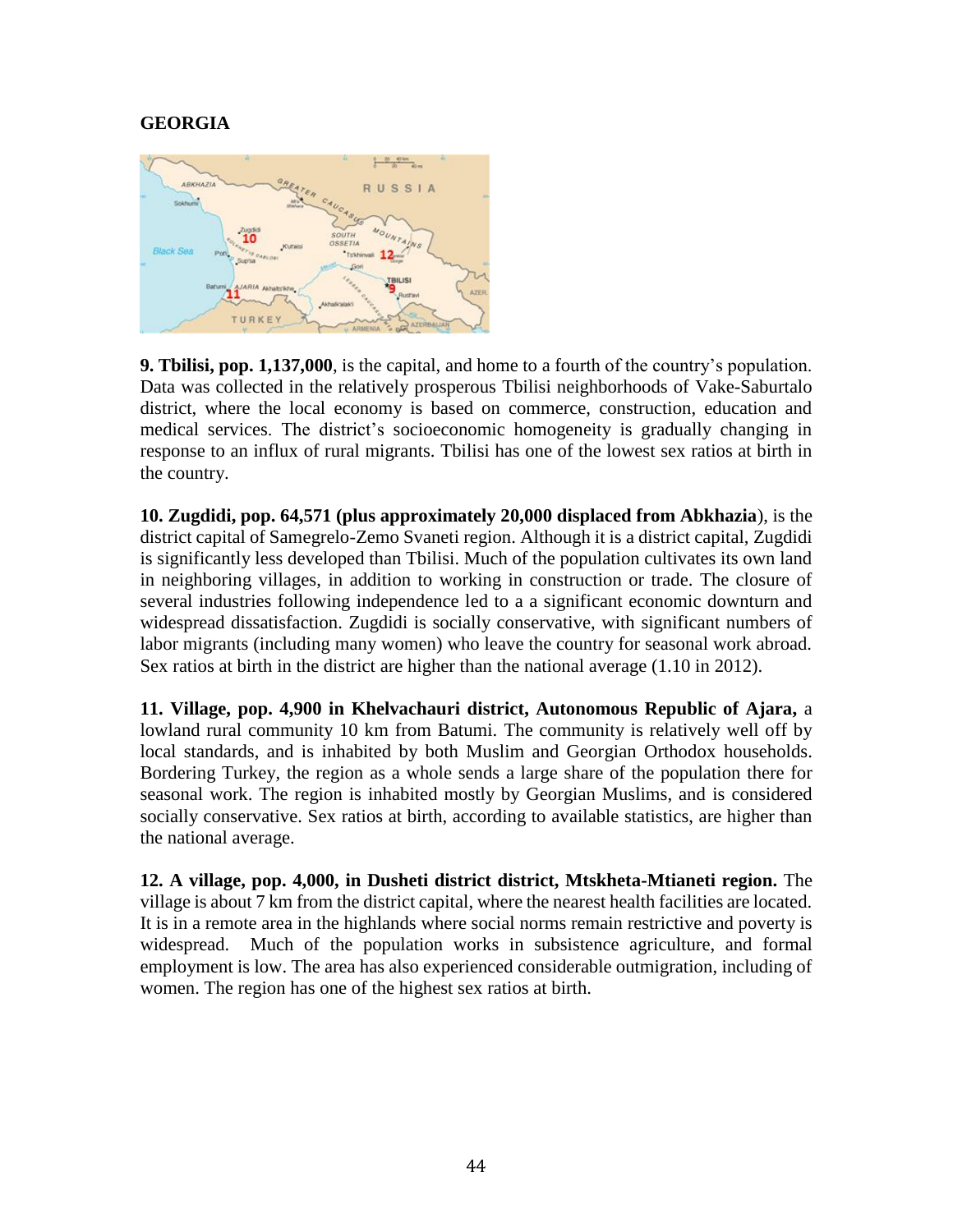|                               | <b>Expressed</b><br>preference | Men              |                 |                  | <b>Totals</b>           | Women            |                |                 | <b>Totals</b>           |
|-------------------------------|--------------------------------|------------------|-----------------|------------------|-------------------------|------------------|----------------|-----------------|-------------------------|
|                               |                                | Youth            | Adult           | $60+$            |                         | Youth            | <b>Adult</b>   | $60+$           |                         |
| Yerevan                       | boys                           | 5                | 5               | 5                | 15                      | $\overline{2}$   | $\overline{2}$ | $\overline{0}$  | $\overline{4}$          |
|                               | girls                          | $\overline{0}$   | $\overline{3}$  | $\mathbf{0}$     | $\overline{\mathbf{3}}$ | $\overline{2}$   | $\mathbf{1}$   | $\overline{2}$  | $\overline{5}$          |
|                               | Doesn't<br>matter              | $\overline{4}$   | $\overline{2}$  | $\overline{4}$   | 10                      | $\overline{5}$   | $\overline{6}$ | $\overline{8}$  | 21                      |
|                               |                                |                  |                 |                  |                         |                  |                |                 |                         |
| Akhuryan                      | boys                           | $\overline{2}$   | $6\,$           | $\mathbf{1}$     | $\boldsymbol{g}$        | $\overline{3}$   | $\overline{4}$ | $\overline{8}$  | 15                      |
|                               | girls                          | $\overline{0}$   | $\overline{0}$  | $\overline{2}$   | $\overline{2}$          | $\overline{3}$   | $\overline{0}$ | $\overline{0}$  | $\overline{\mathbf{3}}$ |
|                               | doesn't<br>matter              | $\overline{7}$   | $\overline{4}$  | $\overline{4}$   | 15                      | $\overline{3}$   | 5              | $\overline{2}$  | 10                      |
|                               |                                |                  |                 |                  |                         |                  |                |                 |                         |
| Gyumri                        | boys                           | $\boldsymbol{0}$ | 6               | $\sqrt{2}$       | $\pmb{8}$               | $\overline{2}$   | $\overline{3}$ | $\overline{4}$  | $\boldsymbol{g}$        |
|                               | girls                          | $\overline{0}$   | $\overline{0}$  | $\overline{1}$   | $\overline{\mathbf{I}}$ | $\overline{3}$   | $\overline{2}$ | $\overline{4}$  | $\overline{9}$          |
|                               | doesn't<br>matter              | $\,8\,$          | 3               | 5                | 16                      | $\overline{4}$   | $\overline{4}$ | $\mathbf{1}$    | $\boldsymbol{g}$        |
|                               |                                |                  |                 |                  |                         |                  |                |                 |                         |
| <b>Aragatsotn</b><br>province | boys                           | $\overline{7}$   | $\overline{4}$  | $\overline{7}$   | 18                      | $\mathbf{1}$     | 6              | $\overline{7}$  | 14                      |
|                               | girls                          | $\mathbf{1}$     | $\overline{2}$  | $\mathbf{0}$     | $\mathfrak{z}$          | $\overline{2}$   | $\overline{3}$ | $\overline{2}$  | $\mathcal{T}$           |
|                               | doesn't<br>matter              | $\overline{2}$   | $\overline{4}$  | $\overline{2}$   | 8                       | 8                | $\overline{1}$ | $\mathbf{1}$    | 10                      |
| <b>Armenia</b>                | boys                           | $\overline{15}$  | $\overline{21}$ | $\overline{15}$  | 50                      | 8                | 15             | $\overline{19}$ | 42                      |
| totals                        | girls                          | $\mathbf{1}$     | $5\overline{)}$ | $\overline{3}$   | $\boldsymbol{g}$        | 10               | 6              | 8               | 24                      |
|                               | doesn't<br>matter              | 21               | 13              | 15               | 49                      | 20               | 15             | 12              | 50                      |
|                               |                                |                  |                 |                  |                         |                  |                |                 |                         |
| <b>Baku</b>                   | boys                           | $\overline{4}$   | $\overline{4}$  | $\mathfrak{Z}$   | 11                      | $\theta$         | $\overline{3}$ | $\overline{4}$  | $\overline{7}$          |
|                               | girls                          | $\mathbf{1}$     | $\overline{0}$  | $\mathbf{0}$     | $\boldsymbol{l}$        | $\overline{2}$   | $\overline{2}$ | $\overline{1}$  | $\overline{5}$          |
|                               | doesn't<br>matter              | $\overline{4}$   | $\overline{4}$  | $\tau$           | 15                      | $\overline{7}$   | $\overline{3}$ | $\overline{3}$  | 13                      |
|                               |                                |                  |                 |                  |                         |                  |                |                 |                         |
| Jeyran-<br>batan              | boys                           | $\overline{4}$   | $\overline{2}$  | $1\,$            | $\boldsymbol{7}$        | $\mathbf{1}$     | $\overline{2}$ | $\overline{4}$  | $\overline{7}$          |
|                               | girls                          | $\boldsymbol{0}$ | $\mathbf 1$     | $\,1\,$          | $\overline{2}$          | $\boldsymbol{0}$ | $\overline{3}$ | $\sqrt{2}$      | $\overline{5}$          |
|                               | doesn't<br>$\!$                | $\overline{4}$   | $\overline{5}$  | 6                | 15                      | $\overline{7}$   | $\overline{3}$ | $\overline{2}$  | 12                      |
|                               |                                |                  |                 |                  |                         |                  |                |                 |                         |
| <b>Agdam</b><br>district      | boys                           | $\mathbf{1}$     | $\overline{3}$  | $\boldsymbol{0}$ | $\boldsymbol{4}$        | $\overline{3}$   | $\overline{0}$ | 5 <sup>5</sup>  | $\overline{\delta}$     |
|                               | girls                          | $\overline{0}$   | $\overline{0}$  | $\overline{0}$   | $\boldsymbol{\theta}$   | $\overline{2}$   | $\overline{4}$ | $\overline{0}$  | $\boldsymbol{6}$        |
|                               | doesn't<br>matter              | $\overline{8}$   | $\overline{5}$  | 7/1              | 21                      | $\overline{4}$   | $\overline{5}$ | $\overline{3}$  | 12                      |
|                               |                                |                  |                 |                  |                         |                  |                |                 |                         |
| Magala-<br>mar                | boys                           | $\mathbf{0}$     | $\overline{2}$  | $\overline{2}$   | $\boldsymbol{4}$        | $\overline{2}$   | 5 <sup>5</sup> | $\overline{0}$  | $\mathcal{T}$           |
|                               | girls                          | $\mathbf{0}$     | 1 <sup>1</sup>  | $\overline{0}$   | $\boldsymbol{l}$        | $\overline{2}$   | 1 <sup>1</sup> | 5 <sup>7</sup>  | $\boldsymbol{\delta}$   |

# **ANNEX 2: Would you rather have a son or a daughter?**